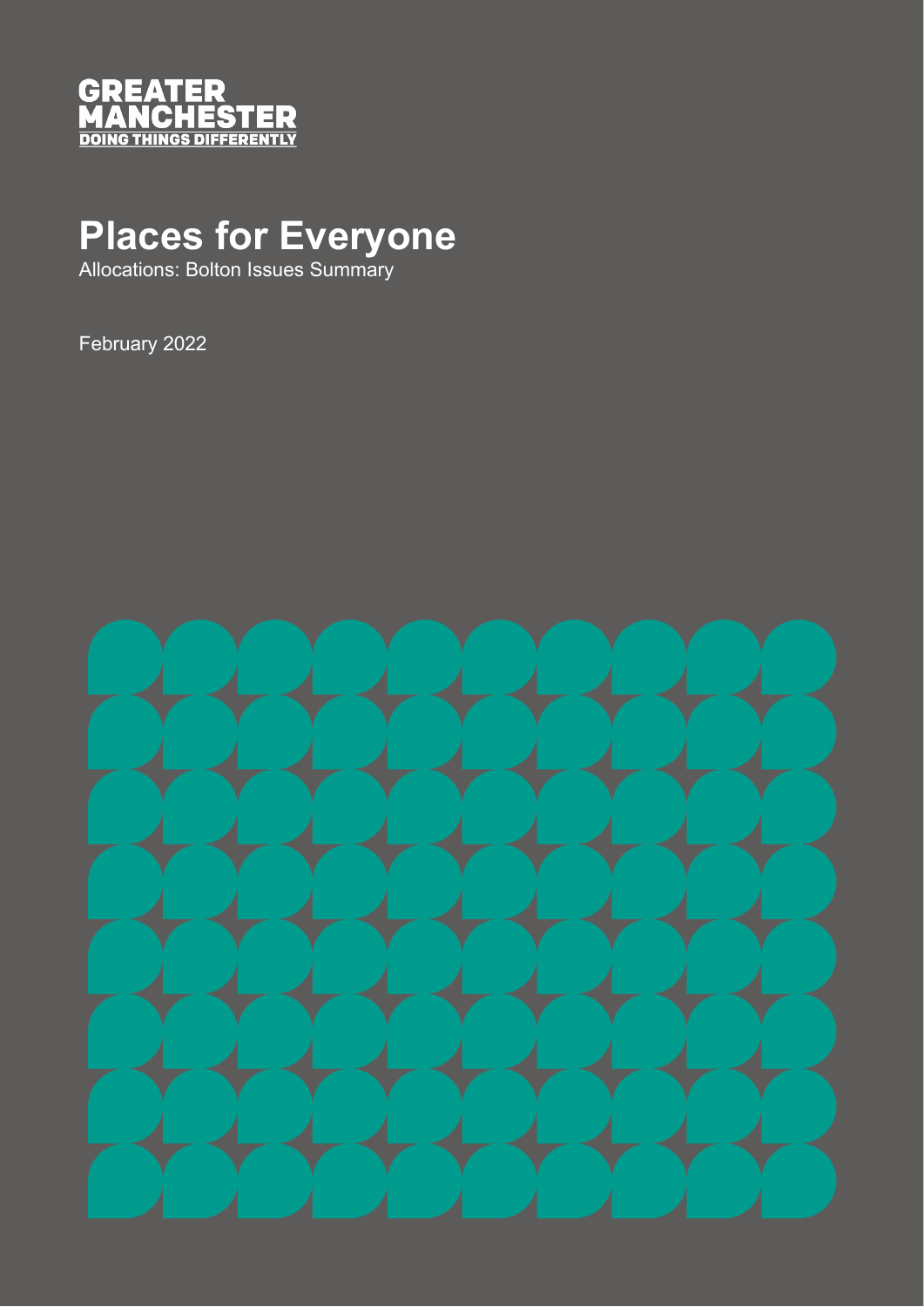# **Chapter 11 – Site Allocations (Bolton)**

A summary of the issues raised in relation to the policies within PfE 2021 Chapter 11 Site Allocations (Bolton) and the relevant respondents to PfE 2021 is set out below:

#### **PfE 2021 Policy JP Allocation 4 - Bewshill Farm**

| <b>Row</b>    | Summary of issues raised to PfE2021                                      | Summary response to issues raised to PfE2021                                 | <b>Respondent name(s)</b> |
|---------------|--------------------------------------------------------------------------|------------------------------------------------------------------------------|---------------------------|
|               | Support                                                                  |                                                                              |                           |
| <b>JPA4.1</b> | Support for the Bewshill Farm allocation as it is a natural extension of | Support noted                                                                | Harworth Group            |
|               | the Logistics North employment site.                                     |                                                                              | David Clough              |
|               |                                                                          |                                                                              | Rebecca Green             |
| <b>JPA4.2</b> | The associated policy wording has been changed from that in              | Support noted                                                                | Harworth Group            |
|               | preceding drafts, including introducing the requirement for              |                                                                              |                           |
|               | development to contribute to the Logistics North Local Link (transport   |                                                                              |                           |
|               | service). This is considered acceptable.                                 |                                                                              |                           |
|               | Evidence                                                                 |                                                                              |                           |
| <b>JPA4.3</b> | The proposals are not based on factual and recent data regarding the     | No change is considered necessary because a proportionate evidence base      | <b>David Hawes</b>        |
|               | amount of warehousing floorspace required. A number of speculative       | has been provided regarding the quantity of warehousing floorspace required. | <b>CRPE</b>               |
|               | road based developments have been approved in recent months.             | The evidence can be found here:                                              |                           |
|               | The need for allocations should be revisited.                            |                                                                              |                           |
|               |                                                                          | [05.01.04] Employment Topic Paper (paragraph's 4.6-4.19)                     |                           |
|               |                                                                          | [15.01.01] Economic Forecasts for Greater Manchester                         |                           |
|               |                                                                          | [05.01.02] Employment Land Needs in Greater Manchester                       |                           |
|               |                                                                          |                                                                              |                           |
|               |                                                                          |                                                                              |                           |
|               |                                                                          |                                                                              |                           |
|               |                                                                          |                                                                              |                           |
| <b>JPA4.4</b> | The 'JPA4 Bewshill Farm Allocation Topic Paper' 10.02.05 presents        | <b>Noted</b>                                                                 | <b>Harworth Group</b>     |
|               | an appropriate reflection of the matters relevant to the allocation and  |                                                                              |                           |
|               | development of this site.                                                |                                                                              |                           |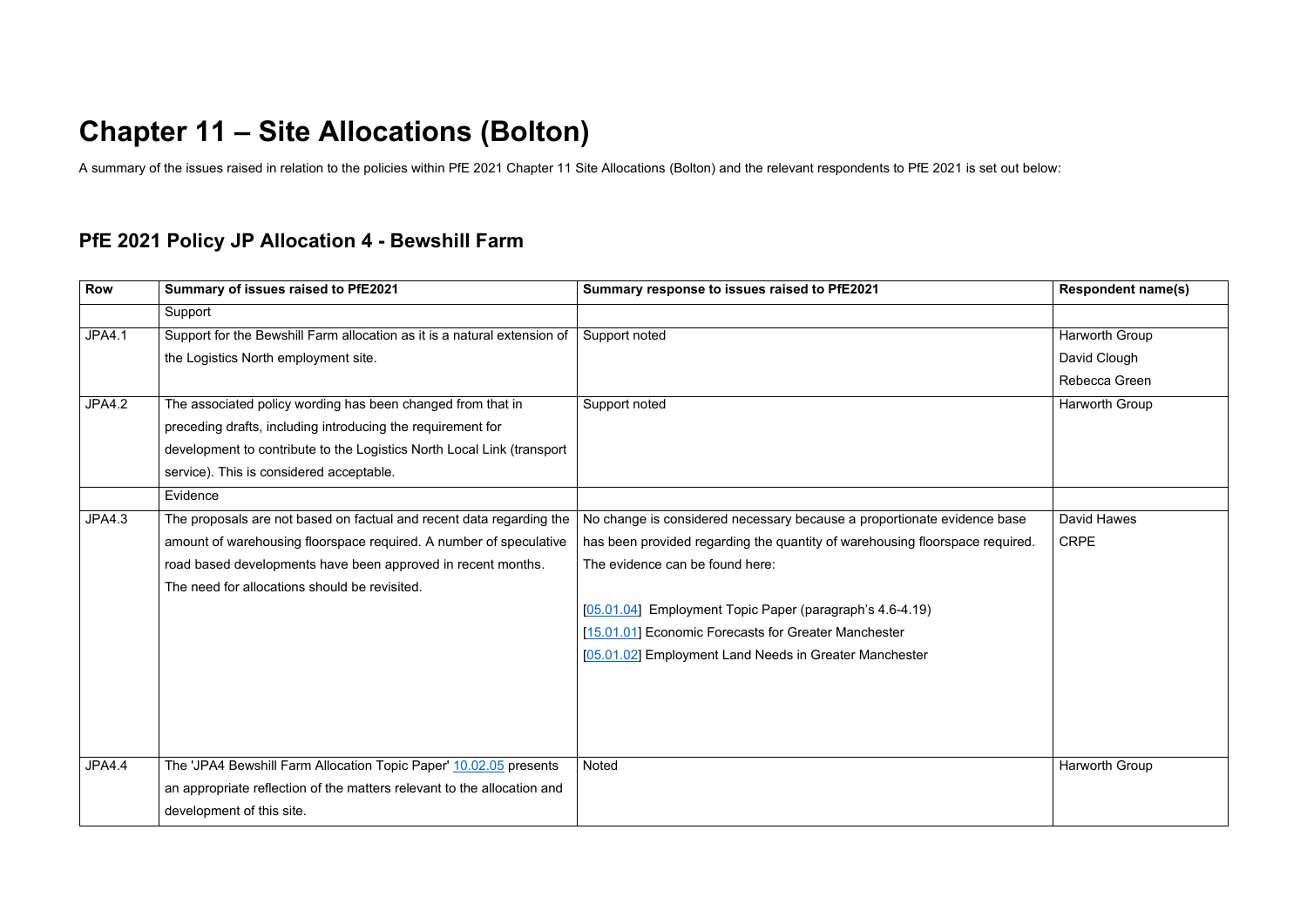| <b>Row</b>    | Summary of issues raised to PfE2021                             | Summary response to issues raised to PfE2021                                      | <b>Respondent name(s)</b> |
|---------------|-----------------------------------------------------------------|-----------------------------------------------------------------------------------|---------------------------|
|               | <b>Principle of Development</b>                                 |                                                                                   |                           |
| <b>JPA4.5</b> | The Logistics North area is over industrialised                 | No change is considered necessary. Site selection is justified in paragraph's     | <b>Slyvia Fewtrell</b>    |
|               |                                                                 | 5.1-5.4 of the JPA4 Bewshill Farm Allocation Topic paper [10.02.05]. Full         |                           |
|               |                                                                 | information on the site selection process can be found in the Site Selection      |                           |
|               |                                                                 | Background Paper [03.04.01].                                                      |                           |
| JPA4.6        | Westhoughton and the surrounding area (M61 Corridor) is bearing | No change is considered necessary because the Wigan to Bolton growth              | Phil Wood                 |
|               | the complete load of industrial development on green space in   | corridor is an excellent location for logistics and industrial uses. Strong       |                           |
|               | Bolton.                                                         | demand for employment uses in the M61 corridor is evidenced by the                |                           |
|               |                                                                 | success of other developments including Logistics North. Developing the           |                           |
|               |                                                                 | land at Bewshill Farm would allow a continuing supply of land for                 |                           |
|               |                                                                 | warehousing and distribution in the M61 corridor and would assist in              |                           |
|               |                                                                 | boosting the competitiveness of northern districts, in line with the spatial      |                           |
|               |                                                                 | strategy.                                                                         |                           |
|               | <b>Green Belt</b>                                               |                                                                                   |                           |
| <b>JPA4.7</b> | Concern over the loss of green belt land for employment site.   | The PfE Plan sets out a very clear preference of using previously developed       | <b>David Hawes</b>        |
|               |                                                                 | (brownfield) land and vacant buildings to meet development needs in line with     |                           |
|               |                                                                 | NPPF. However, given the scale of development required to meet the                |                           |
|               |                                                                 | objectives of the Plan, a limited amount of development is identified on land     |                           |
|               |                                                                 | outside of the urban area on greenfield and/or Green Belt land. The details of    |                           |
|               |                                                                 | the employment land needs and supply can be found in the Employment Topic         |                           |
|               |                                                                 | Paper [05.01.04]. Further details in relation to the strategic case for releasing |                           |
|               |                                                                 | Green Belt can be found in the Green Belt Topic Paper [07.01.25].                 |                           |
|               |                                                                 | There are allocation specific exceptional circumstances for releasing the Green   |                           |
|               |                                                                 | Belt at Bewshill Farm. These are outlined in paragraph 14.7 of the Bewshill       |                           |
|               |                                                                 | Farm Topic Paper [10.02.05] and fully outlined in the Green Belt Topic paper      |                           |
|               |                                                                 | [07.01.25]                                                                        |                           |
| <b>JPA4.8</b> | The cumulative impacts on Green Belt purpose should be fully    | No change is necessary because cumulative assessment on Green Belt                | <b>CPRE</b>               |
|               | considered.                                                     | purpose is assessed in:                                                           |                           |
|               |                                                                 | [07.01.07] Stage 2 GM Green Belt Study - Cumulative Assessment of                 |                           |
|               |                                                                 | Proposed 2020 GMSF Allocations and Additions                                      |                           |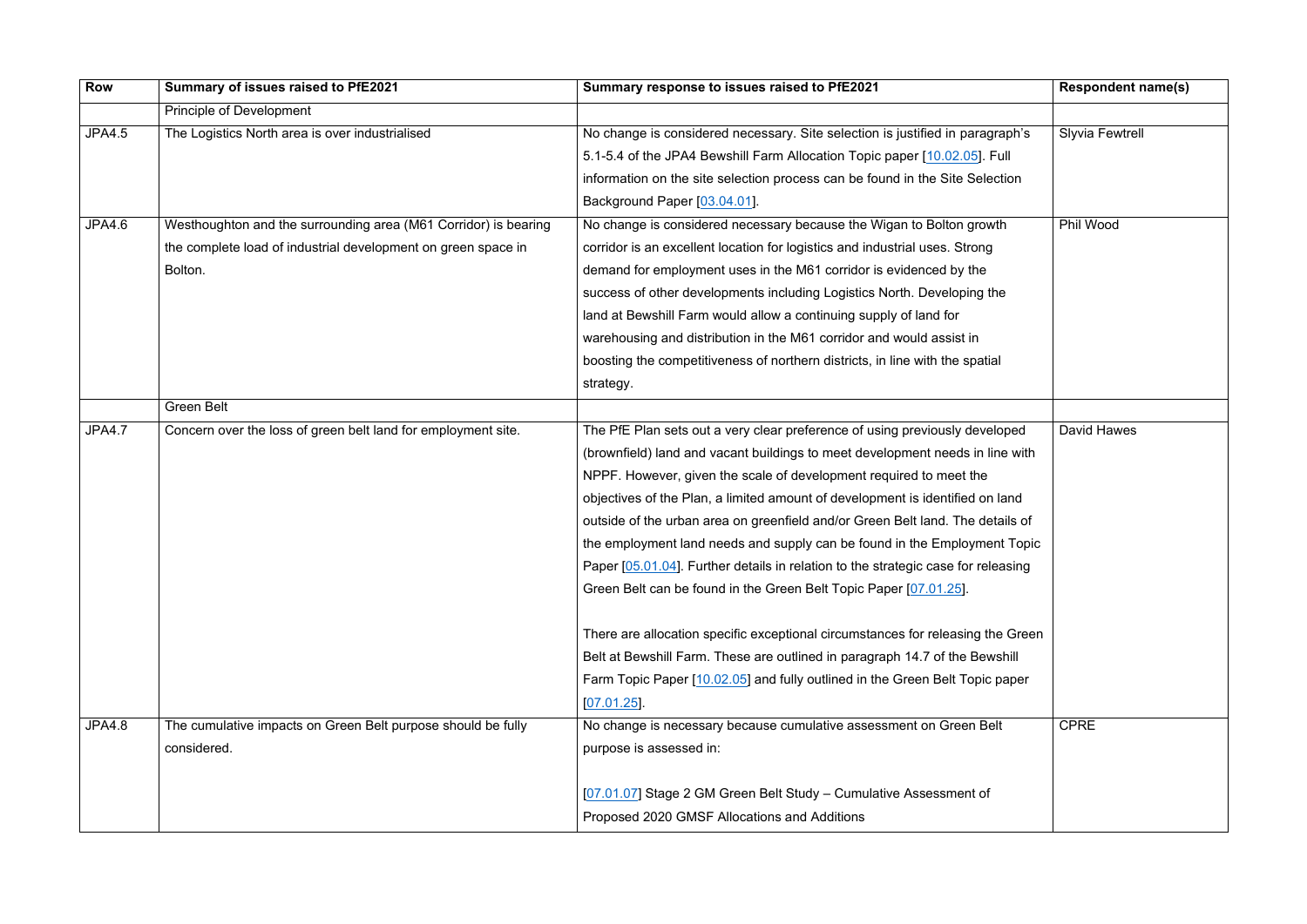| Row           | Summary of issues raised to PfE2021                                   | Summary response to issues raised to PfE2021                                      | <b>Respondent name(s)</b> |
|---------------|-----------------------------------------------------------------------|-----------------------------------------------------------------------------------|---------------------------|
|               |                                                                       |                                                                                   |                           |
|               |                                                                       | [07.01.22] Stage 2 GM Green Belt Study - Addendum: Cumulative Assessment          |                           |
|               |                                                                       | of proposed 2021 PfE Allocations and Additions.                                   |                           |
|               | Transport                                                             |                                                                                   |                           |
| <b>JPA4.9</b> | No access arrangements are specific to and from the Strategic Route   | No change is considered necessary. The allocation is proposed to be               | National Highways         |
|               | Network with local road access stated as being gained from the        | accessed from the existing Logistics North Development as outlined in:            |                           |
|               | adjacent Logistics North site.                                        |                                                                                   |                           |
|               |                                                                       | - [10.02.05] JPA4 Bewshill Farm Allocation Topic paper - paragraph 10.2           |                           |
|               |                                                                       | - Criterion 2 of policy JPA4                                                      |                           |
|               |                                                                       | [09.01.08] Transport Locality Assessments - Bolton - GMSF 2020 -                  |                           |
|               |                                                                       | Appendix A Paragraph 4.2                                                          |                           |
|               |                                                                       | Further detail will be provided at masterplanning and planning application        |                           |
|               |                                                                       | stage.                                                                            |                           |
| JPA4.10       | Transport (Strategic Route Network) - National Highways state that    | Transport Locality Assessment - [Bolton] [09.01.08] - GMSF2020 and                | National Highways         |
|               | at this stage, it is WSP's opinion that the transport evidence        | Transport Locality Assessment Addendum - [Bolton] [09.01.20] provide              |                           |
|               | underpinning this allocation is incomplete and does not identify in   | detailed information on the nature, scale and timing of infrastructure            |                           |
|               | sufficient detail, the nature, scale and timing of the infrastructure | requirements at the SRN.                                                          |                           |
|               | requirements at the SRN; or what future assessments and studies       | With respect to future assessments, the report states that all sites associated   |                           |
|               | that will be required to determine any such infrastructure            | with the allocations will be expected to prepare a Transport Assessment as part   |                           |
|               | requirements.                                                         | of a planning application to develop final, rather than indicative proposals,     |                           |
|               |                                                                       | which mitigate the impact of the site. The full scope of the Transport            |                           |
|               |                                                                       | Assessments will be determined by the Local Planning Authority (in                |                           |
|               |                                                                       | consultation with the Local Highway Authority and National Highways) on a         |                           |
|               |                                                                       | site-by-site basis, depending on the nature, scale and timing of the application, |                           |
|               |                                                                       | in accordance with the NPPF.                                                      |                           |
|               |                                                                       |                                                                                   |                           |
|               |                                                                       | In addition, the Local Authorities and TfGM have a clear policy direction and     |                           |
|               |                                                                       | major programme of investment in sustainable transport which is expected to       |                           |
|               |                                                                       | transform travel patterns in GM and help achieve our "Right Mix" vision of no     |                           |
|               |                                                                       | net increase in motor-vehicle traffic by 2040. Our transport strategy is set out  |                           |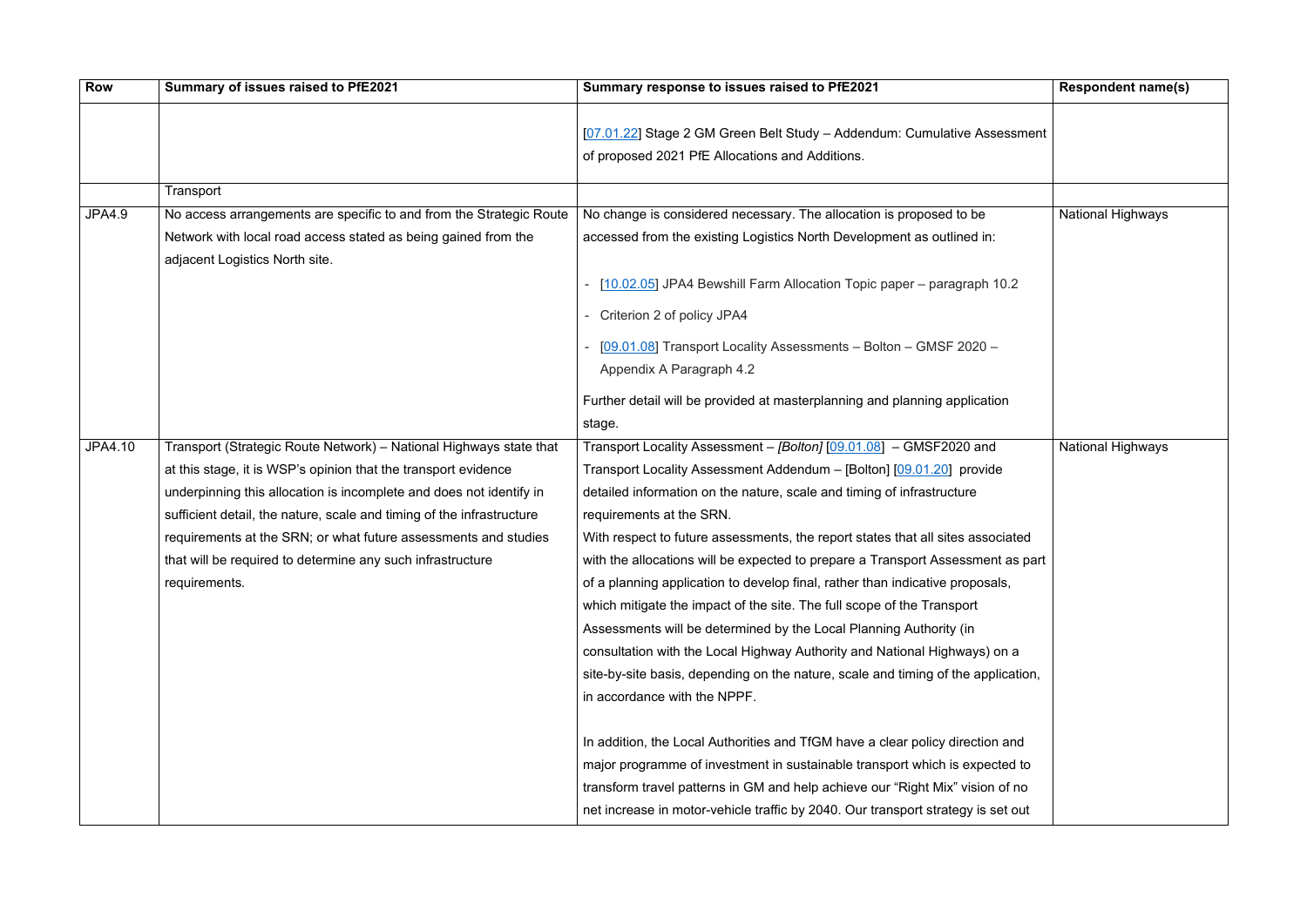| <b>Row</b>     | Summary of issues raised to PfE2021                                   | Summary response to issues raised to PfE2021                                     | <b>Respondent name(s)</b> |
|----------------|-----------------------------------------------------------------------|----------------------------------------------------------------------------------|---------------------------|
|                |                                                                       | in [09.1.01] GM Transport Strategy 2040 and 09.01.02 GM Transport                |                           |
|                |                                                                       | Strategy Our Five Year Delivery Plan 2021-2026. We are also working              |                           |
|                |                                                                       | alongside National Highways to prepare a further piece of work examining a       |                           |
|                |                                                                       | "policy-off/worst-case" impact on the SRN to help address National Highways      |                           |
|                |                                                                       | remaining concerns.                                                              |                           |
|                |                                                                       |                                                                                  |                           |
|                |                                                                       | No change is considered necessary.                                               |                           |
| <b>JPA4.11</b> | Development will increase heavy traffic into the area including HGV's | Paragraph's 10.12 and 10.13 of [10.02.05] JPA4 Bewshill Farm Allocation          | <b>Slyvia Fewtrell</b>    |
|                | and commuting traffic, which will worsen the existing congestion.     | Topic Paper outline that the Locality Assessment concludes that traffic          | Phil Wood                 |
|                |                                                                       | impacts are less than severe and that the allocation is considered deliverable   |                           |
|                |                                                                       | with the proposed mitigation measures in place.                                  |                           |
|                |                                                                       |                                                                                  |                           |
|                |                                                                       | No change is considered necessary because these mitigations are addressed        |                           |
|                |                                                                       | through policies JPA4 and JPC7. These are considered to be robust policies,      |                           |
|                |                                                                       | supported by a proportionate evidence base.                                      |                           |
| <b>JPA4.12</b> | An impact assessment on locality is needed, including likely traffic  | It is considered that a proportionate evidence base has been provided,           | Peter Carr                |
|                | flows out of area to adjoining areas                                  | including likely flows out of the area to adjoining areas. It can be found here: |                           |
|                |                                                                       |                                                                                  |                           |
|                |                                                                       | 1. [09.01.08] Transport Locality Assessments - Bolton - GMSF 2020                |                           |
|                |                                                                       | (Appendix A)                                                                     |                           |
|                |                                                                       | [09.01.20] Transport Locality Assessment Addendum - Bolton                       |                           |
|                |                                                                       | (Section 4)                                                                      |                           |
|                |                                                                       |                                                                                  |                           |
|                |                                                                       | No change is considered necessary.                                               |                           |
|                | Infrastructure                                                        |                                                                                  |                           |
| JPA4.13        | Existing physical infrastructure and utilities cannot cope with new   | No change is considered necessary because a number of policies in the plan       | Peter Carr                |
|                | developments. Infrastructure will need to improve before any further  | provide a sufficient policy framework to address this matter, such as JP-P1      | M Durbar                  |
|                | units are built.                                                      | (energy, water, drainage and green spaces) and JP-D2 (developer                  | <b>Vicky Harper</b>       |
|                |                                                                       | contributions). The plan needs to be read as a whole.                            |                           |
|                |                                                                       |                                                                                  |                           |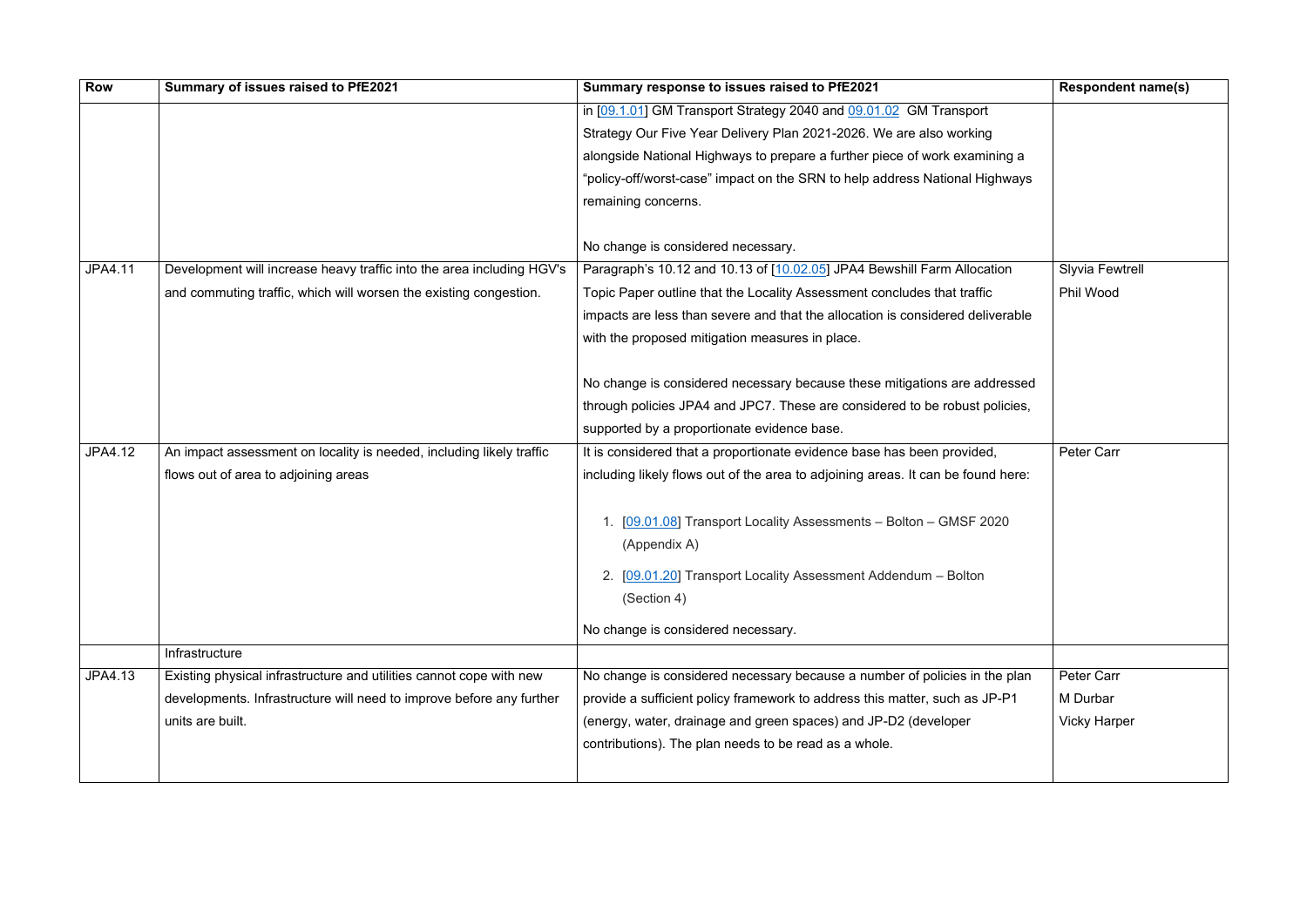| <b>Row</b>     | Summary of issues raised to PfE2021                                   | Summary response to issues raised to PfE2021                                          | <b>Respondent name(s)</b> |
|----------------|-----------------------------------------------------------------------|---------------------------------------------------------------------------------------|---------------------------|
|                |                                                                       | As outlined in [12.02.05] JPA4 Bewshill Farm Topic Paper this allocation is           |                           |
|                |                                                                       | located immediately adjacent to Logistics North which has a wide range of             |                           |
|                |                                                                       | existing services and utilities (paragraph 13.1).                                     |                           |
|                | Environment                                                           |                                                                                       |                           |
| <b>JPA4.14</b> | Ecology and Biodiversity Uplift -the allocation policy should         | A number of policies in the plan provide a sufficient policy framework to             | <b>Wildlife Trusts</b>    |
|                | specifically address ecological and biodiversity issues.              | address this matter, such as policy JP-G9. The plan needs to be read as a             |                           |
|                |                                                                       | whole, therefore no change is considered necessary.                                   |                           |
|                |                                                                       | It is considered that policy JP-G9 is a robust policy supported by a                  |                           |
|                |                                                                       | proportionate evidence base. Further information on the allocation and                |                           |
|                |                                                                       | policy JP-G9 can be found here:                                                       |                           |
|                |                                                                       | [10.02.05] JPA4 Bewshill Farm Allocation Topic Paper (paragraph's<br>$18.0 - 18.3$ ). |                           |
|                |                                                                       | [07.01.26] Natural Environment Topic Paper                                            |                           |
| <b>JPA4.15</b> | Biodiversity Evidence and 10% Biodiversity Uplift - No information    | See response on row JPA4.14.                                                          | <b>Wildlife Trusts</b>    |
|                | on the current biodiversity interest is provided, without which       |                                                                                       |                           |
|                | ecological constraints and/or opportunities cannot be identified.     |                                                                                       |                           |
|                | Habitat and species surveys must be undertaken to inform any          |                                                                                       |                           |
|                | ecological avoidance, mitigation and/or compensation provided.        |                                                                                       |                           |
|                | Biodiversity enhancement plans need to be provided and the            |                                                                                       |                           |
|                | proposal needs to evidence how it would be able to provide the 10%    |                                                                                       |                           |
|                | biodiversity uplift.                                                  |                                                                                       |                           |
| JPA4.16        | Landscaping should be provided that buffers the green infrastructure  | No change is required because Policy JP-G9 deals with nature                          | <b>Wildlife Trusts</b>    |
|                | to the east and west of the site and protects and buffers the Cutacre | conservation and sufficiently addresses this issue. The Plan needs to be              |                           |
|                | Brook SBI and amphibian populations to the south of the proposed      | read as a whole.                                                                      |                           |
|                | allocation.                                                           |                                                                                       |                           |
|                |                                                                       | It is considered that Policy JP-G9 is a robust policy supported by a                  |                           |
|                |                                                                       | proportionate evidence base. Further information on the allocation and                |                           |
|                |                                                                       | Policy JP-G9 can be found here:                                                       |                           |
|                |                                                                       |                                                                                       |                           |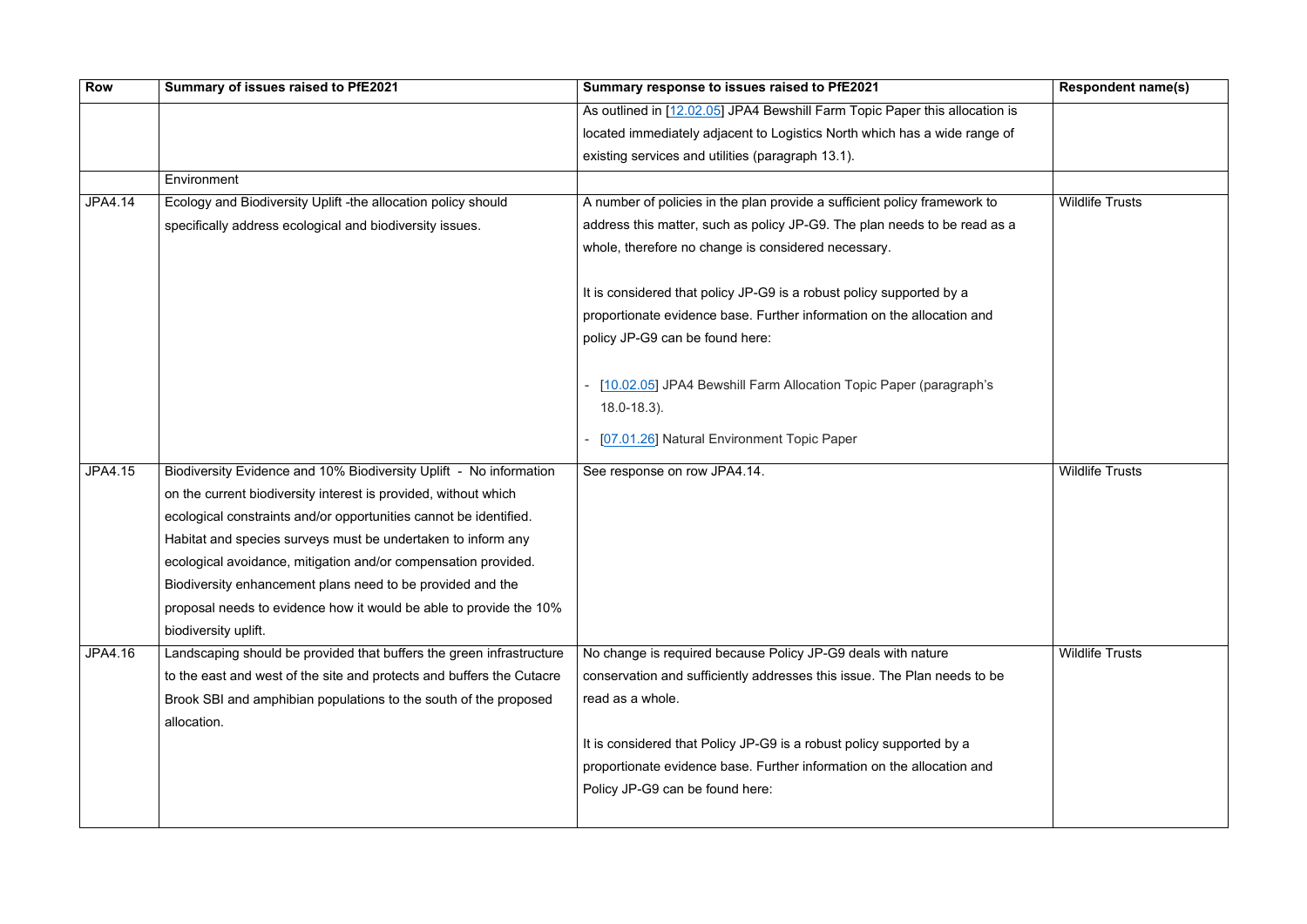| Row            | Summary of issues raised to PfE2021                                     | Summary response to issues raised to PfE2021                                 | <b>Respondent name(s)</b>         |
|----------------|-------------------------------------------------------------------------|------------------------------------------------------------------------------|-----------------------------------|
|                |                                                                         | - [10.02.05] JPA4 Bewshill Farm Allocation Topic Paper (paragraph's          |                                   |
|                |                                                                         | $18.0 - 18.3$ ).                                                             |                                   |
|                |                                                                         | [07.01.26] Natural Environment Topic Paper                                   |                                   |
| <b>JPA4.17</b> | Biodiversity Evidence and Biodiversity Net Gain Hierarchy -             | See response in row JPA.16                                                   | <b>Wildlife Trusts</b>            |
|                | Interrogation of Natural England's Magic Map indicates that that        |                                                                              |                                   |
|                | woodlands along the brook are identified within the priority habitat    |                                                                              |                                   |
|                | inventory and that good quality semi-improved grassland (non-           |                                                                              |                                   |
|                | priority) habitat lies immediately adjacent to the East. Magic Map also |                                                                              |                                   |
|                | identified that this area is within the Countryside Stewardship         |                                                                              |                                   |
|                | targeting area for Lapwing. Specific farmland bird surveys, therefore,  |                                                                              |                                   |
|                | need to be undertaken to assess the sites importance in supporting      |                                                                              |                                   |
|                | such species. This information should then be used to inform the        |                                                                              |                                   |
|                | Biodiversity Net Gain mitigation hierarchy of avoid, mitigate and       |                                                                              |                                   |
|                | finally, where no alternative is available, compensate any consequent   |                                                                              |                                   |
|                | loss of existing biodiversity.                                          |                                                                              |                                   |
| <b>JPA4.18</b> | Ecological concern over decline in wildlife and habitats, including     | A number of policies in the Plan provide a sufficient policy framework to    | <b>Vicky Harper</b>               |
|                | farmland birds.                                                         | address this matter, such as policy JP-G9. The Plan needs to be read as a    | <b>CPRE</b>                       |
|                |                                                                         | whole, therefore no change is considered necessary.                          |                                   |
|                |                                                                         |                                                                              |                                   |
|                |                                                                         | Policy JP-G9 is considered to be a robust policy supported by a              |                                   |
|                |                                                                         | proportionate evidence base. Further information on the policy and           |                                   |
|                |                                                                         | evidence base can be found in [07.01.26] Natural Environment Topic           |                                   |
|                |                                                                         | Paper.                                                                       |                                   |
| JPA4.19        | Water Saving - the following additional criterion should be added:      | Water efficiency measures in new developments will be a matter for district  | <b>United Utilities Group PLC</b> |
|                |                                                                         | local plans to determine. This approach is considered consistent with the    |                                   |
|                | The proposed development will be expected to incorporate water          | NPPF, particularly paragraph 28 which confirms that it is for local planning |                                   |
|                | saving measures and equipment in accordance with the requirements       | authorities 'to set out more detailed policies for specific areas,           |                                   |
|                | of BREEAM or any other best practice targets as appropriate'.           | neighbourhoods or types of development'. Therefore, no change to the plan    |                                   |
|                |                                                                         | is considered as necessary.                                                  |                                   |
| <b>JPA4.20</b> | Unsustainable                                                           | No change is considered necessary. The allocation has been subject to        | <b>Vicky Harper</b>               |
|                |                                                                         | Integrated Assessment as set out in sections 8 and 9 of [10.02.05] JPA4      |                                   |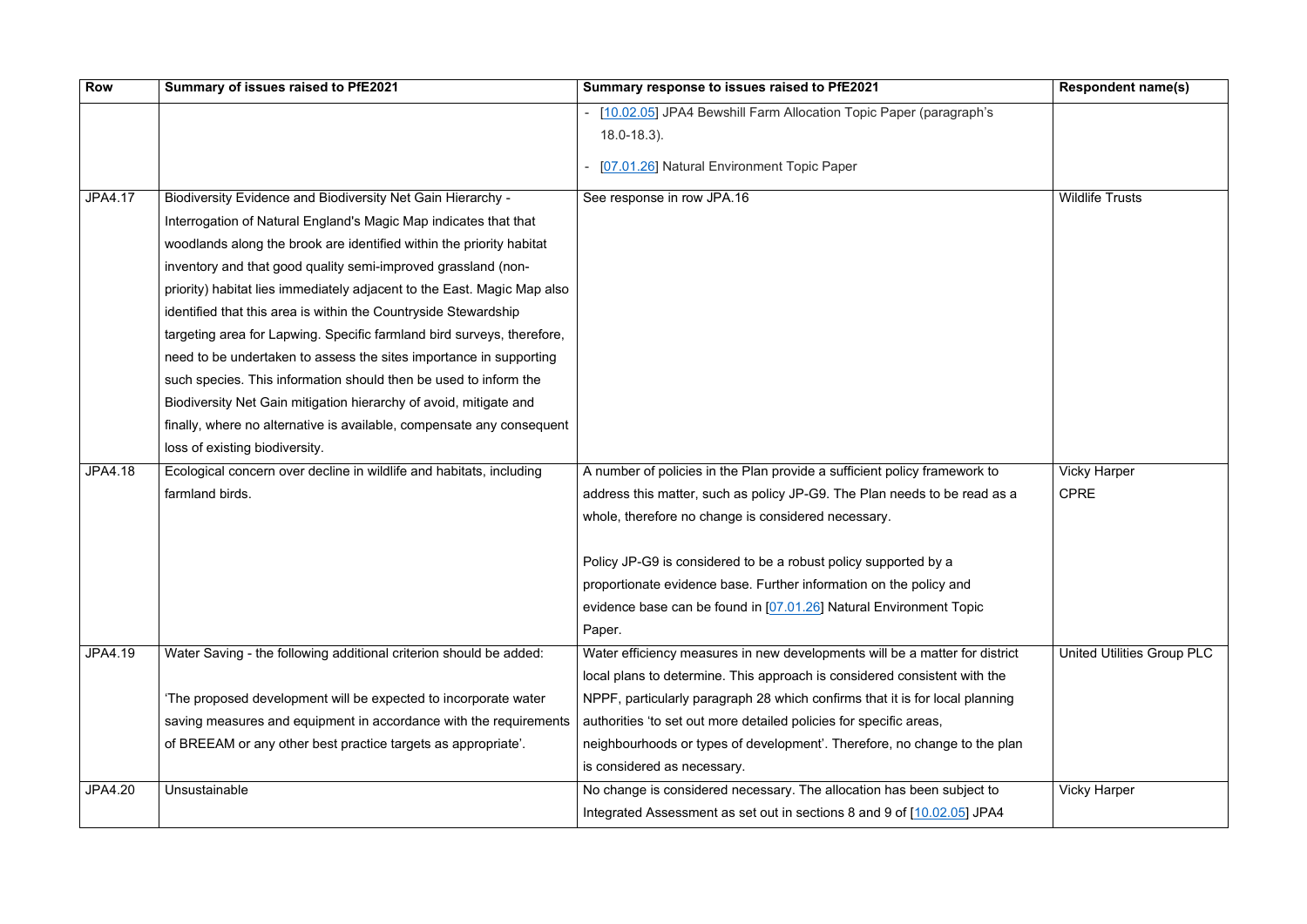| <b>Row</b>     | Summary of issues raised to PfE2021                                 | Summary response to issues raised to PfE2021                                                                                                 | <b>Respondent name(s)</b> |
|----------------|---------------------------------------------------------------------|----------------------------------------------------------------------------------------------------------------------------------------------|---------------------------|
|                |                                                                     | Bewshill Farm Allocation Topic Paper. This concluded that the Bewshill Farm                                                                  |                           |
|                |                                                                     | allocation makes a very positive or positive contribution to several objectives of                                                           |                           |
|                |                                                                     | the plan.                                                                                                                                    |                           |
| <b>JPA4.21</b> | Concern over loss of green space and its importance for the Greater | Criterion 4 of Policy JPA4 requires high quality frontage, especially along the                                                              | <b>Vicky Harper</b>       |
|                | Manchester Green Infrastructure Network.                            | frontage with the A6. Policy JPA4 is considered to be a robust policy supported                                                              | <b>CPRE</b>               |
|                |                                                                     | by a proportionate evidence base.                                                                                                            |                           |
|                |                                                                     |                                                                                                                                              |                           |
|                |                                                                     | In addition a number of policies in the Plan provide a sufficient policy framework                                                           |                           |
|                |                                                                     | to address this matter should development come forward, such as policy JP-                                                                   |                           |
|                |                                                                     | G2. The Plan needs to be read as a whole, therefore no change is considered                                                                  |                           |
|                |                                                                     | necessary. Policy JP-G2 is considered to be a robust policy supported by a                                                                   |                           |
|                |                                                                     | proportionate evidence base. Further information on the policy can be found<br>here in [07.01.26] Natural Environment Topic Paper (page 23). |                           |
|                | <b>Air Quality</b>                                                  |                                                                                                                                              |                           |
|                |                                                                     |                                                                                                                                              |                           |
| <b>JPA4.22</b> | Concern about air, light and noise pollution.                       | As outlined in paragraph 21.2 of [10.02.05] JPA4 Bewshill Farm Allocation                                                                    | <b>Vicky Harper</b>       |
|                |                                                                     | Topic Paper the site is not within an Air Quality Management Area.                                                                           | <b>Sylvia Fewtrell</b>    |
|                |                                                                     |                                                                                                                                              | Phil Wood                 |
|                |                                                                     | In terms of mitigation criterion 3 of Policy JPA4 requires that the development                                                              |                           |
|                |                                                                     | contributes to the Logistics North local link demand responsive transport                                                                    |                           |
|                |                                                                     | service and criterion 4 requires high quality landscaping especially along its                                                               |                           |
|                |                                                                     | prominent frontage with the A6.                                                                                                              |                           |
|                |                                                                     | In addition, a number of policies in the Plan provide a sufficient policy                                                                    |                           |
|                |                                                                     | framework to address this matter, such as policy JP-S6 and JP-C7.                                                                            |                           |
|                |                                                                     |                                                                                                                                              |                           |
|                |                                                                     | Also, issues can be addressed at planning application stage. Any proposals                                                                   |                           |
|                |                                                                     | will need to consider appropriate mitigation.                                                                                                |                           |
|                | <b>Flood Risk</b>                                                   |                                                                                                                                              |                           |
| <b>JPA4.23</b> | Concern over increased flood risk because development will reduce   | As outlined in section 11 of Topic Paper [10.02.05] JPA4 Bewshill Farm                                                                       | <b>Vicky Harper</b>       |
|                | natural drainage                                                    | Allocation Topic Paper, the SFRA identified Bewshill Farm as a 'less                                                                         |                           |
|                |                                                                     | vulnerable' site to flood risk and concludes that a site specific flood risk                                                                 |                           |
|                |                                                                     | assessment is required at planning application stage.                                                                                        |                           |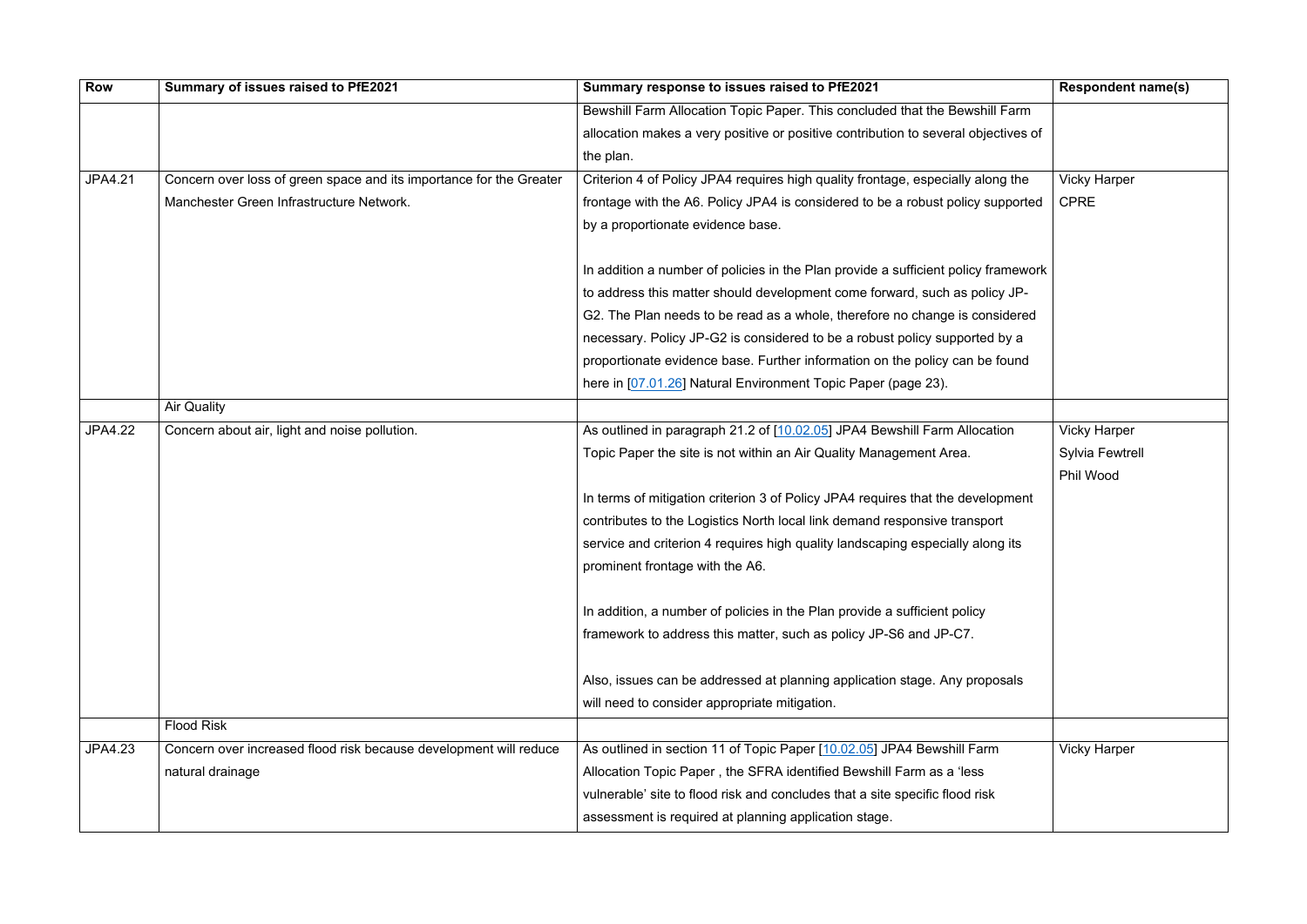| <b>Row</b>     | Summary of issues raised to PfE2021                                    | Summary response to issues raised to PfE2021                                                                                                                    | <b>Respondent name(s)</b>         |
|----------------|------------------------------------------------------------------------|-----------------------------------------------------------------------------------------------------------------------------------------------------------------|-----------------------------------|
|                |                                                                        | Flood risk at this site is considered to be addressed by policy JP-S5. The<br>plan needs to be read as a whole, therefore no change is considered<br>necessary. |                                   |
| <b>JPA4.24</b> | SuDS) - The following additional criteria should be added:             | No change is considered necessary. A Strategic Flood Risk Assessment                                                                                            | <b>United Utilities Group PLC</b> |
|                |                                                                        | has been undertaken $[04.02.01]$ across the plan, identifying the allocation                                                                                    |                                   |
|                | 'Ensure that sustainable drainage systems are fully incorporated into  | as less vulnerable to flood risk and the need for a site specific Flood Risk                                                                                    |                                   |
|                | the development to manage and control surface water run-off,           | Assessment [04.02.12] at the planning application stage in accordance with                                                                                      |                                   |
|                | discharging in accordance with the hierarchy of drainage options.      | national policy and guidance. Policy JP-S5 provides further detailed policy                                                                                     |                                   |
|                | Applicants should consider site topography, any naturally occurring    | in relation to flood risk and includes the management of surface water run-                                                                                     |                                   |
|                | flow paths and any low lying areas where water will naturally          | off through sustainable drainage systems. Therefore, the Plan as a whole,                                                                                       |                                   |
|                | accumulate. Resultant layouts should take account of such existing     | is considered to provide an appropriate policy framework to deal with this                                                                                      |                                   |
|                | circumstances to ensure the most sustainable and flood resilient       | matter                                                                                                                                                          |                                   |
|                | solution is achieved. Landscaping proposals will be expected to be     |                                                                                                                                                                 |                                   |
|                | integrated with the strategy for surface water management. Natural     |                                                                                                                                                                 |                                   |
|                | and multi-functional SuDS should be utilised (in preference to         |                                                                                                                                                                 |                                   |
|                | traditional piped and tanked storage systems), prioritising the use of |                                                                                                                                                                 |                                   |
|                | ponds, swales and other infrastructure which mimic natural drainage    |                                                                                                                                                                 |                                   |
|                | and connect to the wider green and blue infrastructure network. They   |                                                                                                                                                                 |                                   |
|                | will be designed in accordance with nationally recognised SuDS         |                                                                                                                                                                 |                                   |
|                | design standards. There should be a clear allocation-wide strategy     |                                                                                                                                                                 |                                   |
|                | for foul and surface water management which demonstrates a holistic    |                                                                                                                                                                 |                                   |
|                | approach with co-ordination between phases of development and no       |                                                                                                                                                                 |                                   |
|                | surface water discharging to public sewer. A proliferation of pumping  |                                                                                                                                                                 |                                   |
|                | stations should be avoided'.                                           |                                                                                                                                                                 |                                   |
|                | Consultation                                                           |                                                                                                                                                                 |                                   |
| <b>JPA4.25</b> | I am sure you make these documents deliberately long to stop people    | Comment not relevant to the content of Policy JPA4. No change is                                                                                                | <b>Paul Roebuck</b>               |
|                | responding.                                                            | considered necessary.                                                                                                                                           |                                   |
| <b>JPA4.26</b> | Existing members of the community have not been properly engaged.      | Comment not relevant to the content of Policy JPA4. Matter addressed                                                                                            | M Durbar                          |
|                | A questionnaire should be submitted to every household or member       | elsewhere. No change is considered necessary.                                                                                                                   |                                   |
|                | of the community.                                                      |                                                                                                                                                                 |                                   |
|                | <b>Minerals</b>                                                        |                                                                                                                                                                 |                                   |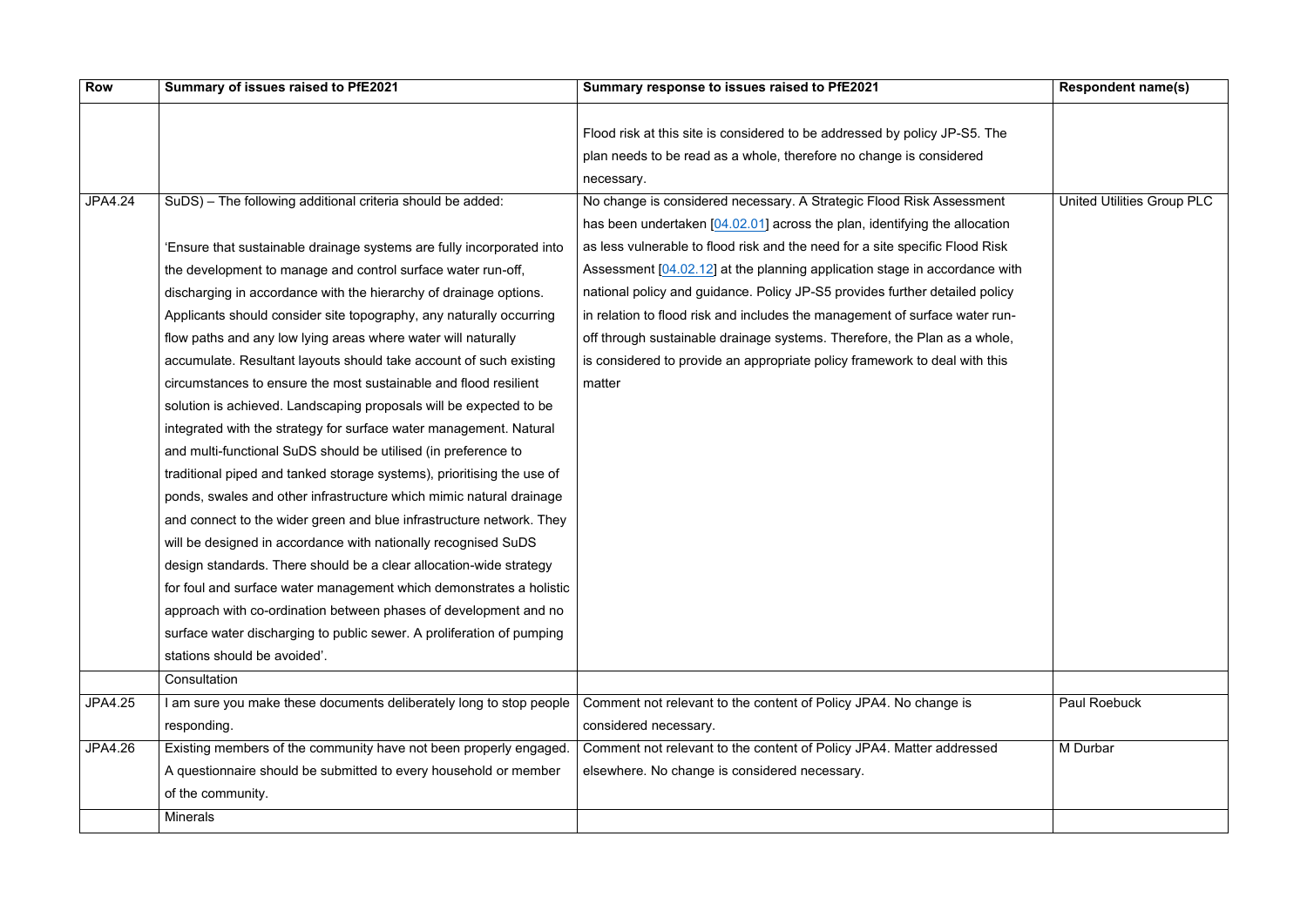| <b>Row</b>     | Summary of issues raised to PfE2021                                  | Summary response to issues raised to PfE2021                                  | <b>Respondent name(s)</b> |
|----------------|----------------------------------------------------------------------|-------------------------------------------------------------------------------|---------------------------|
| <b>JPA4.27</b> | It is disappointing that Minerals Safeguarding Areas and Minerals    | The Greater Manchester Joint Minerals Development Plan (GMJMDP) is not        | <b>Mineral Products</b>   |
|                | Infrastructure Safeguarding are not shown on the plan.               | being amended as part of PfE. Mineral Safeguarding Areas, and the policies    | Association               |
|                |                                                                      | which cover them, are identified within the GMJMDP and will remain            |                           |
|                |                                                                      | unchanged and applicable once PfE is adopted. Therefore it is not             |                           |
|                |                                                                      | necessary to identify them on the PfE policies map and no change is           |                           |
|                |                                                                      | considered necessary.                                                         |                           |
|                | Residential                                                          |                                                                               |                           |
| <b>JPA4.28</b> | There are no affordable housing or eco homes                         | This is an employment allocation. No change is considered necessary.          | <b>Vicky Harper</b>       |
|                | <b>Greed of Developers</b>                                           |                                                                               |                           |
| <b>JPA4.29</b> | Object to the greed of developers                                    | Comment not relevant to the content of Policy JPA4. No change is              | <b>Vicky Harper</b>       |
|                |                                                                      | considered necessary.                                                         |                           |
|                | <b>Hulton Park</b>                                                   |                                                                               |                           |
| JPA4.30        | Object to residential house building on and adjacent to Hulton Park. | Planning application 00997/17 at Hulton Park was approved by the              | <b>Graham White</b>       |
|                |                                                                      | Secretary of State following call in. A revised planning application has been |                           |
|                |                                                                      | submitted but it currently undetermined: 12218/21. The proposals for Hulton   |                           |
|                |                                                                      | Park are addressed in PfE Policy JP-Strat 8.                                  |                           |
|                |                                                                      |                                                                               |                           |

|          | <b>Respondent name(s)</b> |
|----------|---------------------------|
| ) is not | <b>Mineral Products</b>   |
| policies | Association               |
|          |                           |
|          |                           |
|          |                           |
|          |                           |
|          |                           |
| у.       | <b>Vicky Harper</b>       |
|          |                           |
|          | <b>Vicky Harper</b>       |
|          |                           |
|          |                           |
|          | <b>Graham White</b>       |
| been     |                           |
| Hulton   |                           |
|          |                           |

## **PfE 2021 Policy JP Allocation 5 - Chequerbent North**

| <b>Row</b>    | Summary of issues raised to PfE2021                                 | Summary response to issues raised to PfE2021 | <b>Respondent name(s)</b>  |
|---------------|---------------------------------------------------------------------|----------------------------------------------|----------------------------|
|               | Support                                                             |                                              |                            |
| <b>JPA5.1</b> | The allocation isn't immediately adjacent to housing and is aligned | Support noted.                               | <b>Chris Green</b>         |
|               | with existing industrial activity so will have minimal impact.      |                                              | David Clough               |
|               |                                                                     |                                              | Rebecca Green              |
|               | This site is deliverable and will make an important contribution    |                                              | Peel L&P Investments North |
|               | towards boosting competitiveness in northern Greater Manchester     |                                              | Ltd                        |
|               | and will support the strategic 'Wigan-Bolton Growth Corridor. It is |                                              |                            |
|               | within the M61 Corridor, a location which experiences strong demand |                                              |                            |
|               | for employment uses.                                                |                                              |                            |
|               |                                                                     |                                              |                            |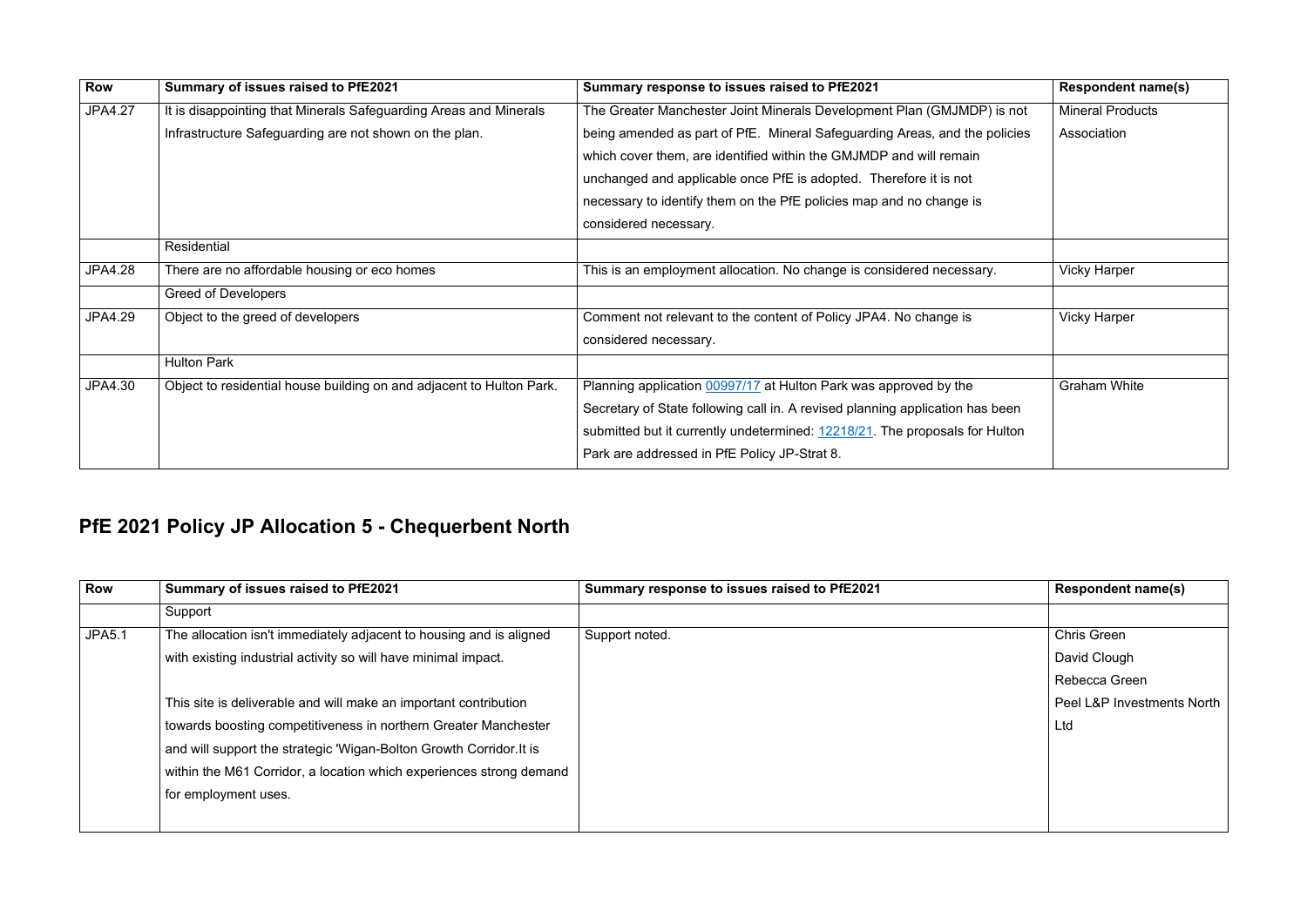| <b>Row</b>    | Summary of issues raised to PfE2021                                    | Summary response to issues raised to PfE2021                                | <b>Respon</b> |
|---------------|------------------------------------------------------------------------|-----------------------------------------------------------------------------|---------------|
|               | The site is ideally located to respond positively to the increasing    |                                                                             |               |
|               | demands of the growing logistics market, taking advantage of           |                                                                             |               |
|               | proximity to other developments in the M61 corridor, including the     |                                                                             |               |
|               | nearby Logistics North.                                                |                                                                             |               |
|               | The site has excellent direct access to the strategic highway network  |                                                                             |               |
|               | (M61, M6, M62).                                                        |                                                                             |               |
|               | Part of the allocation is comprised of previously developed land and   |                                                                             |               |
|               | occupied by industrial uses; its use for employment is established and |                                                                             |               |
|               | acceptable in principle having regard to paragraph 149 (g) of the      |                                                                             |               |
|               | NPPF.                                                                  |                                                                             |               |
|               | <b>Planning History</b>                                                |                                                                             |               |
| <b>JPA5.2</b> | The site has a long planning history and a number of applications      | This site is proposed to be allocated in line with the NPPF as              | <b>CPRE</b>   |
|               | have been refused, for genuine planning reasons.                       | explained in the [10.02.06] JPA5 Chequerbent North Allocation Topic         |               |
|               |                                                                        | Paper. Allocation of this site will help boost the competitiveness of the   |               |
|               |                                                                        | Northern Areas of Greater Manchester. The approach to growth and            |               |
|               |                                                                        | spatial distribution is set out in the Growth and Spatial Options Paper     |               |
|               |                                                                        | [02.01.10]                                                                  |               |
|               | Principle of Development                                               |                                                                             |               |
| <b>JPA5.3</b> | Westhoughton and its surrounding area is bearing the complete load     | The [05.01.04] Employment Topic Paper identifies an industrial and          | Phil Woo      |
|               | of industrial development on green land. There is already excessive    | warehousing floorspace requirement of 3,300,000 sqm across Greater          | Slyvia F      |
|               | industrial development at Cutacre/Logistics North and Wingates         | Manchester for the plan period, and a shortfall of 1,494,491 sqm            |               |
|               |                                                                        | (paragraph 7.13) in terms of supply.                                        |               |
|               |                                                                        | To identify sites to meet this shortfall a site selection process was       |               |
|               |                                                                        | undertaken in line with the plan objectives and spatial strategy.           |               |
|               |                                                                        | The Chequerbent North allocation was identified through this site selection |               |
|               |                                                                        | process as explained paragraph's 5.1-5.3 of the JPA5 Chequerbent North      |               |
|               |                                                                        | Allocation Topic paper 10.02.06.                                            |               |
|               |                                                                        |                                                                             |               |

|                       | <b>Respondent name(s)</b> |
|-----------------------|---------------------------|
|                       |                           |
|                       |                           |
|                       |                           |
|                       |                           |
|                       |                           |
|                       |                           |
|                       |                           |
|                       |                           |
|                       |                           |
|                       |                           |
|                       |                           |
| $\overline{P}$ as     | <b>CPRE</b>               |
| ocation Topic         |                           |
| iveness of the        |                           |
| growth and            |                           |
| ptions Paper          |                           |
|                       |                           |
| dustrial and          | Phil Wood                 |
| across Greater        | <b>Slyvia Fewtrell</b>    |
| ,491 sqm              |                           |
|                       |                           |
|                       |                           |
| ocess was             |                           |
| trategy.              |                           |
| h this site selection |                           |
| Chequerbent North     |                           |
|                       |                           |
|                       |                           |
|                       |                           |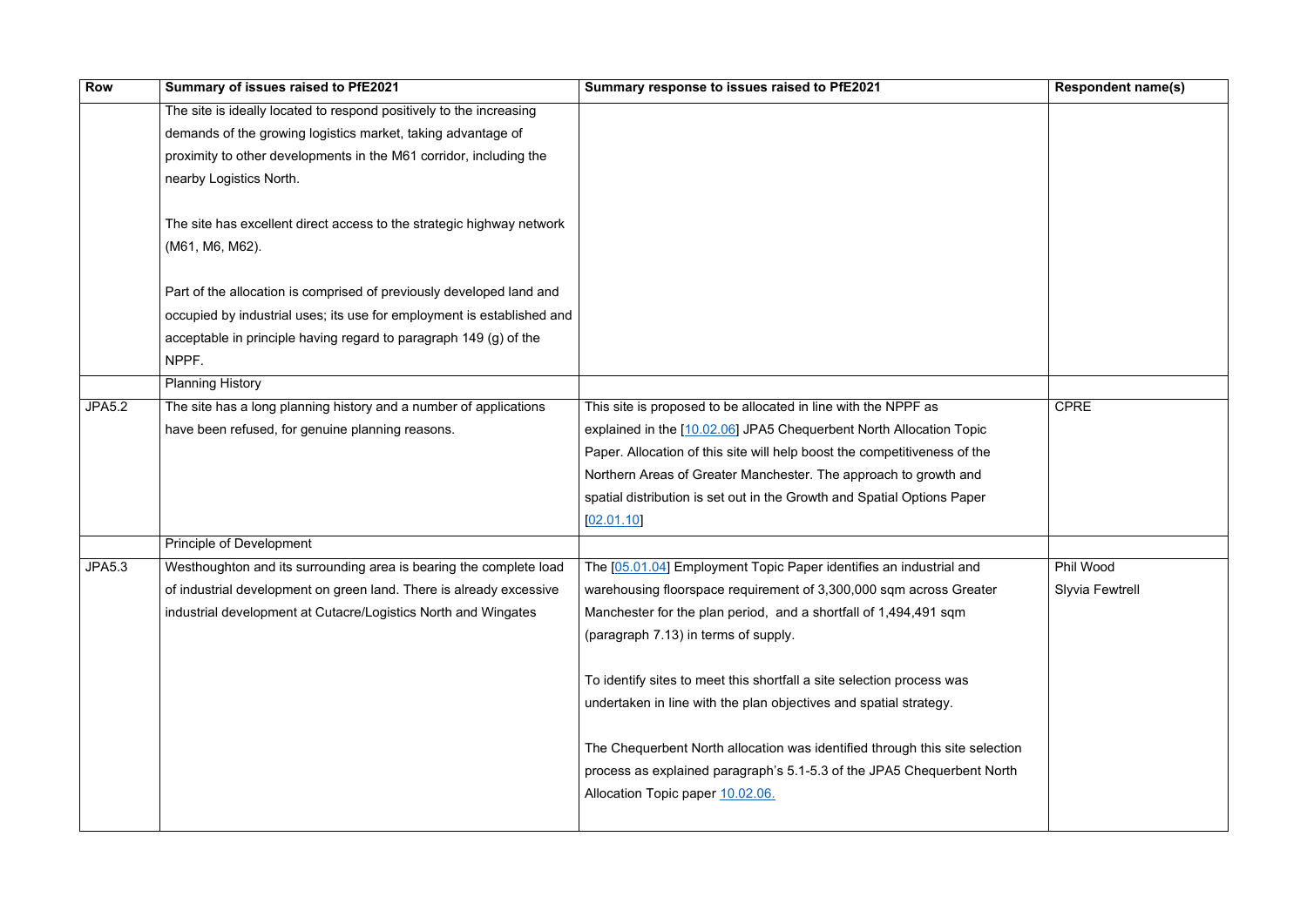| <b>Row</b>    | Summary of issues raised to PfE2021                                    | Summary response to issues raised to PfE2021                                      | <b>Respondent name(s)</b>  |
|---------------|------------------------------------------------------------------------|-----------------------------------------------------------------------------------|----------------------------|
|               |                                                                        | This allocation will support the aim of boosting the competitiveness of the       |                            |
|               |                                                                        | northern boroughs in Greater Manchester, therefore no change is                   |                            |
|               |                                                                        | considered necessary.                                                             |                            |
|               | <b>Green Belt</b>                                                      |                                                                                   |                            |
| <b>JPA5.4</b> | The site is well contained, separate and distinct from the wider Green | Support for release of Green Belt noted.                                          | Peel L&P Investments North |
|               | Belt. It does not perform a strategic Green Belt function and its      |                                                                                   | Ltd                        |
|               | release for development would not result in significant harm to the    |                                                                                   |                            |
|               | contribution of remaining Green Belt land to the north and west.       |                                                                                   |                            |
|               | Exceptional circumstances exist to justify releasing the site from the |                                                                                   |                            |
|               | Green Belt to meet the specific locational demands of the growing      |                                                                                   |                            |
|               | logistics sector and support economic growth in Greater Manchester.    |                                                                                   |                            |
|               | The site has clearly defined boundaries that will provide a long-term  |                                                                                   |                            |
|               | defensible boundary to the Green Belt in this location.                |                                                                                   |                            |
| <b>JPA5.5</b> | Concern over the loss of green belt in Bolton for an employment site.  | The PfE Plan sets out a very clear preference of using previously developed       | <b>Chris Green</b>         |
|               | The site should be maintained as Green Belt land due to the            | (brownfield) land and vacant buildings to meet development needs in line with     | <b>CPRE</b>                |
|               | important purpose it serves.                                           | NPPF. However, given the scale of development required to meet the                |                            |
|               |                                                                        | objectives of the Plan, a limited amount of development is identified on land     |                            |
|               |                                                                        | outside of the urban area on greenfield and/or Green Belt land. The details of    |                            |
|               |                                                                        | the employment land needs and supply can be found in the Employment Topic         |                            |
|               |                                                                        | Paper [05.01.04]. Further details in relation to the strategic case for releasing |                            |
|               |                                                                        | Green Belt can be found in the Green Belt Topic Paper [07.01.25]                  |                            |
|               |                                                                        | There are allocation specific exceptional circumstances for releasing the         |                            |
|               |                                                                        | Green Belt at Chequerbent North. These are outlined in paragraph 14.8 of the      |                            |
|               |                                                                        | Chequerbent North Allocation Topic Paper [10.02.06] and fully outlined in the     |                            |
|               |                                                                        | Green Belt Topic paper [07.01.25].                                                |                            |
|               |                                                                        | No change is considered necessary.                                                |                            |
| <b>JPA5.6</b> | Proposed development would mean no natural separating from             | [07.01.09] Stage 2 GM Green Belt Study - Assessment of Proposed 2019              | Phil Wood                  |
|               | nearby communities, which would lead to urban sprawl.                  | Allocations Appendix B splits Chequerbent North into two parcels - GM5-1          |                            |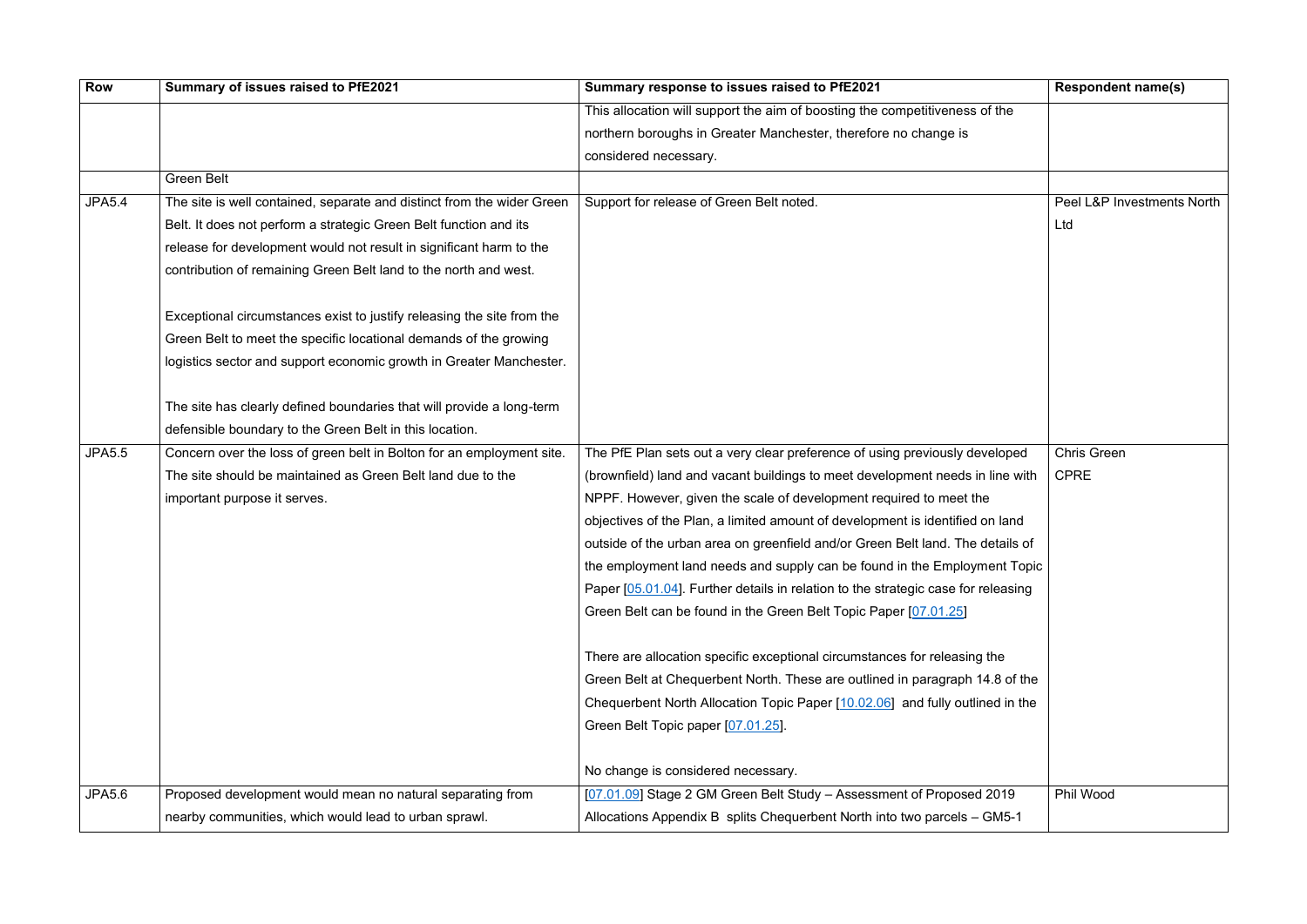| <b>Row</b>    | Summary of issues raised to PfE2021                                   | Summary response to issues raised to PfE2021                                      | <b>Respondent name(s)</b> |
|---------------|-----------------------------------------------------------------------|-----------------------------------------------------------------------------------|---------------------------|
|               |                                                                       | and GM5-2. With regard to Green Belt purpose 1 (check the unrestricted            |                           |
|               |                                                                       | sprawl of large built-up areas) GM5-1 has a rating of relatively significant and  |                           |
|               |                                                                       | GM5-2 has a rating of moderate. With regard to Green Belt purpose 2 (prevent      |                           |
|               |                                                                       | merging towns merging into one another) GM5-1 has a rating of relatively          |                           |
|               |                                                                       | strong and GM5-2 has a rating of moderate.                                        |                           |
|               |                                                                       | However, despite the PfE Plan setting out a very clear preference of using        |                           |
|               |                                                                       | previously developed (brownfield) land and vacant buildings to meet               |                           |
|               |                                                                       | development needs, given the scale of development required to meet the            |                           |
|               |                                                                       | objectives of the Plan, a limited amount of development is identified on land     |                           |
|               |                                                                       | outside of the urban area on greenfield and/or Green Belt land. The details of    |                           |
|               |                                                                       | the employment land needs and supply can be found in the Employment Topic         |                           |
|               |                                                                       | Paper [05.01.04]. Further details in relation to the strategic case for releasing |                           |
|               |                                                                       | Green Belt can be found in the Green Belt Topic Paper [07.01.25]                  |                           |
|               |                                                                       | There are allocation specific exceptional circumstances for releasing the         |                           |
|               |                                                                       | Green Belt at Chequerbent North. These are outlined in paragraph 14.8 of the      |                           |
|               |                                                                       | Chequerbent North Allocation Topic Paper [10.02.06] and fully outlined in the     |                           |
|               |                                                                       | Green Belt Topic paper [07.01.25].                                                |                           |
|               |                                                                       | The Chequerbent North allocation was identified through the site selection        |                           |
|               |                                                                       | process as explained paragraph's 5.1-5.3 of the JPA5 Chequerbent North            |                           |
|               |                                                                       | Allocation Topic paper 10.02.06.                                                  |                           |
|               |                                                                       | This allocation will support the aim of boosting the competitiveness of the       |                           |
|               |                                                                       | northern boroughs in Greater Manchester, therefore no change is                   |                           |
|               |                                                                       | considered necessary.                                                             |                           |
|               | Transport                                                             |                                                                                   |                           |
| <b>JPA5.7</b> | It is envisaged that there will be no material impact on the highway  | Noted.                                                                            | <b>Chorley Council</b>    |
|               | network within Chorley. Chorley Council therefore has no objection to |                                                                                   |                           |
|               | the allocation of this site as proposed.                              |                                                                                   |                           |
| <b>JPA5.8</b> | The traffic in and around Westhoughton and M61 junction 5 is          | As outlined in paragraph's 10.5-10.7 of [10.02.05] JPA5 Chequerbent North         | <b>Sylvia Fewtrell</b>    |
|               | gridlocked and traffic backs up onto the motorway. The proposals will | Allocation Topic Paper the Locality Assessment gave an indication that            | Phil Wood                 |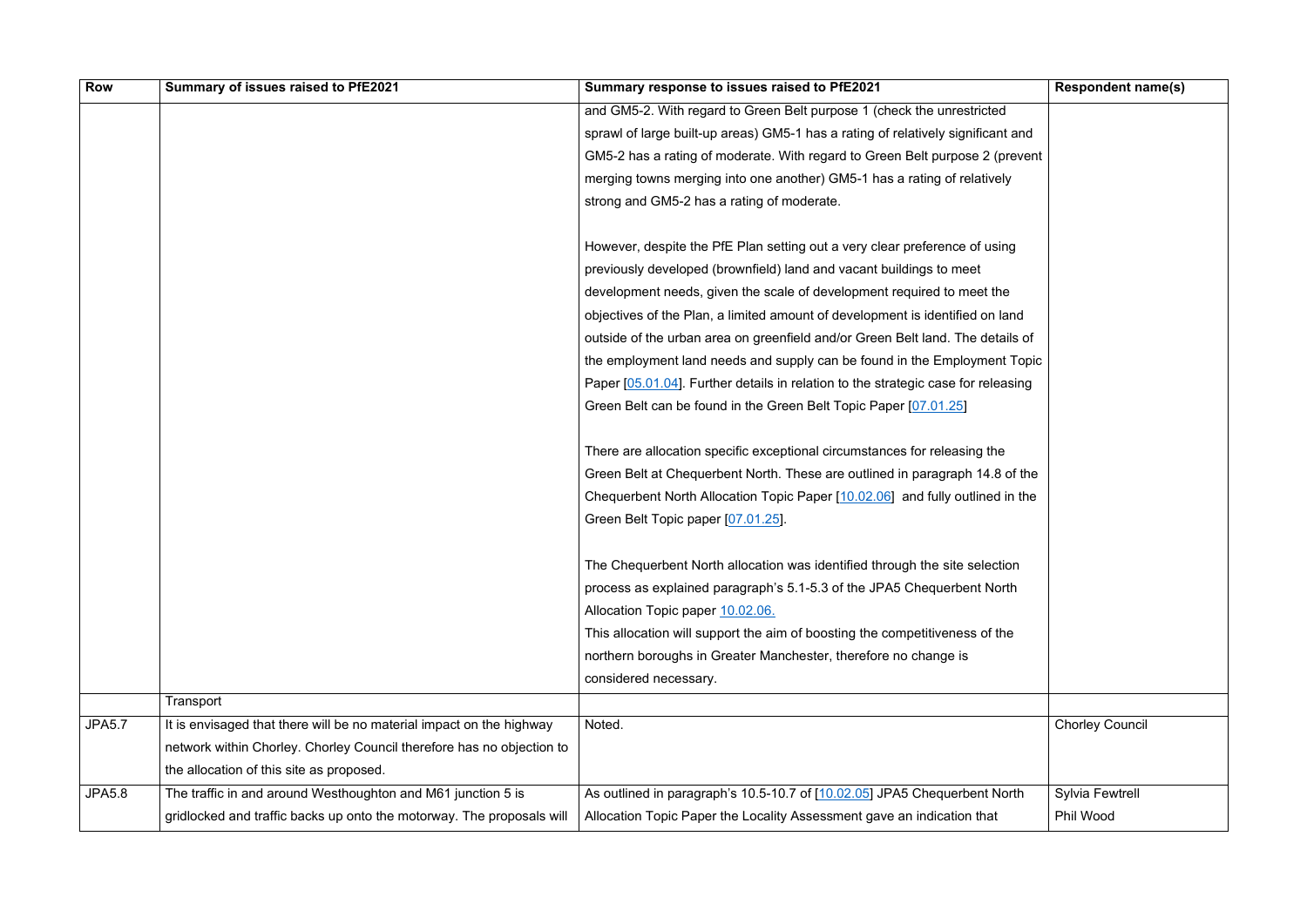| <b>Row</b>    | Summary of issues raised to PfE2021                                      | Summary response to issues raised to PfE2021                                       | <b>Respondent name(s)</b> |
|---------------|--------------------------------------------------------------------------|------------------------------------------------------------------------------------|---------------------------|
|               | only increase traffic including HGV's. This will create more traffic and | Chequerbent North is suitable for allocation, however, further work is required    |                           |
|               | air pollution.                                                           | to progress with a scheme at Chequerbent Roundabout. Workable solutions            |                           |
|               |                                                                          | are considered feasible.                                                           |                           |
|               |                                                                          |                                                                                    |                           |
|               |                                                                          | Paragraph 10.4 of [10.02.05] JPA5 Chequerbent North Allocation Topic Paper         |                           |
|               |                                                                          | summarises the mitigation considered necessary in the [09.01.08] Transport         |                           |
|               |                                                                          | Locality Assessments - Bolton - GMSF and [09.01.20] Transport Locality             |                           |
|               |                                                                          | Assessments Addendum -                                                             |                           |
|               |                                                                          | Bolton. No change is considered necessary because these mitigations are            |                           |
|               |                                                                          | addressed through policies JPA4 and JPC7. These are considered to be               |                           |
|               |                                                                          | robust policies, supported by a proportionate evidence base.                       |                           |
|               |                                                                          |                                                                                    |                           |
|               |                                                                          | With regard to air quality see response on row JPA5.30.                            |                           |
| <b>JPA5.9</b> | It is WSP's opinion that the transport evidence underpinning this        | Transport Locality Assessment – [Bolton] [09.01.08] – GMSF2020 and                 | <b>National Highways</b>  |
|               | allocation is incomplete and does not identify in sufficient detail, the | Transport Locality Assessment Addendum - [Bolton] [09.01.20] provide               |                           |
|               | nature, scale and timing of the infrastructure requirements at the       | detailed information on the nature, scale and timing of infrastructure             |                           |
|               | SRN; or what future assessments and studies that will be required to     | requirements at the SRN.                                                           |                           |
|               | determine any such infrastructure requirements.                          | With respect to future assessments, the report states that all sites associated    |                           |
|               |                                                                          | with the allocations will be expected to prepare a Transport Assessment as         |                           |
|               |                                                                          | part of a planning application to develop final, rather than indicative proposals, |                           |
|               |                                                                          | which mitigate the impact of the site. The full scope of the Transport             |                           |
|               |                                                                          | Assessments will be determined by the Local Planning Authority (in                 |                           |
|               |                                                                          | consultation with the Local Highway Authority and National Highways) on a          |                           |
|               |                                                                          | site-by-site basis, depending on the nature, scale and timing of the application,  |                           |
|               |                                                                          | in accordance with the NPPF.                                                       |                           |
|               |                                                                          |                                                                                    |                           |
|               |                                                                          | In addition, the Local Authorities and TfGM have a clear policy direction and      |                           |
|               |                                                                          | major programme of investment in sustainable transport which is expected           |                           |
|               |                                                                          | to transform travel patterns in GM and help achieve our "Right Mix" vision of      |                           |
|               |                                                                          | no net increase in motor-vehicle traffic by 2040. Our transport strategy is set    |                           |
|               |                                                                          | out in [09.1.01] GM Transport Strategy 2040 and 09.01.02 GM Transport              |                           |
|               |                                                                          | Strategy Our Five Year Delivery Plan 2021-2026. We are also working                |                           |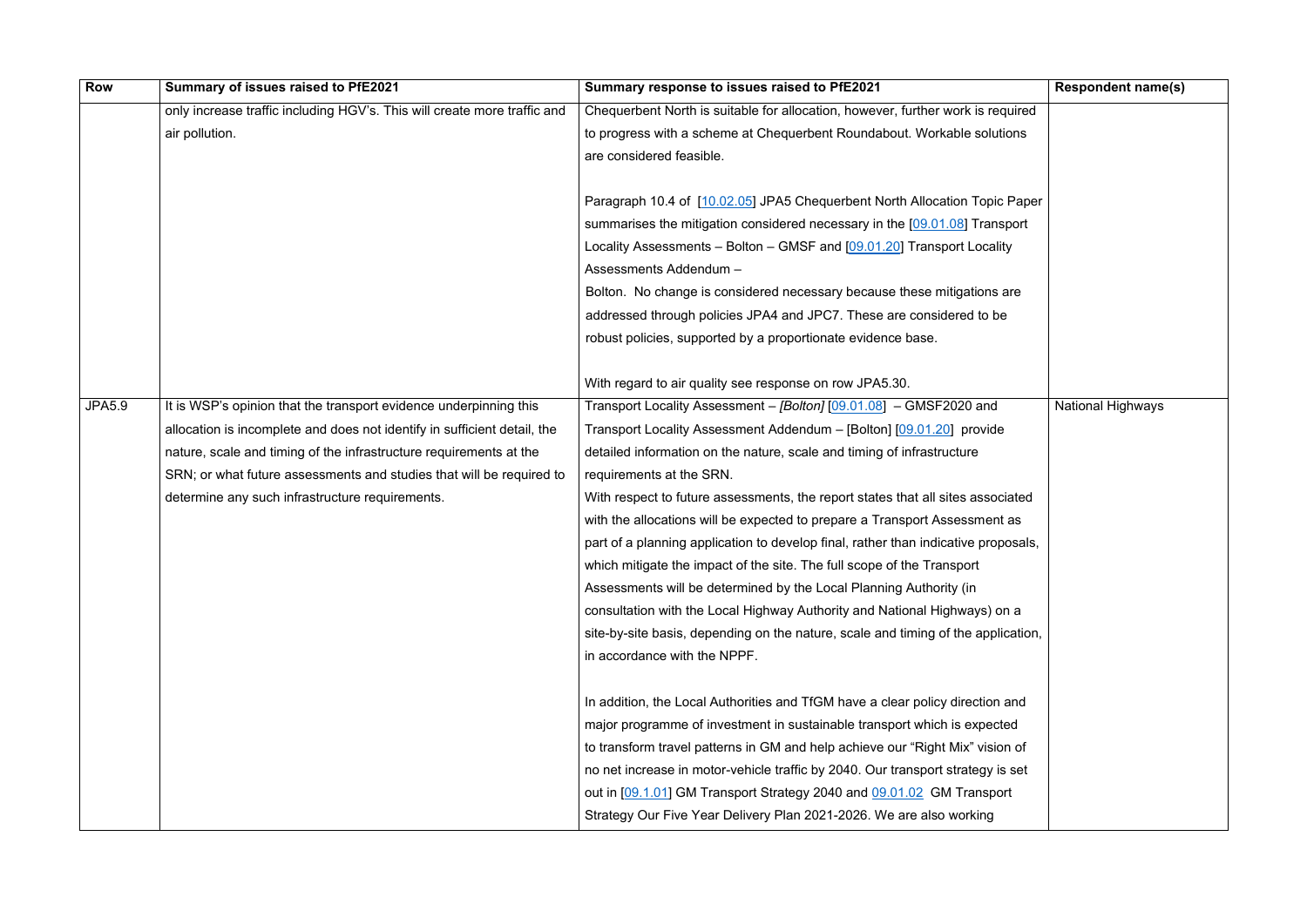| <b>Row</b>     | Summary of issues raised to PfE2021                                 | Summary response to issues raised to PfE2021                                    | <b>Respondent name(s)</b> |
|----------------|---------------------------------------------------------------------|---------------------------------------------------------------------------------|---------------------------|
|                |                                                                     | alongside National Highways to prepare a further piece of work examining a      |                           |
|                |                                                                     | "policy-off/worst-case" impact on the SRN to help address National              |                           |
|                |                                                                     | Highways remaining concerns.                                                    |                           |
|                |                                                                     |                                                                                 |                           |
|                |                                                                     | No change is considered necessary.                                              |                           |
| <b>JPA5.10</b> | Improvement to Chequerbent roundabout should be proposed - the      | No change is necessary because improvement to Chequerbent Roundabout            | <b>Carole Dawson</b>      |
|                | roundabout is overwhelmed during peak travel times.                 | is addressed through criterion 4 of Policy JPA5. The supporting text for Policy |                           |
|                |                                                                     | JPA5 states that the requirements of this site to contribute to improving       |                           |
|                |                                                                     | Chequerbent Roundabout will be considered at the time of any planning           |                           |
|                |                                                                     | application.                                                                    |                           |
|                |                                                                     | As outlined in paragraph's 10.5-10.7 of [10.02.05] JPA5 Chequerbent North       |                           |
|                |                                                                     | Allocation Topic Paper the Locality Assessment states that further work is      |                           |
|                |                                                                     | required to progress with a scheme at Chequerbent Roundabout. Workable          |                           |
|                |                                                                     | solutions are considered feasible.                                              |                           |
|                |                                                                     |                                                                                 |                           |
|                |                                                                     | Policy JPA5 is considered to be robust, and supported by a proportionate        |                           |
|                |                                                                     | evidence base, which can be found here:                                         |                           |
|                |                                                                     |                                                                                 |                           |
|                |                                                                     | 1. [09.01.08] Transport Locality Assessments - Bolton - GMSF 2020               |                           |
|                |                                                                     | (Appendix B)                                                                    |                           |
|                |                                                                     | 2. [09.01.20] Transport Locality Assessment Addendum - Bolton (Section          |                           |
|                |                                                                     | 5)                                                                              |                           |
|                |                                                                     |                                                                                 |                           |
| <b>JPA5.11</b> | An impact assessment on locality is needed including likely traffic | It is considered that a proportionate evidence base has been provided,          | Peter Carr                |
|                | flows out of area to adjoining areas                                | including likely flows out of the area to adjoining areas. It can be found      |                           |
|                |                                                                     | here:                                                                           |                           |
|                |                                                                     |                                                                                 |                           |
|                |                                                                     | 1. [09.01.08] Transport Locality Assessments - Bolton - GMSF 2020               |                           |
|                |                                                                     | (Appendix B)                                                                    |                           |
|                |                                                                     | 2. [09.01.20] Transport Locality Assessment Addendum - Bolton (Section          |                           |
|                |                                                                     | 5)                                                                              |                           |
|                |                                                                     |                                                                                 |                           |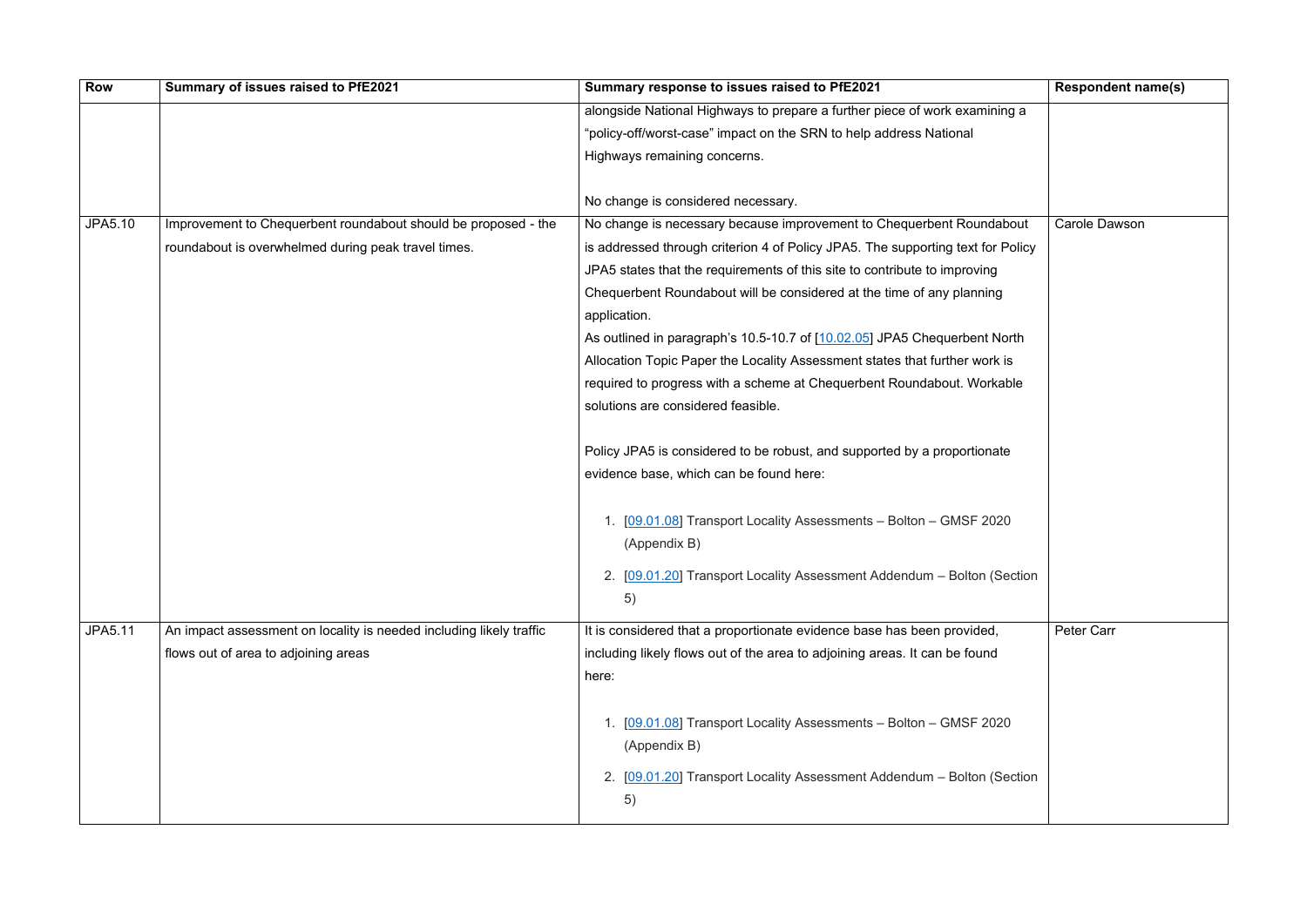| Row     | Summary of issues raised to PfE2021                                      | Summary response to issues raised to PfE2021                                   | <b>Respondent name(s)</b>  |
|---------|--------------------------------------------------------------------------|--------------------------------------------------------------------------------|----------------------------|
|         |                                                                          | No change is considered necessary.                                             |                            |
| JPA5.12 | Criterion 4 of policy JPA5 states 'Provide financial contribution to     | As outlined in the Locality Assessments [09.01.08] and [09.01.20], under       | Peel L&P Investments North |
|         | mitigate impacts on the Local Road Network including improvements        | current circumstances mitigation may be required at Chequerbent                | Ltd                        |
|         | to Chequerbent roundabout or other improvements identified through       | Roundabout. If at the time of a planning application sufficient mitigation has |                            |
|         | a transport assessment'. At paragraph 11.99 it rightly recognises that   | already occurred financial contributions will not be necessary.                |                            |
|         | 'Other developments in the vicinity may change the layout of the         |                                                                                |                            |
|         | Chequerbent roundabout before the development of this site, and the      |                                                                                |                            |
|         | requirements of this site to contribute to improving the roundabout will |                                                                                |                            |
|         | be considered at the time of any planning application'. The policy is    |                                                                                |                            |
|         | therefore contradictory to the reasoned justification by making          |                                                                                |                            |
|         | financial contributions a requirement, when such contributions may       |                                                                                |                            |
|         | not in fact be necessary. The policy should be modified to better        |                                                                                |                            |
|         | reflect the reasoned justification.                                      |                                                                                |                            |
|         | The wording of the fourth criterion should be modified as follows:       |                                                                                |                            |
|         | Provide financial contribution to 'Mitigate impacts on the Local Road    |                                                                                |                            |
|         | Network including any necessary improvements to Chequerbent              |                                                                                |                            |
|         | roundabout and/or other improvements identified through a transport      |                                                                                |                            |
|         | assessment'.                                                             |                                                                                |                            |
|         | Access                                                                   |                                                                                |                            |
| JPA5.13 | Access is stated as being required to be obtained from the A6 to the     | Impact and mitigation on the Strategic Road Network is addressed in the        | <b>National Highways</b>   |
|         | south of the site with no detail set out the site will interact with the | <b>Locality Assessments:</b>                                                   |                            |
|         | SRN, with M61 Junction 5 being located within close proximity to the     |                                                                                |                            |
|         | proposed development site allocation. The allocation does however        | [09.01.08] Transport Locality Assessments - Bolton - GMSF 2020 (Appendix       |                            |
|         | highlight that the proposed site allocation has excellent access to      | $B)$ .                                                                         |                            |
|         | M61 Junction 5."                                                         |                                                                                |                            |
|         |                                                                          | [09.01.20] Transport Locality Assessments Addendum - Bolton (Section 5,        |                            |
|         |                                                                          | page 20).                                                                      |                            |
|         |                                                                          |                                                                                |                            |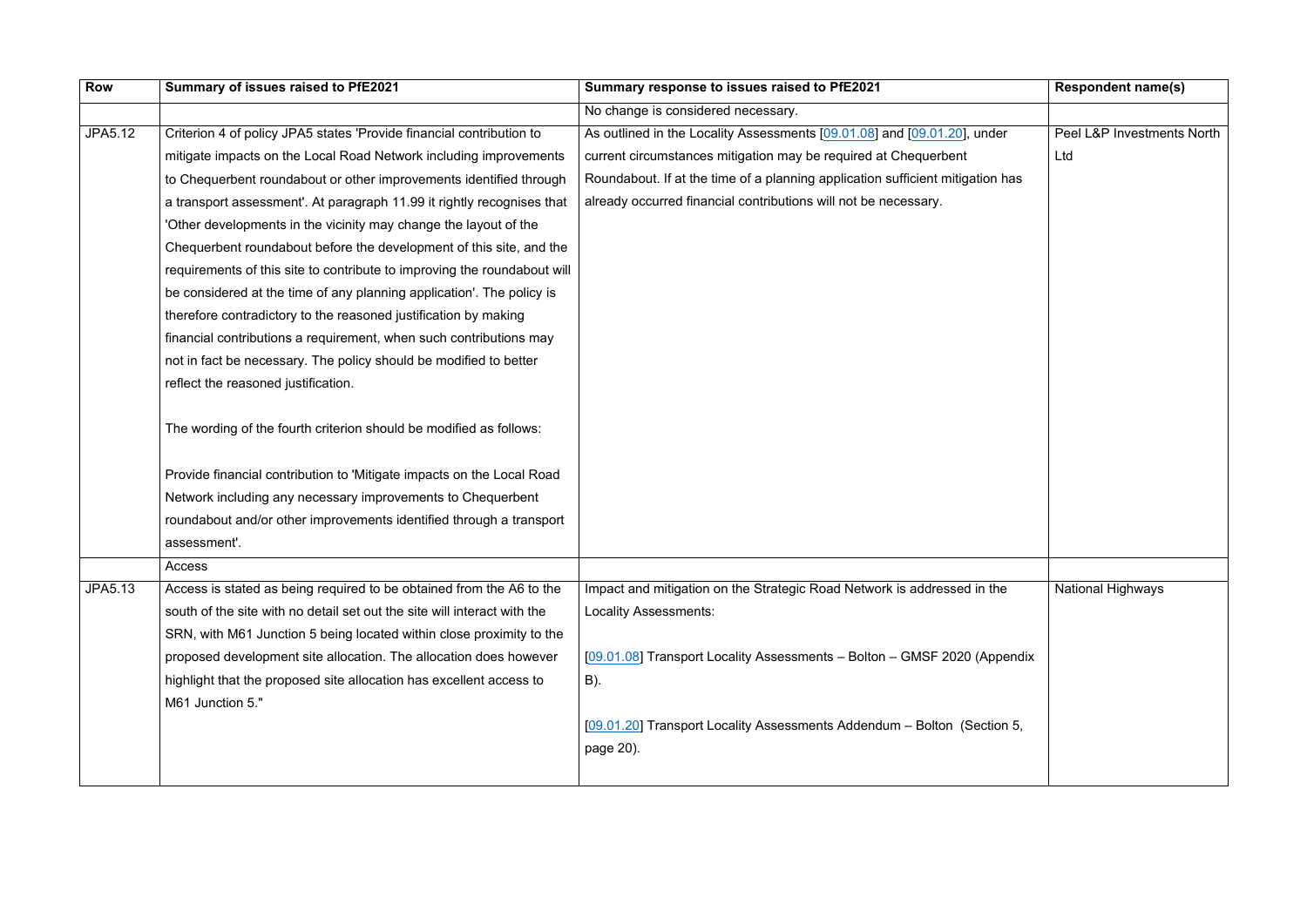| <b>Row</b>     | Summary of issues raised to PfE2021                                       | Summary response to issues raised to PfE2021                                  | <b>Responde</b>   |
|----------------|---------------------------------------------------------------------------|-------------------------------------------------------------------------------|-------------------|
|                |                                                                           | We are also working alongside National Highways to prepare a further piece    |                   |
|                |                                                                           | of work examining a "policy-off/worst-case" impact on the SRN to help address |                   |
|                |                                                                           | National Highways remaining concerns.                                         |                   |
|                |                                                                           | No change is considered necessary.                                            |                   |
| <b>JPA5.14</b> | The design of the site provides for access on the A58 (left in and left   | Access arrangements are addressed in criterions 2 and 3 of Policy JPA5.       | Phil Wood         |
|                | out) and on the A6 (either way in and out). This means that virtually     | Policy JPA5 is considered to be a robust policy supported by a proportionate  |                   |
|                | all HGV and car movements have to use Chequerbent roundabout to           | evidence base, which can be found here:                                       |                   |
|                | either enter or leave the site. All these HGV movements impose            |                                                                               |                   |
|                | considerable risk of accidents on the roundabout and contribute to        | [10.02.06] JPA5 Chequerbent North Allocation Topic Paper (Section 10, page    |                   |
|                | congestion.                                                               | 12)                                                                           |                   |
|                | A more effective design would be for the main exit from the site to be    | [09.01.08] Transport Locality Assessments - Bolton (Appendix B - paragraphs   |                   |
|                | on the north edge of it, close to the M61 westbound off-ramp. With        | $10.1.1 - 10.1.4$ ).                                                          |                   |
|                | suitable addition of lanes, the site-leaving traffic would merge with the |                                                                               |                   |
|                | off-ramp traffic and could then use the M61 roundabout to join either     | $[10.02.02]$ JPA5 – Development Framework (page 26)                           |                   |
|                | eastbound or westbound.                                                   |                                                                               |                   |
| <b>JPA5.15</b> | Access should not be given from Snydale Way, which is already             | See response in row JPA5.14                                                   | <b>Carole Dav</b> |
|                | overwhelmed with traffic during peaks travelling times.                   |                                                                               |                   |
| JPA5.16        | Criterion 2 is unnecessarily prescriptive, such that it is not considered | See response in row JPA5.14                                                   | Peel L&P In       |
|                | effective (NPPF paragraph 35) or sound.                                   |                                                                               | <b>LTD</b>        |
|                | Deliverable vehicular access can be achieved from:                        |                                                                               |                   |
|                | (a) the A6 to the south, and                                              |                                                                               |                   |
|                | (b) from the north /north-west from either the A58 Snydale Way or         |                                                                               |                   |
|                | directly from Junction 5 of the M61.                                      |                                                                               |                   |
|                | The wording of the second criterion should be modified as follows:        |                                                                               |                   |

|           | <b>Respondent name(s)</b>  |
|-----------|----------------------------|
| r piece   |                            |
| address   |                            |
|           |                            |
|           |                            |
|           |                            |
| A5.       | <b>Phil Wood</b>           |
| tionate   |                            |
|           |                            |
|           |                            |
| 10, page  |                            |
|           |                            |
|           |                            |
| iragraphs |                            |
|           |                            |
|           |                            |
|           |                            |
|           |                            |
|           |                            |
|           | <b>Carole Dawson</b>       |
|           |                            |
|           | Peel L&P Investments North |
|           | LTD.                       |
|           |                            |
|           |                            |
|           |                            |
|           |                            |
|           |                            |
|           |                            |
|           |                            |
|           |                            |
|           |                            |
|           |                            |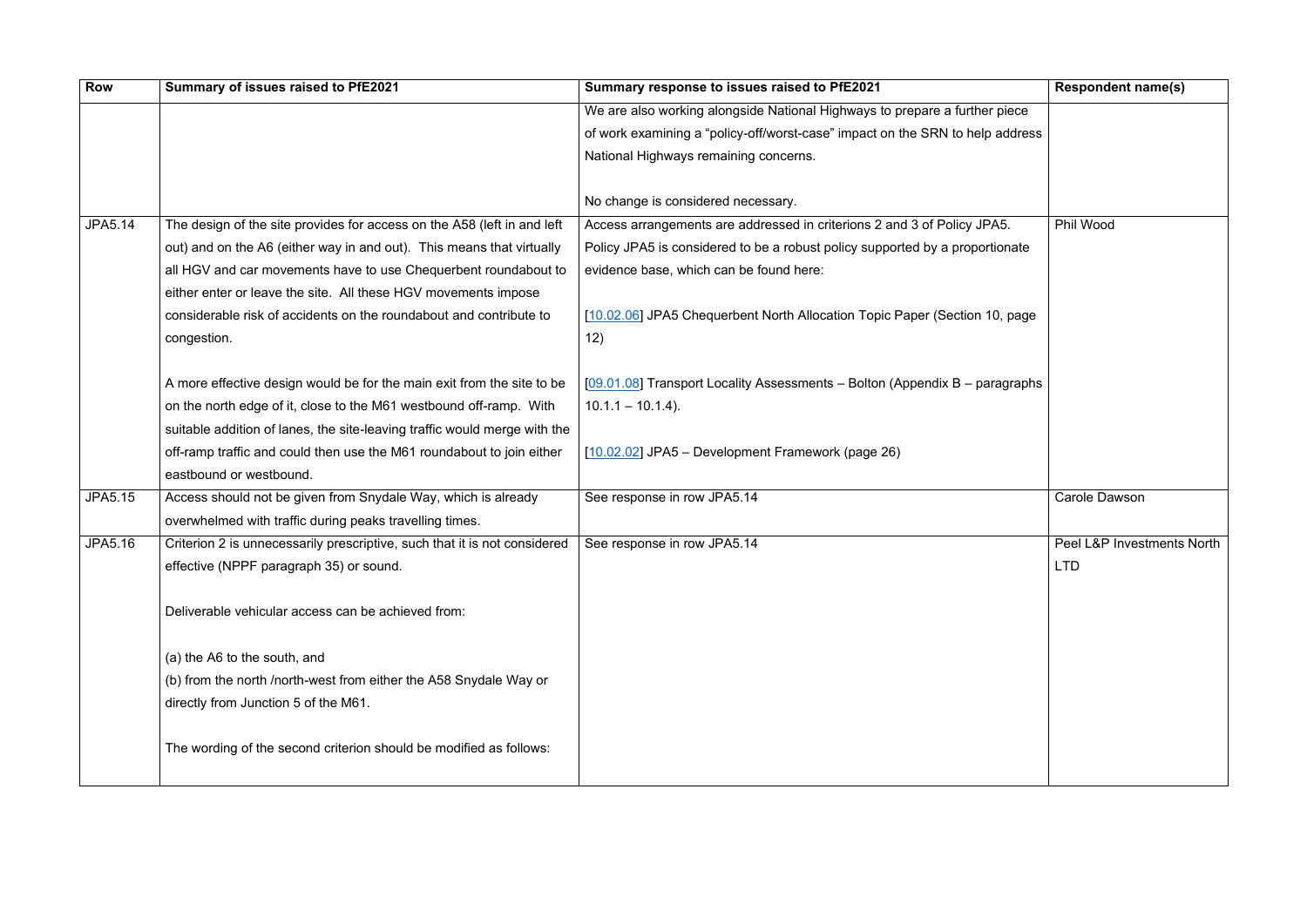| <b>Row</b>     | Summary of issues raised to PfE2021                                       | Summary response to issues raised to PfE2021                                       | <b>Respondent name(s)</b> |
|----------------|---------------------------------------------------------------------------|------------------------------------------------------------------------------------|---------------------------|
|                | 'Be accessed from the A6, with a potential additional access via          |                                                                                    |                           |
|                | directly off Junction 5 of the M61, and/or from Snydale Way, subject      |                                                                                    |                           |
|                | to detailed design considerations'.                                       |                                                                                    |                           |
|                | Environment                                                               |                                                                                    |                           |
| <b>JPA5.17</b> | With a decline in wildlife and habitats, we need to ensure some net       | A number of policies in the Plan provide a sufficient policy framework to          | <b>Vicky Harper</b>       |
|                | biodiversity gain.                                                        | address this matter, such as policy JP-G9. Policy JP-G9 is considered to be        |                           |
|                |                                                                           | robust and supported by a proportionate evidence base. Further information         |                           |
|                |                                                                           | on the allocation and policy can be found here:                                    |                           |
|                |                                                                           | [07.01.26] Natural Environment Topic Paper                                         |                           |
|                |                                                                           | [10.02.06] JPA5 Chequerbent North Allocation Topic Paper (paragraph's 18-<br>18.3) |                           |
|                |                                                                           | [10.02.01] JPA5 Ecological Assessment                                              |                           |
|                |                                                                           | [10.02.02] JPA5 Development Framework                                              |                           |
|                |                                                                           | The Plan needs to be read as a whole, therefore no change is considered            |                           |
|                |                                                                           | necessary.                                                                         |                           |
| JPA5.18        | The Ecological Reports [10.02.01] recommendations that identified         | See response in row JPA5.17                                                        | The Wildlife Trusts       |
|                | wildlife corridors, woodlands, hedgerows, ponds and high value            |                                                                                    |                           |
|                | habitat existing within the site should be retained and protected by      |                                                                                    |                           |
|                | habitat buffers are agreed with. However, there are no specific           |                                                                                    |                           |
|                | allocation policies to deliver this.                                      |                                                                                    |                           |
| JPA5.19        | The 10.02.01 JPA5 Ecological Assessment concludes that the                | See response in row JPA5.17                                                        | <b>Wildlife Trusts</b>    |
|                | majority of the site has relatively low ecological value as it is         |                                                                                    |                           |
|                | dominated by species poor arable monoculture and semi-improved            |                                                                                    |                           |
|                | grassland. While this might be true in botanical terms, the report        |                                                                                    |                           |
|                | highlights the importance of the grasslands for farmland bird species.    |                                                                                    |                           |
|                | It further states that this loss of grassland would result in a reduction |                                                                                    |                           |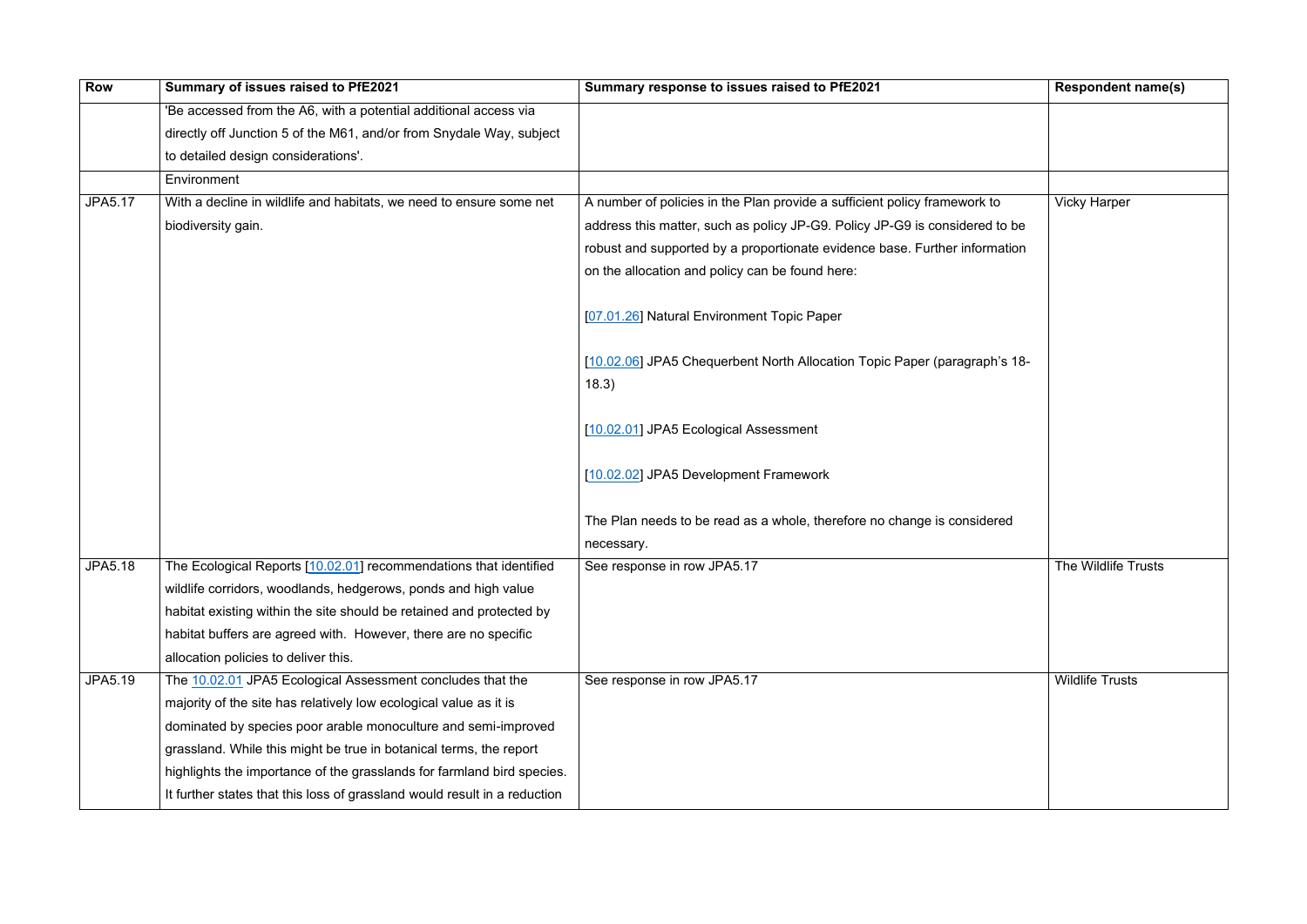| <b>Row</b>     | Summary of issues raised to PfE2021                                      | Summary response to issues raised to PfE2021                                 | <b>Respondent name(s)</b>         |
|----------------|--------------------------------------------------------------------------|------------------------------------------------------------------------------|-----------------------------------|
|                | in range for farmland bird species and Brown Hare along with a           |                                                                              |                                   |
|                | reduction in foraging habitat for badger.                                |                                                                              |                                   |
| <b>JPA5.20</b> | No specific bird surveys have been carried out. Desktop searches         | See response in row JPA5.17                                                  | <b>Wildlife Trusts</b>            |
|                | reveal that Section 41 bird species are present. S41 species are a       |                                                                              |                                   |
|                | material consideration in planning development. Mitigation and           |                                                                              |                                   |
|                | enhancement plans must be provided. If these species cannot be           |                                                                              |                                   |
|                | adequately mitigated on site, then off site mitigation must be           |                                                                              |                                   |
|                | provided. Suitable compensation areas need to be identified and          |                                                                              |                                   |
|                | managed to enhance the populations of the identified S41 bird            |                                                                              |                                   |
|                | species. This compensation must be in addition to the biodiversity net   |                                                                              |                                   |
|                | gain provided as part of the development.                                |                                                                              |                                   |
| <b>JPA5.21</b> | The [10.02.01] JPA5 Ecological Assessment                                | See response in row JPA5.17                                                  | <b>Wildlife Trusts</b>            |
|                | claims the effect of the losses of habitat should be balanced by         |                                                                              |                                   |
|                | creation of new habitats of value to birds and badgers. The size and     |                                                                              |                                   |
|                | character of the grasslands provided must compensate for the impact      |                                                                              |                                   |
|                | of the species identified as being present and impacted.                 |                                                                              |                                   |
|                |                                                                          |                                                                              |                                   |
|                | It is clear that the mitigation /compensation habitat provided would not |                                                                              |                                   |
|                | be suitable for these species. This approach to                          |                                                                              |                                   |
|                | mitigation/compensation is unsustainable and would lead to the loss      |                                                                              |                                   |
|                | of Section 41 bird species from the site.                                |                                                                              |                                   |
| <b>JPA5.22</b> | The [10.02.01] JPA5 Ecological Assessment                                | Biodiversity Net Gain is covered by Policy JP-G9. This is a robust policy    | <b>Wildlife Trusts</b>            |
|                | argues that Biodiversity Net Gain is only sought across the plan area    | supported by proportionate evidence as outline in [07.01.26] Natural         |                                   |
|                | as a whole. Disagree with this - Biodiversity Net gain must first be     | <b>Environment Topic Paper.</b>                                              |                                   |
|                | provided within each allocation before progressing the local area and    |                                                                              |                                   |
|                | ultimately across the plan area as a whole.                              |                                                                              |                                   |
| JPA5.23        | There should be a specific requirement within the allocation policy to   | A number of policies in the Plan provide a sufficient policy framework to    | <b>Wildlife Trusts</b>            |
|                | protect the local brook and buffer and enhance the wetland ecological    | address this matter, particularly policy JP-G9. Policy JP-G9 is considered   |                                   |
|                | network that it provides.                                                | to be robust and supported by a proportionate evidence base                  |                                   |
| <b>JPA5.24</b> | The following additional criteria is recommended:                        | No change is considered necessary. A Strategic Flood Risk Assessment         | <b>United Utilities Group PLC</b> |
|                |                                                                          | has been undertaken [04.02.01] across the plan, identifying the allocation   |                                   |
|                |                                                                          | as less vulnerable to flood risk and the need for a site specific Flood Risk |                                   |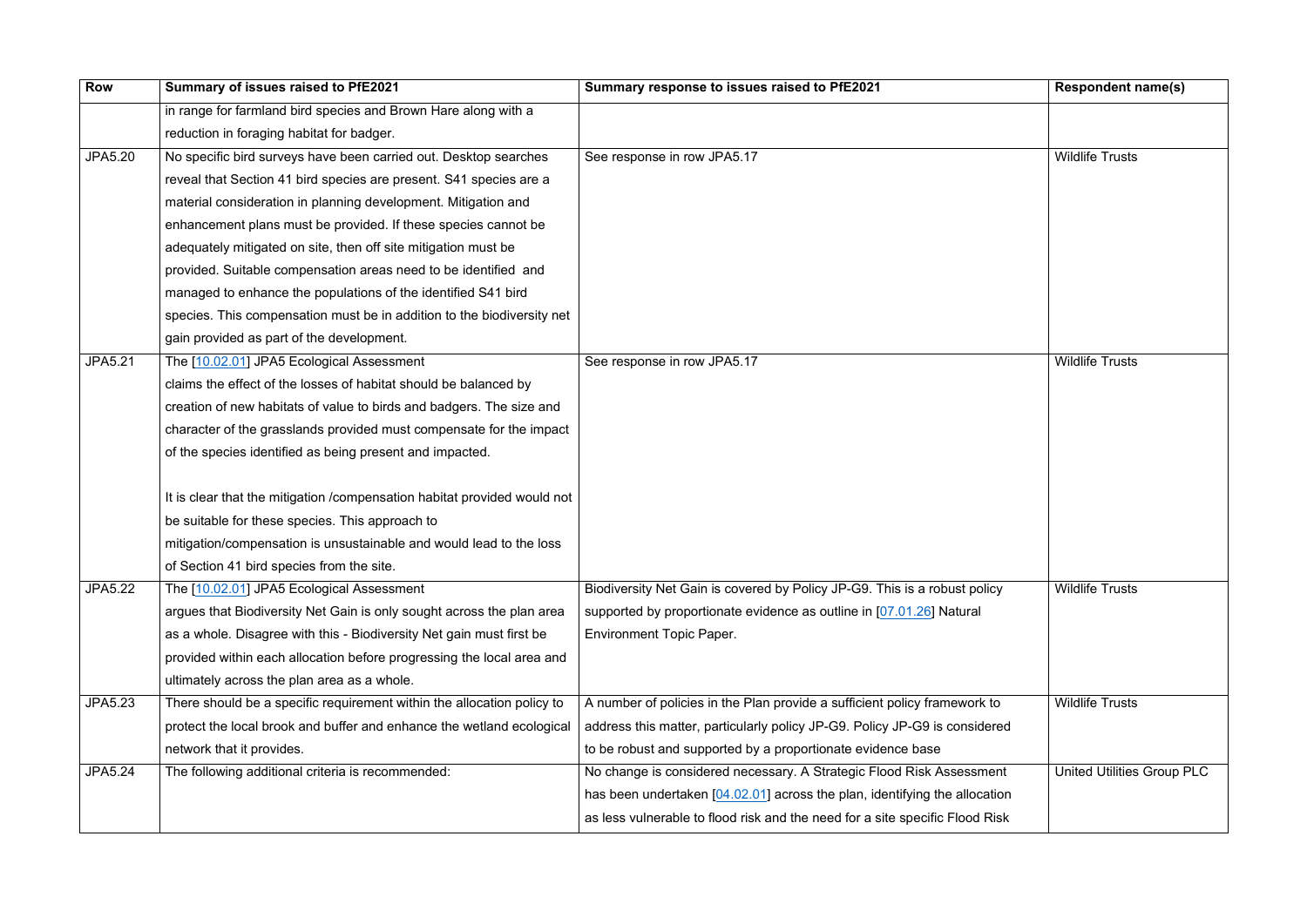| <b>Row</b>     | Summary of issues raised to PfE2021                                    | Summary response to issues raised to PfE2021                                      | <b>Respondent name(s)</b>         |
|----------------|------------------------------------------------------------------------|-----------------------------------------------------------------------------------|-----------------------------------|
|                | 'Ensure that sustainable drainage systems are fully incorporated into  | Assessment [04.02.12] at the planning application stage in accordance             |                                   |
|                | the development to manage and control surface water run-off,           | with national policy and guidance. Policy JP-S5 provides further detailed         |                                   |
|                | discharging in accordance with the hierarchy of drainage options.      | policy in relation to Flood Risk. Therefore, the Plan as a whole, is              |                                   |
|                | Applicants should consider site topography, any naturally occurring    | considered to provide an appropriate policy framework to deal with this           |                                   |
|                | flow paths and any low lying areas where water will naturally          | matter.                                                                           |                                   |
|                | accumulate. Resultant layouts should take account of such existing     |                                                                                   |                                   |
|                | circumstances to ensure the most sustainable and flood resilient       |                                                                                   |                                   |
|                | solution is achieved. Landscaping proposals will be expected to be     |                                                                                   |                                   |
|                | integrated with the strategy for surface water management. Natural     |                                                                                   |                                   |
|                | and multi-functional SuDS should be utilised (in preference to         |                                                                                   |                                   |
|                | traditional piped and tanked storage systems), prioritising the use of |                                                                                   |                                   |
|                | ponds, swales and other infrastructure which mimic natural drainage    |                                                                                   |                                   |
|                | and connect to the wider green and blue infrastructure network. They   |                                                                                   |                                   |
|                | will be designed in accordance with nationally recognised SuDS         |                                                                                   |                                   |
|                | design standards. There should be a clear allocation-wide strategy for |                                                                                   |                                   |
|                | foul and surface water management which demonstrates a holistic        |                                                                                   |                                   |
|                | approach with co-ordination between phases of development and no       |                                                                                   |                                   |
|                | surface water discharging to public sewer. A proliferation of pumping  |                                                                                   |                                   |
|                | stations should be avoided'.                                           |                                                                                   |                                   |
| <b>JPA5.25</b> | The following additional criteria is recommended:                      | Water efficiency measures in new developments will be a matter for district       | <b>United Utilities Group PLC</b> |
|                |                                                                        | local plans to determine. This approach is considered consistent with the         |                                   |
|                | 'The proposed development will be expected to incorporate water        | NPPF, particularly paragraph 28 which confirms that it is for local planning      |                                   |
|                | saving measures and equipment in accordance with the requirements      | authorities 'to set out more detailed policies for specific areas, neighbourhoods |                                   |
|                | of BREEAM or any other best practice targets as appropriate'.          | or types of development'. Therefore, no change to the plan is considered as       |                                   |
|                |                                                                        | necessary.                                                                        |                                   |
| <b>JPA5.26</b> | This proposal at this allocation is unsustainable                      | The allocation has been assessed through the Integrated Appraisal as set out      | <b>Vicky Harper</b>               |
|                |                                                                        | in sections 8 and 9 of [10.02.06] JPA5 Chequerbent North Allocation Topic         |                                   |
|                |                                                                        | Paper. This concluded that the Chequerbent North allocation makes a very          |                                   |
|                |                                                                        | positive or positive contribution to several objectives of the plan.              |                                   |
|                |                                                                        |                                                                                   |                                   |
| <b>JPA5.27</b> | Object to the loss of green space                                      | The PfE Plan sets out a very clear preference of using previously developed       | <b>Vicky Harper</b>               |
|                |                                                                        | (brownfield) land and vacant buildings to meet development needs in line with     |                                   |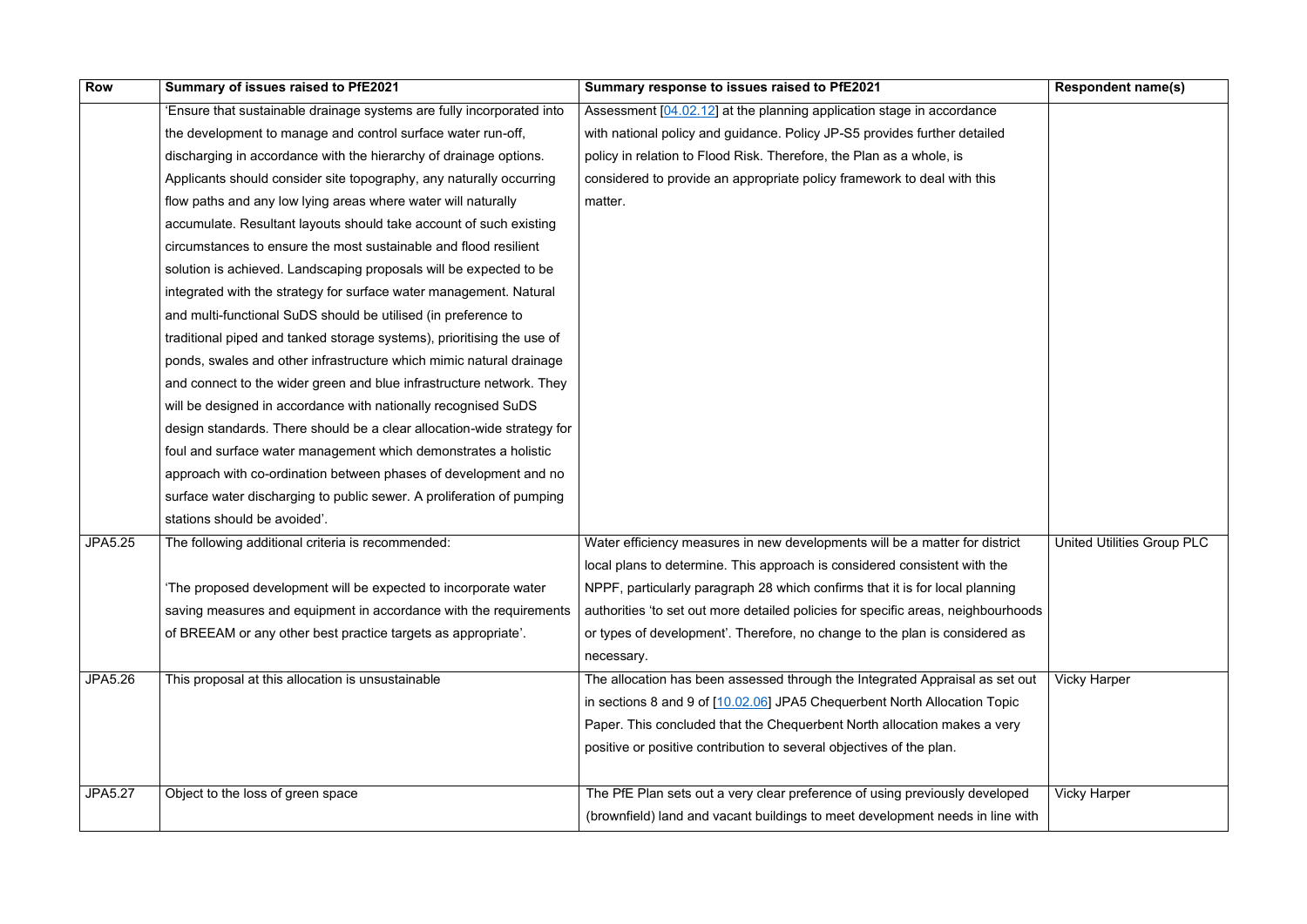| <b>Row</b>     | Summary of issues raised to PfE2021                                    | Summary response to issues raised to PfE2021                                      | <b>Respondent name(s)</b> |
|----------------|------------------------------------------------------------------------|-----------------------------------------------------------------------------------|---------------------------|
|                |                                                                        | NPPF. However, given the scale of development required to meet the                |                           |
|                |                                                                        | objectives of the Plan, a limited amount of development is identified on land     |                           |
|                |                                                                        | outside of the urban area on greenfield and/or Green Belt land. The details of    |                           |
|                |                                                                        | the employment land needs and supply can be found in the Employment               |                           |
|                |                                                                        | Topic Paper [05.01.04]. Further details in relation to the strategic case for     |                           |
|                |                                                                        | releasing Green Belt can be found in the Green Belt Topic Paper [07.01.25].       |                           |
|                |                                                                        | The site specific exceptional circumstances for the release of this site from the |                           |
|                |                                                                        | Green Belt are outlined in paragraph 14.8 of [10.02.06] JPA5 Chequerbent          |                           |
|                |                                                                        | North Allocation Topic Paper.                                                     |                           |
| <b>JPA5.28</b> | Environment (Loss of farmland) - The site involves the loss of grade 3 | See response in row JPA5.27                                                       | <b>CPRE</b>               |
|                | farmland. The value of the site to support food and farming is         |                                                                                   |                           |
|                | important and the protection and enhancement for future generations    |                                                                                   |                           |
|                | food security is a valid consideration                                 |                                                                                   |                           |
|                | Air Quality and Noise Pollution                                        |                                                                                   |                           |
| <b>JPA5.29</b> | Proposed development would bring about high levels noise and air       | As outlined in [10.02.06] JPA5 Chequerbent North Allocation Topic Paper the       | <b>Vicky Harper</b>       |
|                | pollution along the M61 Corridor. This will only worsen due to the     | site lies immediately adjacent to but outside the Air Quality Management Area.    | <b>Sylvia Fewtrell</b>    |
|                | increase of HGVs/traffic.                                              |                                                                                   |                           |
|                |                                                                        | In terms of air pollution mitigation:                                             |                           |
|                |                                                                        | - [10.02.02] JPA5 Development Framework states that the proposed delivery         |                           |
|                |                                                                        | of the Westhoughton bypass will improve traffic flows and enhance air quality     |                           |
|                |                                                                        | - A travel plan will encourage people working at the site to use sustainable      |                           |
|                |                                                                        | travel options.                                                                   |                           |
|                |                                                                        | - Criterion 3 of Policy JPA5 requires good access to the site by public           |                           |
|                |                                                                        | transport walking and cycling.                                                    |                           |
|                |                                                                        | - Criterion 4 of Policy JPA4 requires financial contribution to mitigate impacts  |                           |
|                |                                                                        | on the Local Road Network                                                         |                           |
|                |                                                                        | - Criterion 5 requires landscaping and the retention of trees along boundaries.   |                           |
|                |                                                                        | In terms of mitigating noise pollution:                                           |                           |

|                                                                               | <b>Respondent name(s)</b>              |
|-------------------------------------------------------------------------------|----------------------------------------|
| è<br>n land<br>letails of<br>ent<br>e for<br>$01.25$ ].<br>from the<br>erbent |                                        |
|                                                                               | <b>CPRE</b>                            |
| aper the<br>ent Area.                                                         | <b>Vicky Harper</b><br>Sylvia Fewtrell |
| delivery<br>air quality<br>าable                                              |                                        |
|                                                                               |                                        |
| mpacts                                                                        |                                        |
| undaries.                                                                     |                                        |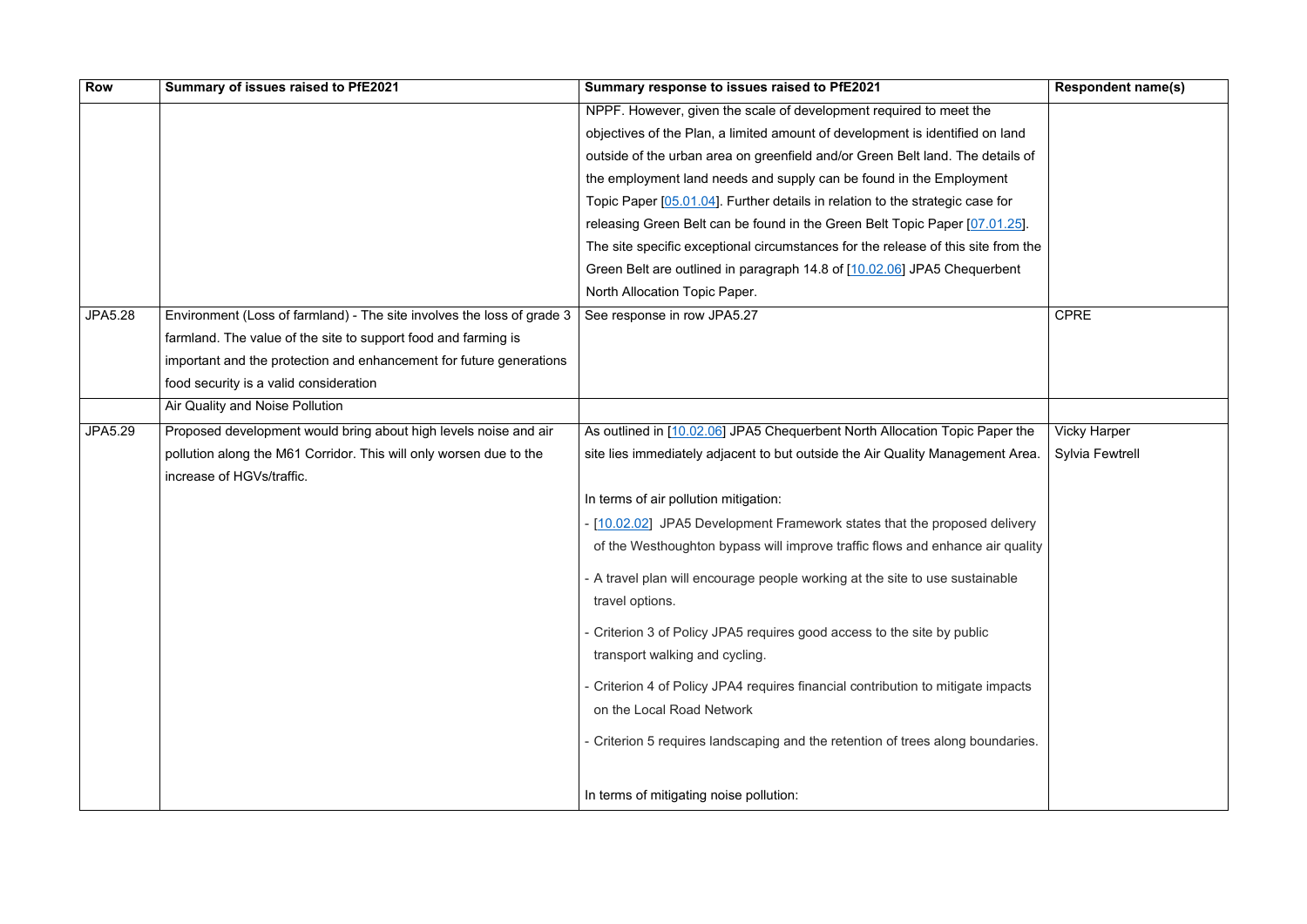| <b>Row</b> | Summary of issues raised to PfE2021                                  | Summary response to issues raised to PfE2021                                                                                                   | <b>Respondent name(s)</b> |
|------------|----------------------------------------------------------------------|------------------------------------------------------------------------------------------------------------------------------------------------|---------------------------|
|            |                                                                      | - [10.02.02] JPA5 Development Framework states in paragraph 25 that                                                                            |                           |
|            |                                                                      | appropriate buffers and necessary attenuation measures can be                                                                                  |                           |
|            |                                                                      | incorporated into the development to ensure that noise within the buildings in                                                                 |                           |
|            |                                                                      | within acceptable limits                                                                                                                       |                           |
|            |                                                                      | - Criterion 5 of Policy JPA5 requires landscaping and retention of trees along<br>boundaries.                                                  |                           |
|            |                                                                      | In addition, a number of policies in the Plan provide a sufficient policy<br>framework to address this matter, such as policy JP-S6 and JP-C7. |                           |
|            |                                                                      |                                                                                                                                                |                           |
|            |                                                                      | Also, issues can be dealt with at planning application stage. Any proposals will                                                               |                           |
|            |                                                                      | need to consider appropriate mitigation.                                                                                                       |                           |
|            |                                                                      | No change is considered necessary.                                                                                                             |                           |
|            | <b>Flood Risk</b>                                                    |                                                                                                                                                |                           |
| JPA5.30    | Concerned about the increased flood risk these proposals could bring | As set out in section 11 of [10.02.06] JPA5 Chequerbent North Allocation                                                                       | <b>Vicky Harper</b>       |
|            | about.                                                               | Topic Paper the SFRA identifies Chequerbent North as a 'less vulnerable'                                                                       |                           |
|            |                                                                      | site to flood risk but states that the layout and design of the development                                                                    |                           |
|            |                                                                      | proposed should consider flood risk. The site is located entirely within Flood                                                                 |                           |
|            |                                                                      | Zone 1, with low probability of flooding.                                                                                                      |                           |
|            |                                                                      | Peel have suggested implementing a comprehensive Sustainable Urban                                                                             |                           |
|            |                                                                      | Drainage System. This is addressed through Policy JP-S5.                                                                                       |                           |
|            |                                                                      | Other flood risk issues at this site are also considered to be addressed by                                                                    |                           |
|            |                                                                      | policy JP-S5. The plan needs to be read as a whole, therefore no change is                                                                     |                           |
|            |                                                                      | considered necessary.                                                                                                                          |                           |
|            | Infrastructure                                                       |                                                                                                                                                |                           |
| JPA5.31    | Lack of supporting infrastructure. Infrastructure and civil society  | No change is considered necessary because a number of policies in the plan                                                                     | Peter Carr                |
|            | implications not fully considered.                                   | provide a sufficient policy framework to address this matter, such as JP-P1                                                                    | M Durbar                  |
|            |                                                                      |                                                                                                                                                | <b>Vicky Harper</b>       |

|              | <b>Respondent name(s)</b> |
|--------------|---------------------------|
| າat          |                           |
| ildings in   |                           |
| s along      |                           |
| osals will   |                           |
|              |                           |
| tion         | <b>Vicky Harper</b>       |
| able'<br>ent |                           |
| Flood        |                           |
|              |                           |
| ∍an          |                           |
|              |                           |
| d by         |                           |
| nge is       |                           |
|              |                           |
|              |                           |
| the plan     | Peter Carr                |
| $IP-P1$      | M Durbar                  |
|              | <b>Vicky Harper</b>       |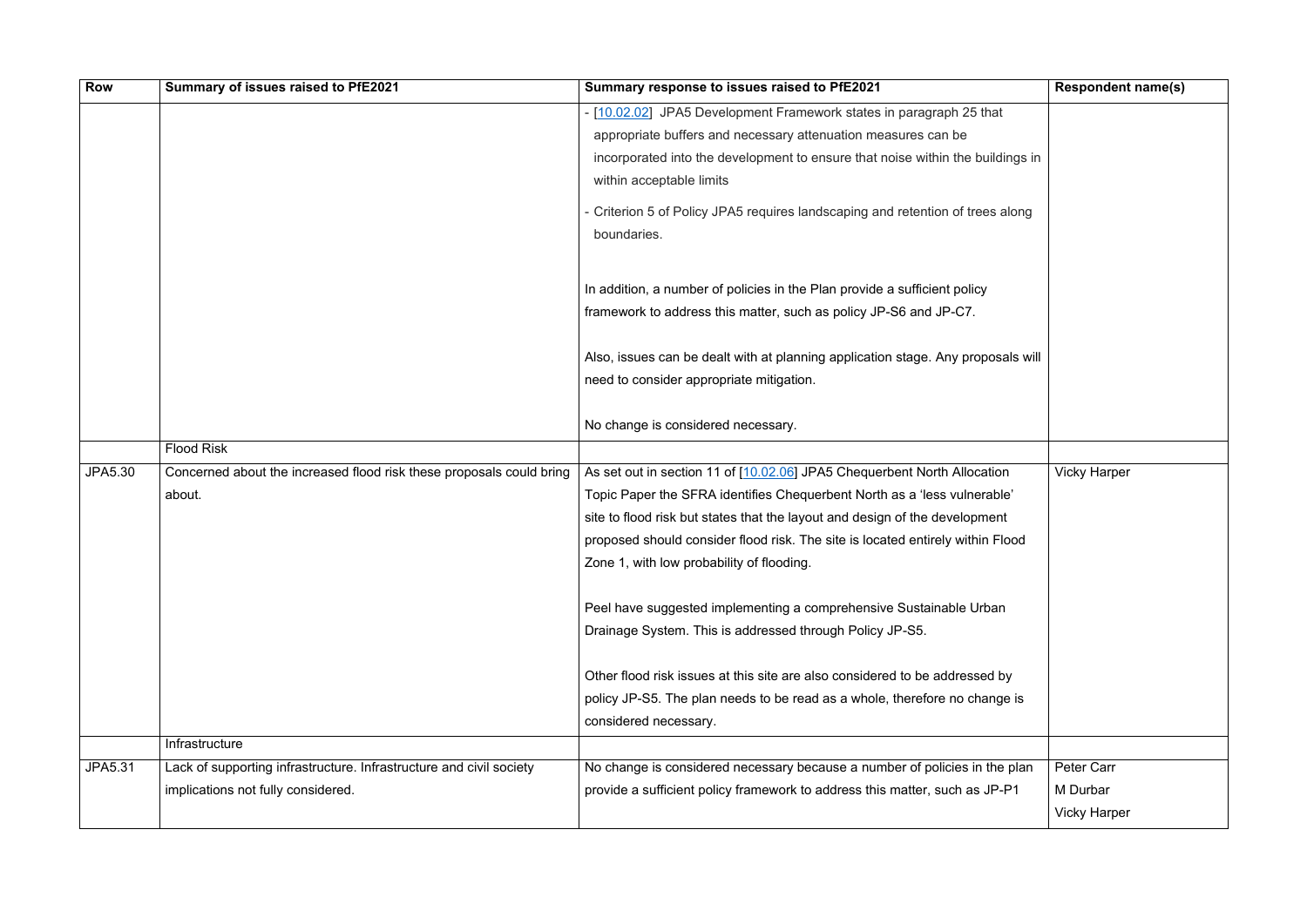| <b>Row</b>     | Summary of issues raised to PfE2021                                        | Summary response to issues raised to PfE2021                                   | <b>Respondent name(s)</b>         |
|----------------|----------------------------------------------------------------------------|--------------------------------------------------------------------------------|-----------------------------------|
|                |                                                                            | (energy, water, drainage and green spaces) and JP-D2 (developer                |                                   |
|                |                                                                            | contributions). The plan needs to be read as a whole.                          |                                   |
|                |                                                                            | As outlined in paragraph 5.27 of [10.02.02] JPA5 Development Framework         |                                   |
|                |                                                                            | Chequerbent North can be satisfactorily connected to the key utilities.        |                                   |
| <b>JPA5.32</b> | The following additional criteria should be included:                      | The [10.02.02] JPA5 Development Framework recognises that the site is          | <b>United Utilities Group PLC</b> |
|                |                                                                            | located immediately adjacent to a longstanding developed area with a range     |                                   |
|                | 'Any proposal must have full regard to the existing utility infrastructure | of existing infrastructure including water, gas, electricity and               |                                   |
|                | that passes through the site which includes significant water supply       | telecommunications.                                                            |                                   |
|                | infrastructure. Early dialogue will be required with United Utilities to   |                                                                                |                                   |
|                | understand the implications of this infrastructure on the detailed         | This issue will be fully addressed through further masterplanning and          |                                   |
|                | design and layout including changes in site levels. Consideration and      | planning applications, including dialogue with the United Utilities.           |                                   |
|                | inclusion of appropriate protective measures both during construction      |                                                                                |                                   |
|                | and during the lifetime of the development will be required'.              |                                                                                |                                   |
|                | Consultation                                                               |                                                                                |                                   |
| JPA5.33        | I am sure you make these documents deliberately long to stop people        | Comment not relevant to the content of Policy JPA5. Matter addressed           | <b>Paul Roebuck</b>               |
|                | responding on purpose                                                      | elsewhere.                                                                     |                                   |
| JPA5.34        | Too much engagement with greedy developers                                 | Comment not relevant to the content of Policy JPA5. Matter addressed           | M Durbar                          |
|                |                                                                            | elsewhere.                                                                     | <b>Vicky Harper</b>               |
| <b>JPA5.35</b> | Insufficient engagement with local community. A questionnaire should       | Comment not relevant to the content of Policy JPA5. Matter addressed           | M Durbar                          |
|                | be submitted to every household and member of the community in             | elsewhere.                                                                     |                                   |
|                | the area.                                                                  |                                                                                |                                   |
|                | <b>Hulton Park Proposals</b>                                               |                                                                                |                                   |
| JPA5.36        | I think it will be essential that any development at Chequerbent and       | The approved development at Hulton Park is dependent upon it being             | <b>Terence Kelly</b>              |
|                | surrounding areas takes full account of any possible development at        | awarded the Ryder Cup and a further planning application is still              |                                   |
|                | Hulton Park and the joint impact on roads, traffic, infrastructure and     | awaiting determination. Due to the uncertainty the housing is not              |                                   |
|                | support services.                                                          | currently included in the PfE land supply.                                     |                                   |
|                |                                                                            |                                                                                |                                   |
|                |                                                                            | [09.01.20] Transport Locality Assessments Addendum Bolton outlines that the    |                                   |
|                |                                                                            | approved Hulton Park development is not included in the model, however,        |                                   |
|                |                                                                            | further work is being undertaken by the developers consultants to take account |                                   |
|                |                                                                            | of the modelling work to date and factor in the impact of the Hulton Park      |                                   |
|                |                                                                            | development.                                                                   |                                   |

|                         | <b>Respondent name(s)</b>         |
|-------------------------|-----------------------------------|
| developer               |                                   |
|                         |                                   |
| pment Framework         |                                   |
| e key utilities.        |                                   |
| es that the site is     | <b>United Utilities Group PLC</b> |
| ed area with a range    |                                   |
| and                     |                                   |
|                         |                                   |
|                         |                                   |
| olanning and            |                                   |
| Utilities.              |                                   |
|                         |                                   |
|                         |                                   |
|                         |                                   |
| tter addressed          | <b>Paul Roebuck</b>               |
|                         |                                   |
| tter addressed          | M Durbar                          |
|                         | <b>Vicky Harper</b>               |
| tter addressed          | M Durbar                          |
|                         |                                   |
|                         |                                   |
|                         |                                   |
| upon it being           | <b>Terence Kelly</b>              |
| n is still              |                                   |
| าg is not               |                                   |
|                         |                                   |
| olton outlines that the |                                   |
| model, however,         |                                   |
| ultants to take account |                                   |
| the Hulton Park         |                                   |
|                         |                                   |
|                         |                                   |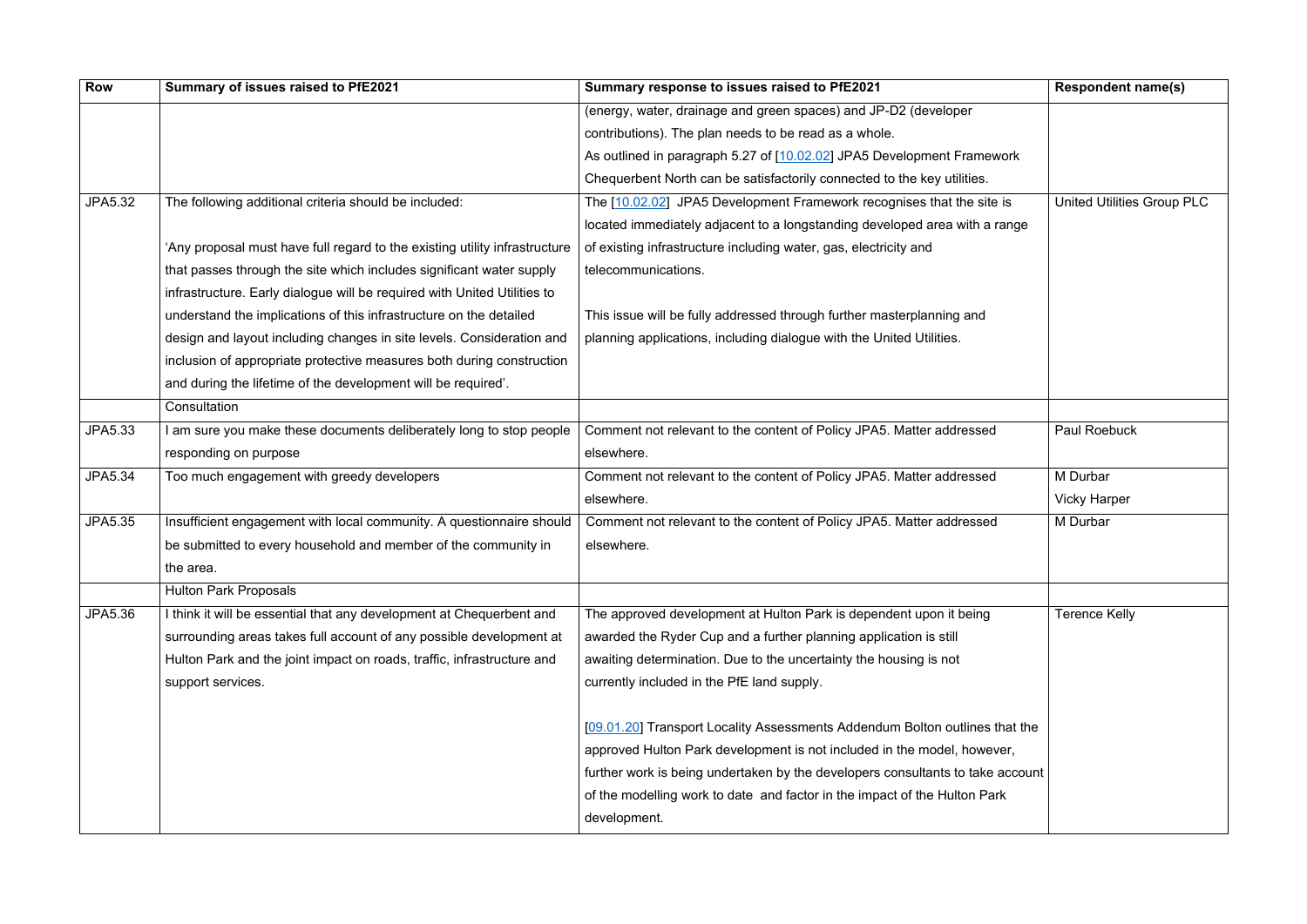| <b>Row</b>     | Summary of issues raised to PfE2021                                    | Summary response to issues raised to PfE2021                                                | <b>Respondent name(s)</b> |
|----------------|------------------------------------------------------------------------|---------------------------------------------------------------------------------------------|---------------------------|
|                |                                                                        |                                                                                             |                           |
|                |                                                                        | Policy JP-C7 requires planning applications to be accompanied by a Transport                |                           |
|                |                                                                        | Assessment where appropriate. Planning applications would therefore be fully                |                           |
|                |                                                                        | assessed in terms of transport including transport issues in the vicinity.                  |                           |
|                | <b>Minerals</b>                                                        |                                                                                             |                           |
| JPA5.37        | Minerals - It is disappointing that Minerals Safeguarding Areas and    | The Greater Manchester Joint Minerals Development Plan (GMJMDP) is not                      | <b>Mineral Products</b>   |
|                | Minerals Infrastructure Safeguarding are not shown on the plan.        | being amended as part of PfE. Mineral Safeguarding Areas, and the policies                  | Association               |
|                |                                                                        | which cover them, are identified within the GMJMDP and will remain                          |                           |
|                |                                                                        | unchanged and applicable once PfE is adopted. Therefore it is not necessary                 |                           |
|                |                                                                        | to identify them on the PfE policies map and no change is necessary.                        |                           |
|                | Duty to Cooperate                                                      |                                                                                             |                           |
| <b>JPA5.38</b> | Failure of duty to cooperate with Wigan MBC. There is a long-          | As this is a joint plan involving both Bolton and Wigan the proposals have been   Phil Wood |                           |
|                | established intention to develop the A5225 link road between M61 J5    | prepared in collaboration with Wigan.                                                       |                           |
|                | and the M6 near Wigan. This would have considerable economic           |                                                                                             |                           |
|                | benefits to both Bolton and Wigan. Wigan MBC has been making           | The [09.01.08] Transport Locality Assessments Bolton and [09.01.20]                         |                           |
|                | incremental constructions which facilitate the construction of this    | Transport Locality Assessments Addendum Bolton assesses cross boundary                      |                           |
|                | road. Within Bolton, this proposal in conjunction with the Lee Hall    | flows with Wigan where necessary.                                                           |                           |
|                | housing project already in construction, make virtually impossible the |                                                                                             |                           |
|                | construction of an effective, free-flowing Westhoughton bypass to      |                                                                                             |                           |
|                | connect with the Wigan parts of the A5225 or Atherleigh Way and        |                                                                                             |                           |
|                | A580 East Lancs Road. The road design of Snydale Way, M61              |                                                                                             |                           |
|                | roundabout and Chequerbent roundabout will require significant lane    |                                                                                             |                           |
|                | widening works, which are adversely affected by this proposal as it    |                                                                                             |                           |
|                | stands.                                                                |                                                                                             |                           |
|                | Residential                                                            |                                                                                             |                           |
| JPA5.39        | Housing - No affordable or eco homes                                   | This is an employment allocation. No change is considered                                   | <b>Vicky Harper</b>       |
|                |                                                                        | necessary                                                                                   |                           |
|                | <b>Hulton Park</b>                                                     |                                                                                             |                           |
| <b>JPA5.40</b> | Object to residential house building on and adjacent to Hulton Park.   | Planning application 00997/17 at Hulton Park was approved by the                            | <b>Graham White</b>       |
|                |                                                                        | Secretary of State following call in. A revised planning application has                    |                           |
|                |                                                                        | been submitted but it currently undetermined: 12218/21. The                                 |                           |
|                |                                                                        | proposals for Hulton Park are addressed in PfE Policy JP-Strat 8.                           |                           |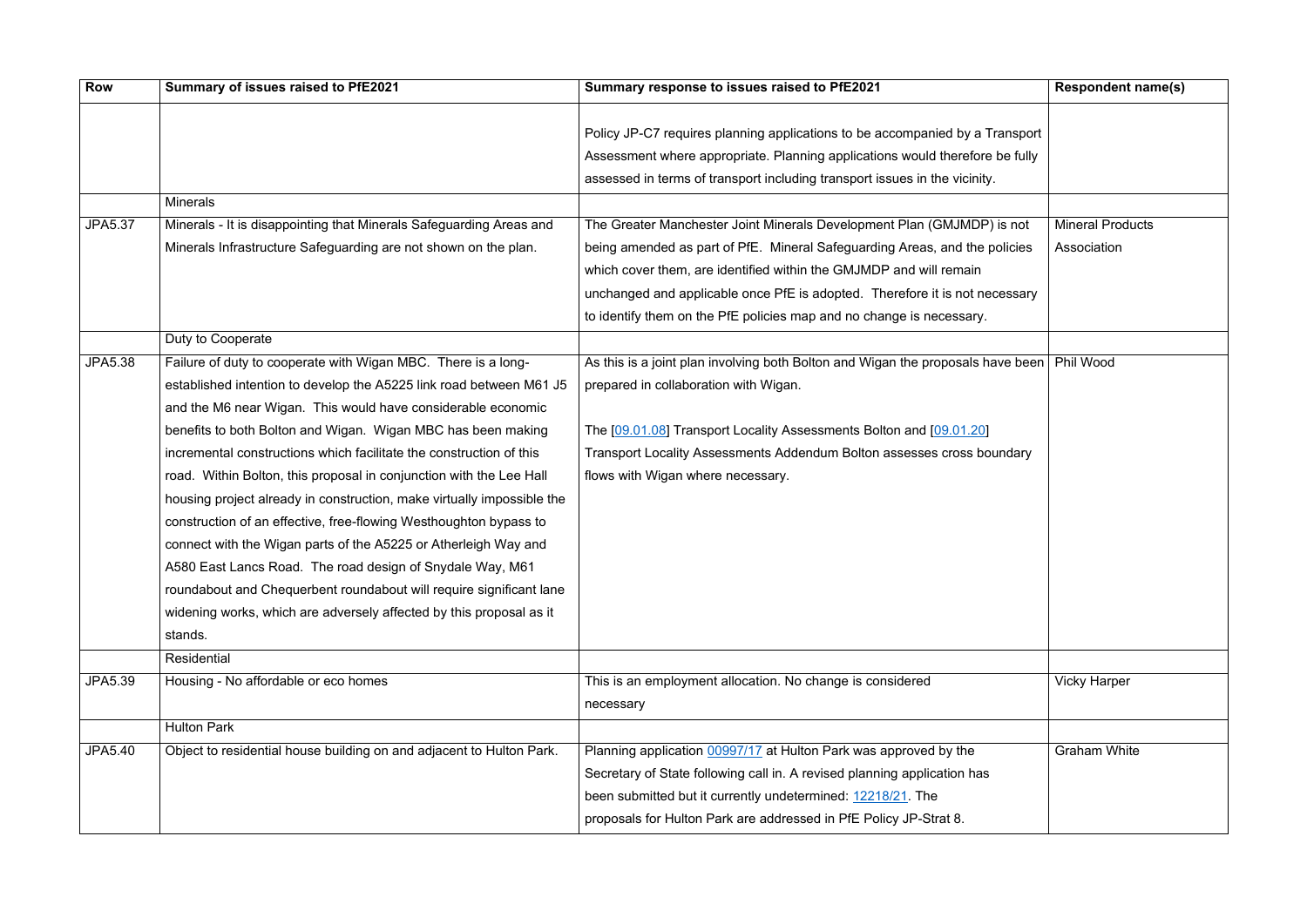### **PfE 2021 Policy JP Allocation 6 - West of Wingates / M61 Junction 6**

| <b>Row</b>    | Summary of issues raised to PfE2021                                                                                                                                                                                                                                                                                                      | Summary response to issues raised to PfE2021                                                                                                                                                                                                                                                                                                                                                                                                                                                                                                                                                                                                               | <b>Respondent name(s)</b> |
|---------------|------------------------------------------------------------------------------------------------------------------------------------------------------------------------------------------------------------------------------------------------------------------------------------------------------------------------------------------|------------------------------------------------------------------------------------------------------------------------------------------------------------------------------------------------------------------------------------------------------------------------------------------------------------------------------------------------------------------------------------------------------------------------------------------------------------------------------------------------------------------------------------------------------------------------------------------------------------------------------------------------------------|---------------------------|
|               | <b>Existing Planning Permission</b>                                                                                                                                                                                                                                                                                                      |                                                                                                                                                                                                                                                                                                                                                                                                                                                                                                                                                                                                                                                            |                           |
| <b>JPA6.1</b> | Planning permission was granted by the Secretary of State in June<br>2021 for employment development within this prospective allocation.<br>This decision and the evidence upon which it was based confirmed<br>this location is appropriate for employment development and the need<br>to remove land from the Green Belt.<br>Viability | Support noted - The planning permission reference is 04766/18                                                                                                                                                                                                                                                                                                                                                                                                                                                                                                                                                                                              | Harworth Group            |
| <b>JPA6.2</b> | The developer has a very high level of confidence in the viability of<br>development, are confident that development within this site may<br>commence in the short term and that the quantum of development is<br>able to be delivered within the plan period.<br>Evidence                                                               | Support noted                                                                                                                                                                                                                                                                                                                                                                                                                                                                                                                                                                                                                                              | Harworth Group            |
| JPA6.3        | Supporting Evidence is prepared by Harworth Group, a major<br>landowner in the allocation plot, therefore this document cannot be<br>considered as unbiased.                                                                                                                                                                             | It is considered that a proportionate evidence base has been provided<br>to support the policy, in line with the NPPF. It can be found here:<br>-[10.02.04] JPA6 Supporting Information<br>-[10.02.07] JPA6 West of Wingates M61 Junction 6 Allocation Topic<br>Paper<br>[10.02.04] (JPA6 Supporting Information) has been produced by<br>Johnson Mowat Planning and Development Consultants for Harworth<br>Group. This document relates to an alternative site boundary, which the<br>which the council does not support. However, it is considered that this<br>document still contains useful evidence in relation to the boundary<br>proposed in PfE. | <b>Lliam Heavey</b>       |
| <b>JPA6.4</b> | Clean Air cameras are proposed for the region, this factor does not<br>appear to have been considered in the supporting documentation.<br>These cameras will deter new businesses from entering the area.                                                                                                                                | A strategic viability assessment, [03.01.01] has been published<br>alongside the PfE Plan. In line with NPPF it will be assumed that<br>planning applications which comply with the adopted PfE will be viable,<br>however NPPF 58 also allows for applicants to demonstrate whether                                                                                                                                                                                                                                                                                                                                                                       | Lliam Heavey              |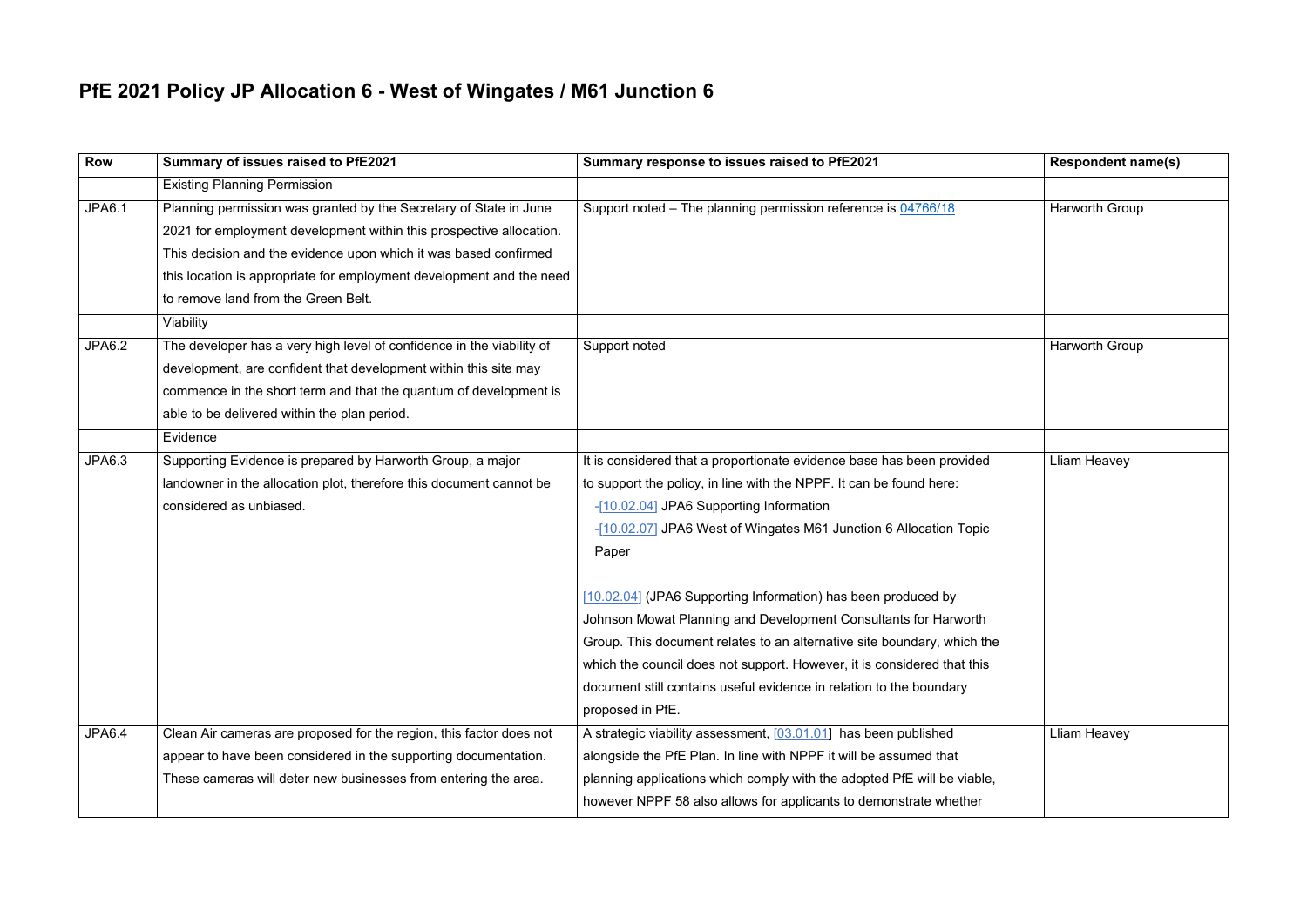| <b>Row</b>    | Summary of issues raised to PfE2021                                  | Summary response to issues raised to PfE2021                                | <b>Respondent name(s)</b> |
|---------------|----------------------------------------------------------------------|-----------------------------------------------------------------------------|---------------------------|
|               |                                                                      | particular circumstances justify the need for a viability assessment at     |                           |
|               |                                                                      | the application stage.                                                      |                           |
| <b>JPA6.5</b> | Supporting evidence was prepared in April 2020 when the full effects | No change is considered necessary because a proportionate evidence          | Lliam Heavey              |
|               | of the COVID-19 pandemic were not known. There is now a labour       | base has been provided to support the employment need. It can be            |                           |
|               | shortage and it appears that the need for warehousing will be        | found here:                                                                 |                           |
|               | reduced. In addition more business are using robots.                 |                                                                             |                           |
|               |                                                                      | - [05.01.04] Employment Topic Paper (Section 4)                             |                           |
|               |                                                                      | - [05.01.01] Economic Forecasts for Greater Manchester                      |                           |
|               |                                                                      | - [05.01.02] Employment Land Needs in Greater Manchester                    |                           |
|               |                                                                      | As detailed in Chapters 1, 6 and 7 of the PfE Plan, two assessments of      |                           |
|               |                                                                      | the potential impacts of Covid-19 on the economy were carried out,          |                           |
|               |                                                                      | initially in 2020 and again in 2021. Both assessments concluded that        |                           |
|               |                                                                      | there was insufficient evidence to amend the assumptions underpinning       |                           |
|               |                                                                      | the PfE Plan. For further information see COVID-19 and Places for           |                           |
|               |                                                                      | Everyone Growth Options [05.01.03].                                         |                           |
|               | <b>Principle of Development</b>                                      |                                                                             |                           |
| JPA6.6        | Bolton already has large industrial development at Logistics North   | It is considered that a proportionate evidence base has been provided       | <b>Graham Kelly</b>       |
|               | and Wingates. Westhoughton and surrounding area (Wingates to         | to support the employment need. It can be found here:                       | Jean Kelly                |
|               | Logistics North) is bearing the complete load of industrial          |                                                                             | Phil Wood                 |
|               | development on green space for Bolton.                               | - [05.01.04] Employment Topic Paper (Section 4)                             |                           |
|               |                                                                      | - [05.01.01] Economic Forecasts for Greater Manchester                      |                           |
|               |                                                                      | - [05.01.02] Employment Land Needs in Greater Manchester                    |                           |
|               |                                                                      | No change is considered necessary because the Wigan to Bolton growth        |                           |
|               |                                                                      | corridor is an excellent location for logistics and industrial uses. Strong |                           |
|               |                                                                      | demand for employment uses in the M61 corridor is evidenced by the          |                           |
|               |                                                                      | success of other developments including Logistics North. Developing the     |                           |
|               |                                                                      | land to the West of Wingates would allow a continuing supply of land for    |                           |
|               |                                                                      | warehousing and distribution in the M61 corridor and would assist in        |                           |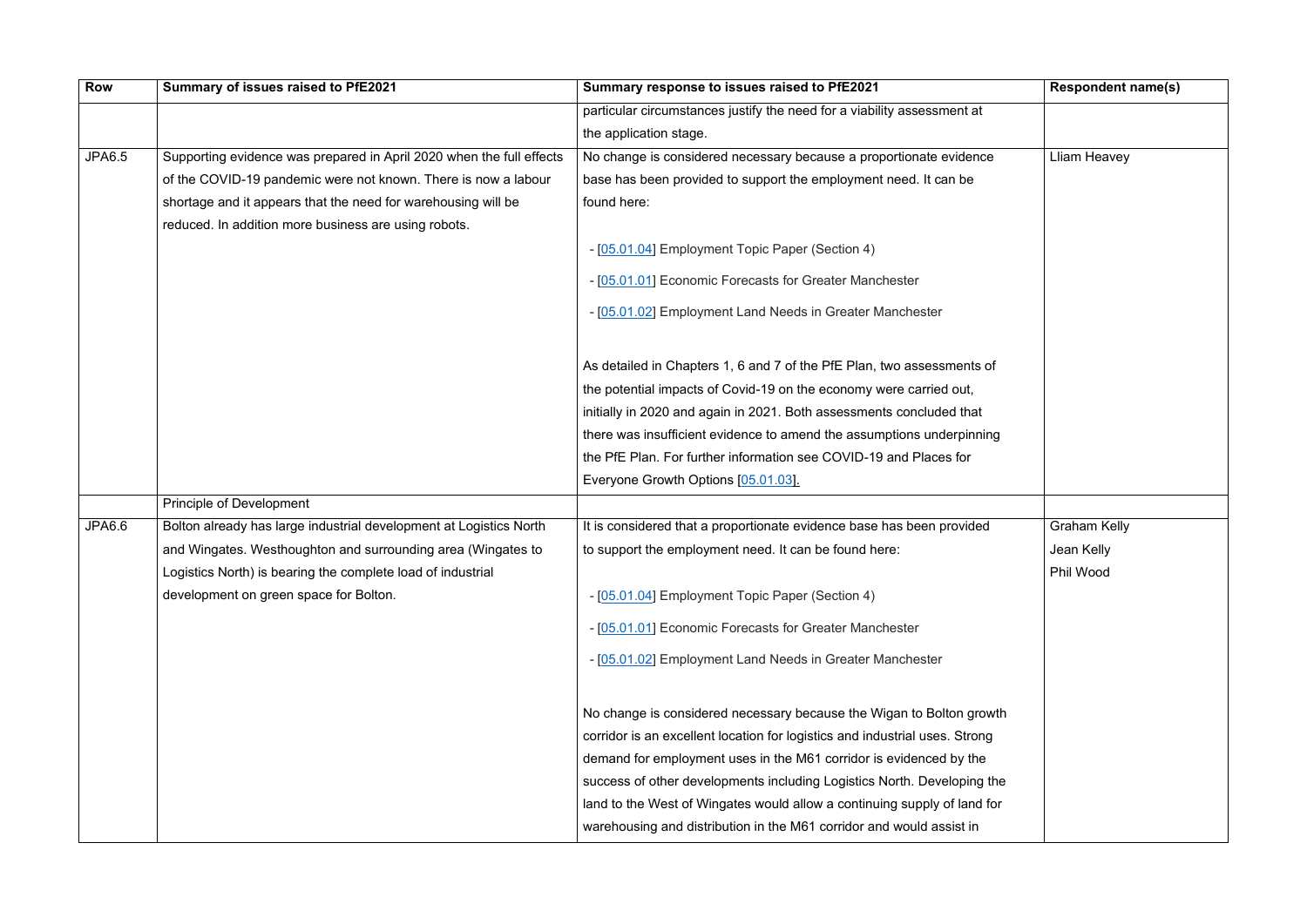| <b>Row</b>    | Summary of issues raised to PfE2021                           | Summary response to issues raised to PfE2021                                   | <b>Respondent name(s)</b> |
|---------------|---------------------------------------------------------------|--------------------------------------------------------------------------------|---------------------------|
|               |                                                               | boosting the competitiveness of northern districts, in line with the spatial   |                           |
|               |                                                               | strategy.                                                                      |                           |
| <b>JPA6.7</b> | A shedscape is being developed in this part of Bolton         | Criterions 6 and 7 of Policy JPA6 provide mitigation in relation to this       | <b>CPRE</b>               |
|               |                                                               | issue. Criterion 2 requires development to be accordance with an               |                           |
|               |                                                               | agreed comprehensive masterplan. Policy JPA6 is considered to be a             |                           |
|               |                                                               | robust policy supported by proportionate evidence.                             |                           |
|               |                                                               | [10.02.04] JPA6 - Supporting Information (paragraph 5.41) outlines that        |                           |
|               |                                                               | means of mitigating and softening impact on the landscape are to be            |                           |
|               |                                                               | incorporated in the masterplanning process, including the retention and        |                           |
|               |                                                               | creation of buffer strips, amenity areas and screen planting.                  |                           |
|               |                                                               | Further information can be found in [12.02.07] JPA6 West of Wingates           |                           |
|               |                                                               | M61 Junction 6 Allocation Topic Paper (paragraph 17.1-17.2, pages 32-          |                           |
|               |                                                               | 33)                                                                            |                           |
|               |                                                               |                                                                                |                           |
|               |                                                               | No change is considered necessary.                                             |                           |
|               | <b>Green Belt</b>                                             |                                                                                |                           |
| JPA6.8        | There would be no natural break from other nearby communities | [07.01.09] Stage 2 GM Green Belt Study - Assessment of Proposed 2019           | Dorothy Heavey            |
|               | creating an urban sprawl.                                     | Allocations Appendix B Splits Allocation JPA6 into two parcels – GM6-1 and     | Mrs D Roscoe              |
|               |                                                               | GM6-2. With regard to Green Belt purpose 1 (check the unrestricted sprawl of   |                           |
|               |                                                               | large built-up areas) GM6-1 and GM6-2 both have a rating of significant. With  |                           |
|               |                                                               | regard to Green Belt purpose 2 (prevent merging towns merging into one         |                           |
|               |                                                               | another) GM6-1 and GM6-2 both have a rating of significant.                    |                           |
|               |                                                               | However, despite the PfE Plan setting out a very clear preference of using     |                           |
|               |                                                               | previously developed (brownfield) land and vacant buildings to meet            |                           |
|               |                                                               | development needs, given the scale of development required to meet the         |                           |
|               |                                                               | objectives of the Plan, a limited amount of development is identified on land  |                           |
|               |                                                               | outside of the urban area on greenfield and/or Green Belt land. The details of |                           |
|               |                                                               | the employment land needs and supply can be found in the Employment            |                           |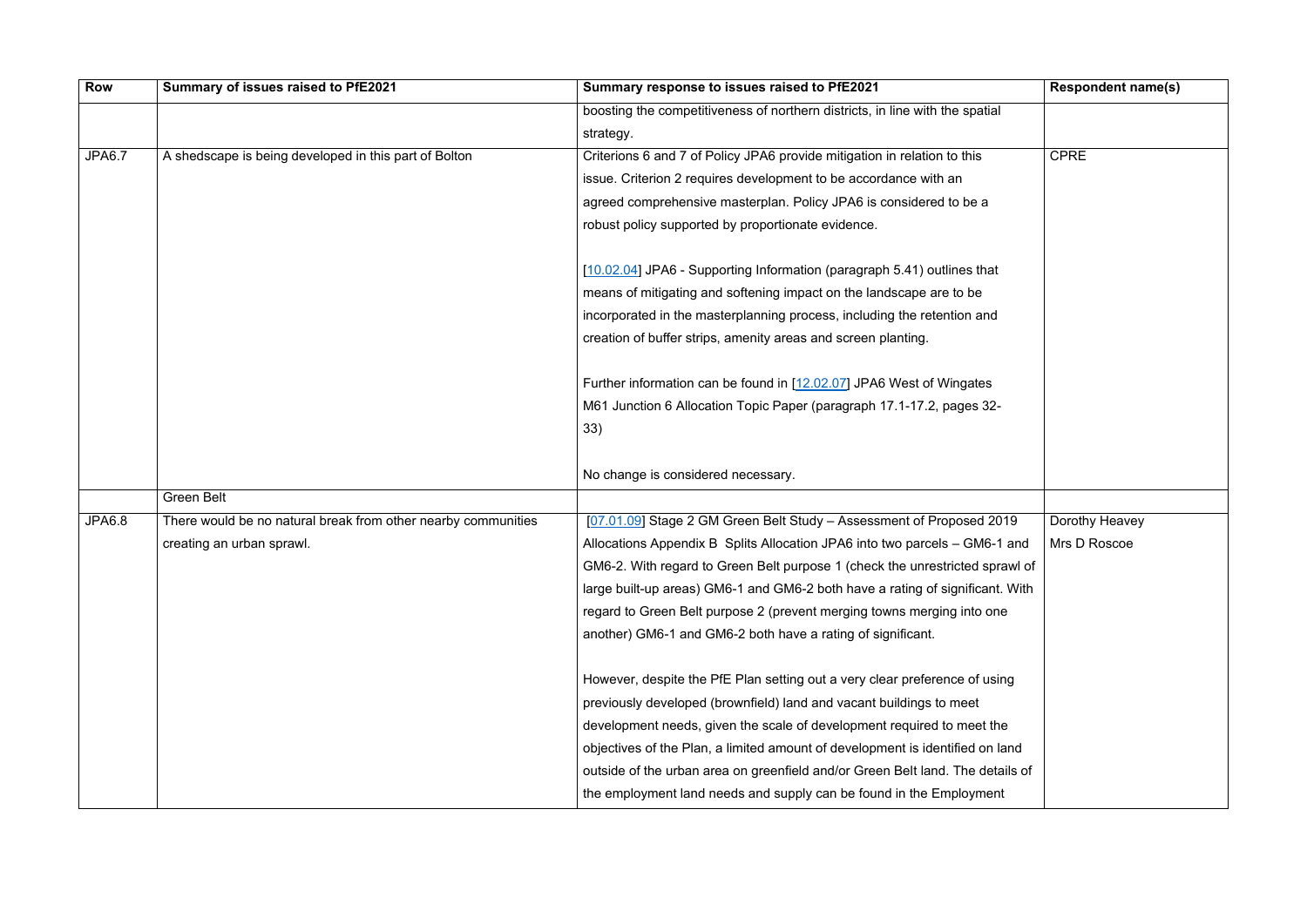| Row           | Summary of issues raised to PfE2021                                      | Summary response to issues raised to PfE2021                                   | <b>Respondent name(s)</b> |
|---------------|--------------------------------------------------------------------------|--------------------------------------------------------------------------------|---------------------------|
|               |                                                                          | Topic Paper [05.01.04]. Further details in relation to the strategic case for  |                           |
|               |                                                                          | releasing Green Belt can be found in the Green Belt Topic Paper [07.01.25].    |                           |
|               |                                                                          |                                                                                |                           |
|               |                                                                          | There are allocation specific exceptional circumstances for releasing the      |                           |
|               |                                                                          | Green Belt at Allocation JPA6. These are outlined in paragraph 14.13 of the    |                           |
|               |                                                                          | JPA6 West of Wingates M61 Junction 6 Allocation Topic Paper [10.02.07]         |                           |
|               |                                                                          | and fully outlined in the Green Belt Topic paper [07.01.25].                   |                           |
|               |                                                                          | The West of Wingates M61 Junction 6 allocation was identified through          |                           |
|               |                                                                          | the site selection process as explained paragraph's 5.1-5.3 of the JPA6        |                           |
|               |                                                                          | West of Wingates M61 Junction 6 Allocation Topic paper [10.02.07]              |                           |
|               |                                                                          | This allocation will support the aim of boosting the competitiveness of the    |                           |
|               |                                                                          | northern boroughs in Greater Manchester, therefore no change is considered     |                           |
|               |                                                                          | necessary.                                                                     |                           |
| <b>JPA6.9</b> | Industrial and warehousing floorspace employment can be                  | The PfE Plan sets out a very clear preference of using previously developed    | <b>Graham Kelly</b>       |
|               | accommodated on brownfield land including vacancies on the current       | (brownfield) land and vacant buildings to meet development needs in line       | Jean Kelly                |
|               | Wingates Industrial Estate. Exceptional circumstances are not            | with NPPF. However, given the scale of development required to meet the        | Dorothy Heavey            |
|               | justified for Green Belt release.                                        | objectives of the Plan, a limited amount of development is identified on land  | David Clough              |
|               |                                                                          | outside of the urban area on greenfield and/or Green Belt land. The details of | <b>Sylvia Fewtrell</b>    |
|               |                                                                          | the employment land needs and supply can be found in the Employment            | Mrs D Roscoe              |
|               |                                                                          | Topic Paper [05.01.04]. Further details in relation to the strategic case for  |                           |
|               |                                                                          | releasing Green Belt can be found in the Green Belt Topic Paper [07.01.25].    |                           |
|               |                                                                          |                                                                                |                           |
|               |                                                                          | There are allocation specific exceptional circumstances for releasing the      |                           |
|               |                                                                          | Green Belt at Allocation JPA6. These are outlined in paragraph 14.13 of the    |                           |
|               |                                                                          | JPA6 West of Wingates M61 Junction 6 Allocation Topic Paper [10.02.07]         |                           |
|               |                                                                          | and fully outlined in the Green Belt Topic paper [07.01.25].                   |                           |
| JPA6.10       | Too much Green Belt loss in Westhoughton and Fourgates, which            | No change is considered necessary because the Wigan to Bolton growth           | <b>Chris Green</b>        |
|               | has already had its fair share of development. It is unfair that so much | corridor is an excellent location for logistics and industrial uses. Strong    | David Clough              |
|               | industry should be put in one area of the borough because it happens     | demand for employment uses in the M61 corridor is evidenced by the             | <b>CPRE</b>               |
|               | to have a motorway running through it. This will destroy the character   | success of other developments including Logistics North. Developing the        | Dorothy Heavey            |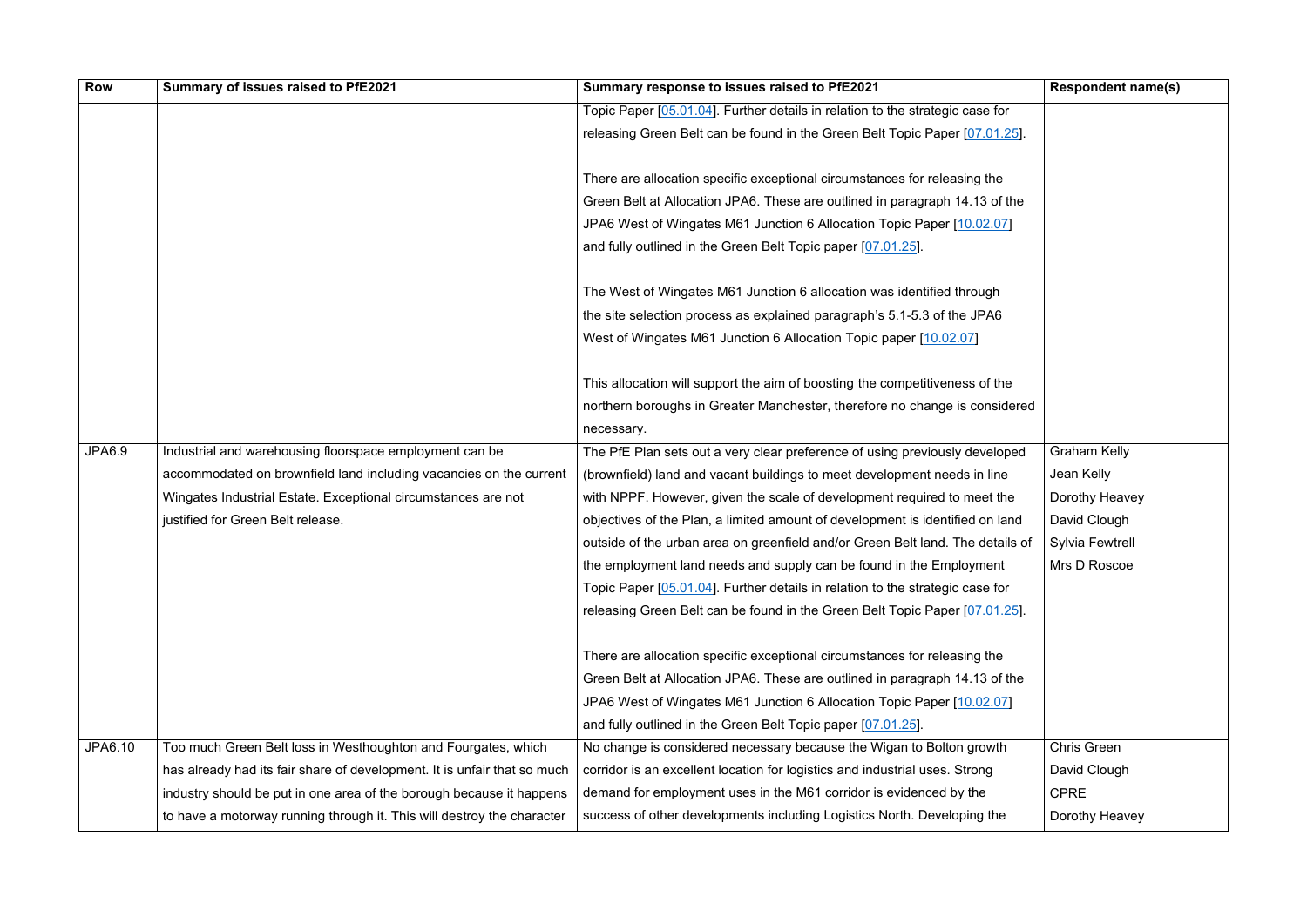| Row            | Summary of issues raised to PfE2021                                     | Summary response to issues raised to PfE2021                                             | <b>Respondent name(s)</b> |
|----------------|-------------------------------------------------------------------------|------------------------------------------------------------------------------------------|---------------------------|
|                | of the area. North east of Bolton has the A666 running through it       | land to the West of Wingates would allow a continuing supply of land for                 | Mrs D Roscoe              |
|                | which links up directly to the M61. Cumulative impacts on Green Belt    | warehousing and distribution in the M61 corridor and would assist in                     | Jean Kelly                |
|                | need to be fully considered.                                            | boosting the competitiveness of northern districts, in line with the spatial             |                           |
|                |                                                                         | strategy. Site selection is summarised in paragraph's 5.1-5.3 of the JPA6                |                           |
|                |                                                                         | West of Wingates M61 Junction 6 Allocation Topic paper [10.02.07]                        |                           |
|                |                                                                         | With regard to destroying the character of the area see response on row<br><b>JPA6.7</b> |                           |
|                |                                                                         | Cumulative assessment on Green Belt purpose is assessed in:                              |                           |
|                |                                                                         | - [07.01.07] Stage 2 GM Green Belt Study - Cumulative Assessment                         |                           |
|                |                                                                         | of Proposed 2020 GMSF Allocations and Additions                                          |                           |
|                |                                                                         | - [07.01.22] Stage 2 GM Green Belt Study - Addendum: Cumulative                          |                           |
|                |                                                                         | Assessment of proposed 2021 PfE Allocations and Additions.                               |                           |
|                |                                                                         |                                                                                          |                           |
| <b>JPA6.11</b> | Green Belt should remain in its entirety for future generations of      | See response in rows JPA6.9 and JPA6.32                                                  | <b>Graham Kelly</b>       |
|                | people and wildlife.                                                    |                                                                                          | Jean Kelly                |
|                |                                                                         |                                                                                          | Dorothy Heavey David      |
|                |                                                                         |                                                                                          | Clough                    |
|                |                                                                         |                                                                                          | <b>Vicky Harper</b>       |
| JPA6.12        | The NPPF states that "a LPA should regard the construction of new       | The release of Green Belt for employment use at Allocation JPA6 complies                 | Dorothy Heavey            |
|                | buildings as inappropriate in the Green Belt". The exceptions listed do | with the NPPF. Details of the strategic case for releasing Green Belt can be             | Mrs D Roscoe              |
|                | not include huge warehouses and factories. (Paragraph 149)              | found in the Green Belt Topic Paper [07.01.25]. Details of the site specific             |                           |
|                |                                                                         | exceptional circumstances for releasing Green Belt can be found in the                   |                           |
|                |                                                                         | [12.02.07] JPA6 West of Wingates M61 Junction 6 Allocation Topic Paper                   |                           |
|                |                                                                         | $(paragraph14.13)$ .                                                                     |                           |
| JPA6.13        | The M61 should remain within a greenbelt corridor, to separate Wigan    | The [07.01.07] Stage 2 Green Belt Study Cumulative Assessment                            | Faith Crompton            |
|                | from Bolton, to create a breathing space and continued perception of    | demonstrates that the wider Green Belt still meets the purposes of the Green             |                           |
|                | open space to anyone using the public rights of way or highways in      | Belt. In this study Allocation JPA6 falls within Strategic Green Belt Area 1. In         |                           |
|                | the area. The space between the A6 and the M61 should not be built      | summary:                                                                                 |                           |
|                | on.                                                                     |                                                                                          |                           |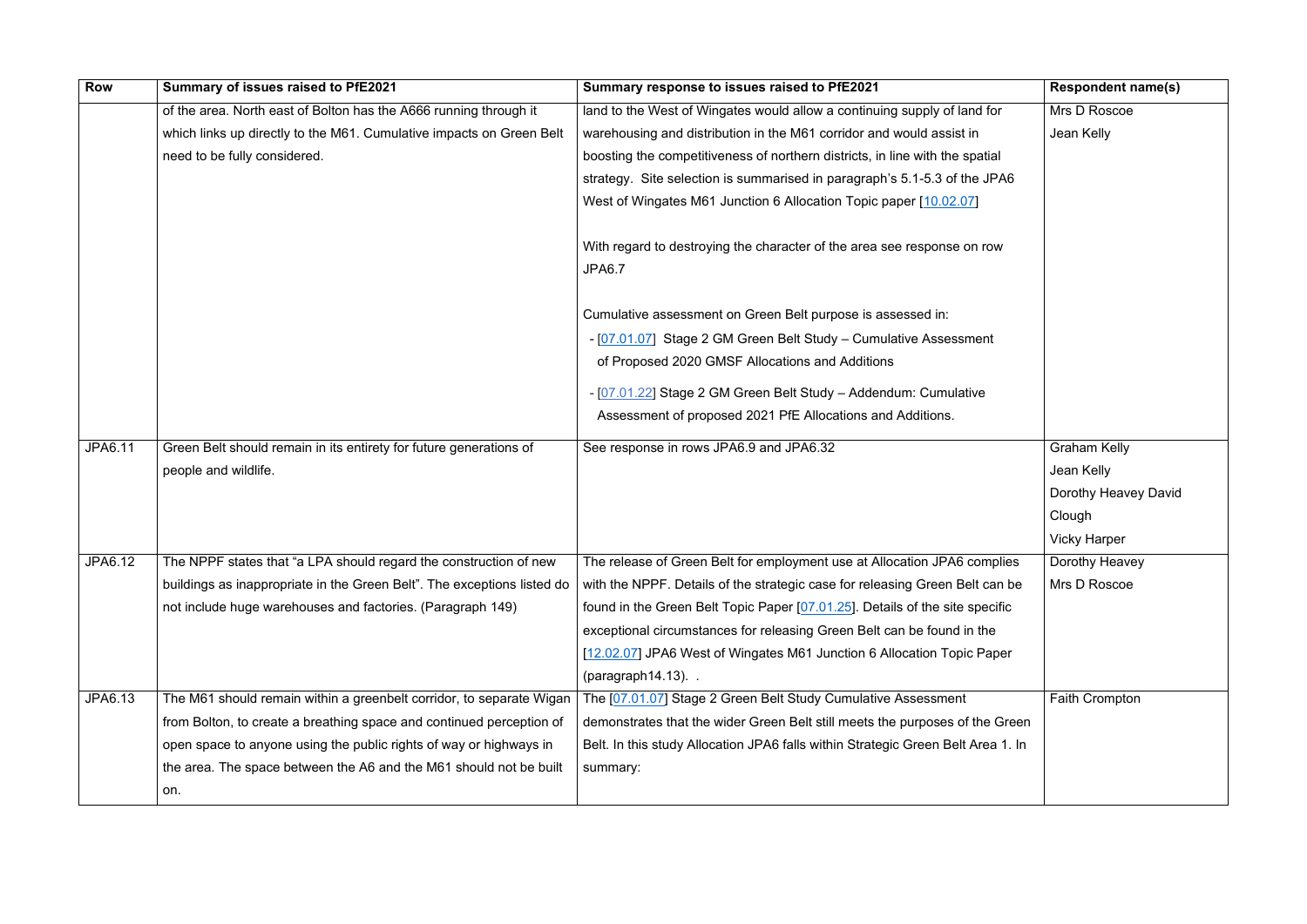| Row     | Summary of issues raised to PfE2021                                 | Summary response to issues raised to PfE2021                                 | <b>Respondent name(s)</b> |
|---------|---------------------------------------------------------------------|------------------------------------------------------------------------------|---------------------------|
|         |                                                                     | - Green Belt Purpose 1: Release of the Allocation JPA6 would in itself       |                           |
|         |                                                                     | constitute significant urban sprawl, however, release of Allocation          |                           |
|         |                                                                     | JPA6 would not weaken the contribution of the remaining Green Belt.          |                           |
|         |                                                                     | - Green Belt Purpose 2: Release of Allocation JPA6 would narrow the          |                           |
|         |                                                                     | gap, however, the size of the gap and the separating features that           |                           |
|         |                                                                     | would reman means that the Green Belt would continue to contribute           |                           |
|         |                                                                     | to preventing the settlements from merging.                                  |                           |
|         |                                                                     | - Green Belt Purpose 3: Release of Allocation JPA6 would in itself           |                           |
|         |                                                                     | encroach on the countryside, however, the remainder of the strategic         |                           |
|         |                                                                     | area would continue to safeguard the countryside from                        |                           |
|         |                                                                     | encroachment.                                                                |                           |
|         |                                                                     | - Green Belt Purpose 4: Release of Allocation JPA6 may detract from          |                           |
|         |                                                                     | the setting and special character of Westhoughton but would not              |                           |
|         |                                                                     | have an effect on preserving the setting and special character of            |                           |
|         |                                                                     | other historic towns.                                                        |                           |
|         | Location of Development                                             |                                                                              |                           |
| JPA6.14 | More jobs are needed on the north and east side of the borough, not | No change is considered necessary because the Wigan to Bolton growth         | Dorothy Heavey            |
|         | the west.                                                           | corridor is an excellent location for logistics and industrial uses. Strong  | Mrs D Roscoe              |
|         |                                                                     | demand for employment uses in the M61 corridor is evidenced by the           |                           |
|         |                                                                     | success of other developments including Logistics North. Developing the      |                           |
|         |                                                                     | land to the West of Wingates would allow a continuing supply of land for     |                           |
|         |                                                                     | warehousing and distribution in the M61 corridor and would assist in         |                           |
|         |                                                                     | boosting the competitiveness of northern districts, in line with the spatial |                           |
|         |                                                                     | strategy. Site selection is summarised in paragraph's 5.1-5.3 of the JPA6    |                           |
|         |                                                                     | West of Wingates M61 Junction 6 Allocation Topic paper [10.02.07]            |                           |
|         |                                                                     | Criterions 3, 4 and 5 of Policy JPA6 ensure good transport links to the      |                           |
|         |                                                                     | allocation. Policy JPA6 is considered to be a robust policy supported by a   |                           |
|         |                                                                     | proportionate evidence base. The evidence base can be found here:            |                           |
|         |                                                                     | it can be found here:                                                        |                           |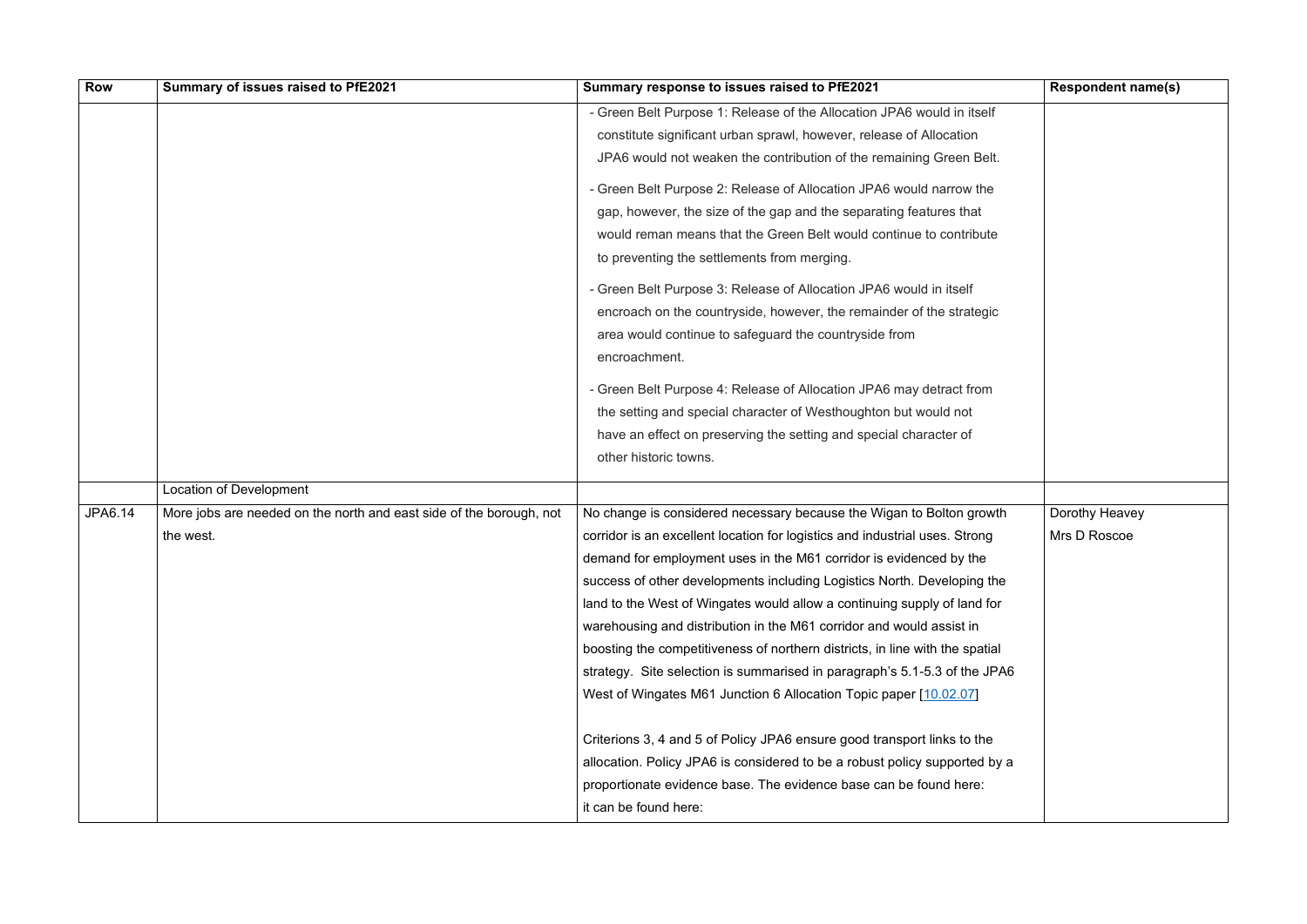| <b>Row</b>     | Summary of issues raised to PfE2021                                                                  | Summary response to issues raised to PfE2021                                                                                                                                                                                                                                                                                                                                                                                      | <b>Respondent name(s)</b>         |
|----------------|------------------------------------------------------------------------------------------------------|-----------------------------------------------------------------------------------------------------------------------------------------------------------------------------------------------------------------------------------------------------------------------------------------------------------------------------------------------------------------------------------------------------------------------------------|-----------------------------------|
|                |                                                                                                      | -[09.01.08] Transport Locality Assessments - Bolton - GMSF (Appendix<br>C)<br>-[09.01.20] Transport Locality Assessments Addendum - Bolton (Section<br>6)                                                                                                                                                                                                                                                                         |                                   |
|                | Transport                                                                                            |                                                                                                                                                                                                                                                                                                                                                                                                                                   |                                   |
| <b>JPA6.15</b> | Need impact assessment on locality including likely traffic flows out of<br>area to adjoining areas  | It is considered that a proportionate evidence base has been provided<br>including likely flows out of the area to adjoining areas. It can be found<br>here:                                                                                                                                                                                                                                                                      | <b>Peter Carr</b>                 |
|                |                                                                                                      | -[09.01.08] Transport Locality Assessments - Bolton - GMSF (Appendix<br>$\mathcal{C}$<br>-[09.01.20] Transport Locality Assessments Addendum - Bolton (Section<br>6)                                                                                                                                                                                                                                                              |                                   |
| JPA6.16        | Why is a second link road required to J6 of M61 when the A6 already                                  | As explained in paragraph 11.103 of PfE this would provide an                                                                                                                                                                                                                                                                                                                                                                     | <b>Faith Crompton</b>             |
|                | has this function from existing business areas?                                                      | opportunity for both a link from the site to the residential areas of<br>Westhoughton and a western bypass for Westhoughton.                                                                                                                                                                                                                                                                                                      |                                   |
| <b>JPA6.17</b> | There is no immediate access to the motorway network                                                 | Criterion 4 of Policy JPA6 states that development will take advantage of the<br>sites location near junction 6 of the M61. The supporting text to Policy JPA6<br>outlines that development would require a new road across the site and to the<br>north to link with junction 6 of the M61. Policy JPA6 is considered to be a<br>robust policy supported by proportionate evidence base. The evidence base<br>can be found here: | <b>Graham Kelly</b><br>Jean Kelly |
|                |                                                                                                      | -[09.01.08] Transport Locality Assessments - Bolton - GMSF (Appendix<br>C)<br>-[09.01.20] Transport Locality Assessments Addendum - Bolton (Section<br>6)<br>-10.02.04 JPA6 – Supporting Information (page 34)                                                                                                                                                                                                                    |                                   |
| <b>JPA6.18</b> | Development of the new link road does not solve the problem of<br>crossing the A6 to get to the M61. | As outlined in paragraph 10.11 of [10.02.07] JPA6 West of Wingates M61<br>Junction 6 Allocation Topic Paper the Locality Assessments conclude that<br>the traffic impacts of the proposed development are less than severe and                                                                                                                                                                                                    | <b>Graham Kelly</b>               |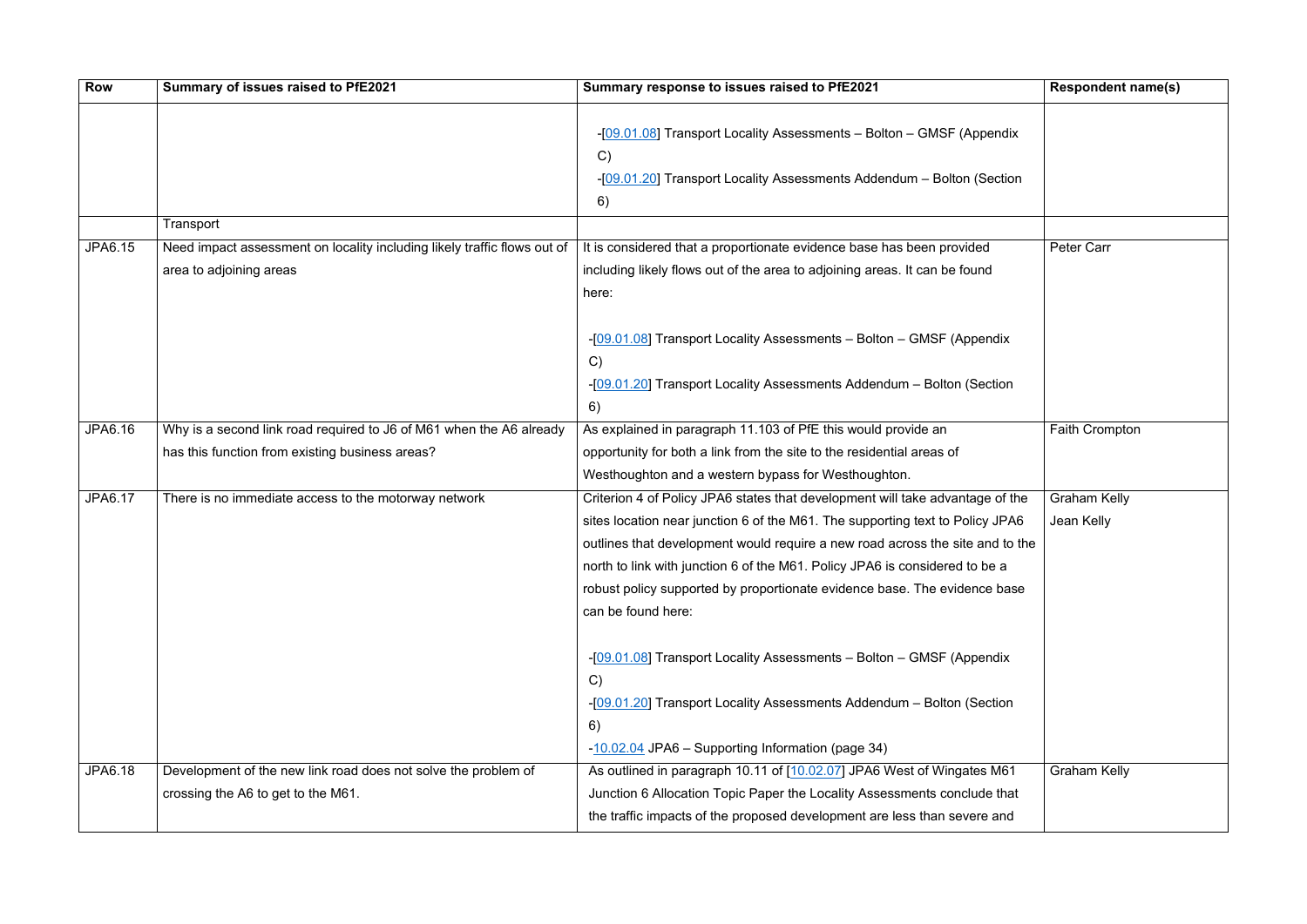| <b>Row</b> | Summary of issues raised to PfE2021                                      | Summary response to issues raised to PfE2021                                       | <b>Respondent name(s)</b> |
|------------|--------------------------------------------------------------------------|------------------------------------------------------------------------------------|---------------------------|
|            |                                                                          | the allocation is deliverable with the proposed mitigation measures in             |                           |
|            |                                                                          | place. The mitigation measures necessary are summarised in paragraph               |                           |
|            |                                                                          | 10.7. These mitigations are addressed through policies JPA6 and JP-C7.             |                           |
|            |                                                                          |                                                                                    |                           |
|            |                                                                          | Policy JPA6 is considered to be a robust policy, supported by a                    |                           |
|            |                                                                          | proportionate evidence base, which can be found here:                              |                           |
|            |                                                                          |                                                                                    |                           |
|            |                                                                          | -[09.01.08] Transport Locality Assessments - Bolton - GMSF (Appendix               |                           |
|            |                                                                          | C)                                                                                 |                           |
|            |                                                                          | -[09.01.20] Transport Locality Assessments Addendum - Bolton (Section              |                           |
|            |                                                                          | 6)                                                                                 |                           |
| JPA6.19    | Policy P6AP does not detail what measures will be implemented to         | See response in row JPA6.18                                                        | <b>National Highways</b>  |
|            | ensure that the proposed development does not have a significantly       |                                                                                    |                           |
|            | adverse impact, in traffic terms, on the SRN.                            | In addition paragraph 10.11 of [10.02.07] JPA6 West of Wingates M61                |                           |
|            |                                                                          | Junction 6 Allocation Topic Paper outlines that further work will be required      |                           |
|            | The proposed scale of development is likely to impact the SRN in         | in parallel with Highways England (now National Highways) to ensure that           |                           |
|            | terms of the vehicle trips generated, of which a high proportion will be | the mitigation scheme proposed for Junction 5 of the M61 and A6 De                 |                           |
|            | LGVs and HGVs due to the focus on the site to deliver B2 / B8 use-       | Havilland Way/A6 Chorley Road (impacting on M61 junction 6) can be                 |                           |
|            | class development. Development of the site is expected to contribute     | accommodated and delivered.                                                        |                           |
|            | towards the cumulative traffic impact of development along the M61       |                                                                                    |                           |
|            | corridor.                                                                |                                                                                    |                           |
| JPA6.20    | At this stage, it is WSP's opinion that the transport evidence           | Transport Locality Assessment - [Bolton] [09.01.08] - GMSF2020 and                 | <b>National Highways</b>  |
|            | underpinning this allocation is incomplete and does not identify in      | Transport Locality Assessment Addendum - [Bolton] [09.01.20] provide               |                           |
|            | sufficient detail, the nature, scale and timing of the infrastructure    | detailed information on the nature, scale and timing of infrastructure             |                           |
|            | requirements at the SRN; or what future assessments and studies          | requirements at the SRN.                                                           |                           |
|            | that will be required to determine any such infrastructure               | With respect to future assessments, the report states that all sites associated    |                           |
|            | requirements."                                                           | with the allocations will be expected to prepare a Transport Assessment as         |                           |
|            |                                                                          | part of a planning application to develop final, rather than indicative proposals, |                           |
|            |                                                                          | which mitigate the impact of the site. The full scope of the Transport             |                           |
|            |                                                                          | Assessments will be determined by the Local Planning Authority (in                 |                           |
|            |                                                                          | consultation with the Local Highway Authority and National Highways) on a          |                           |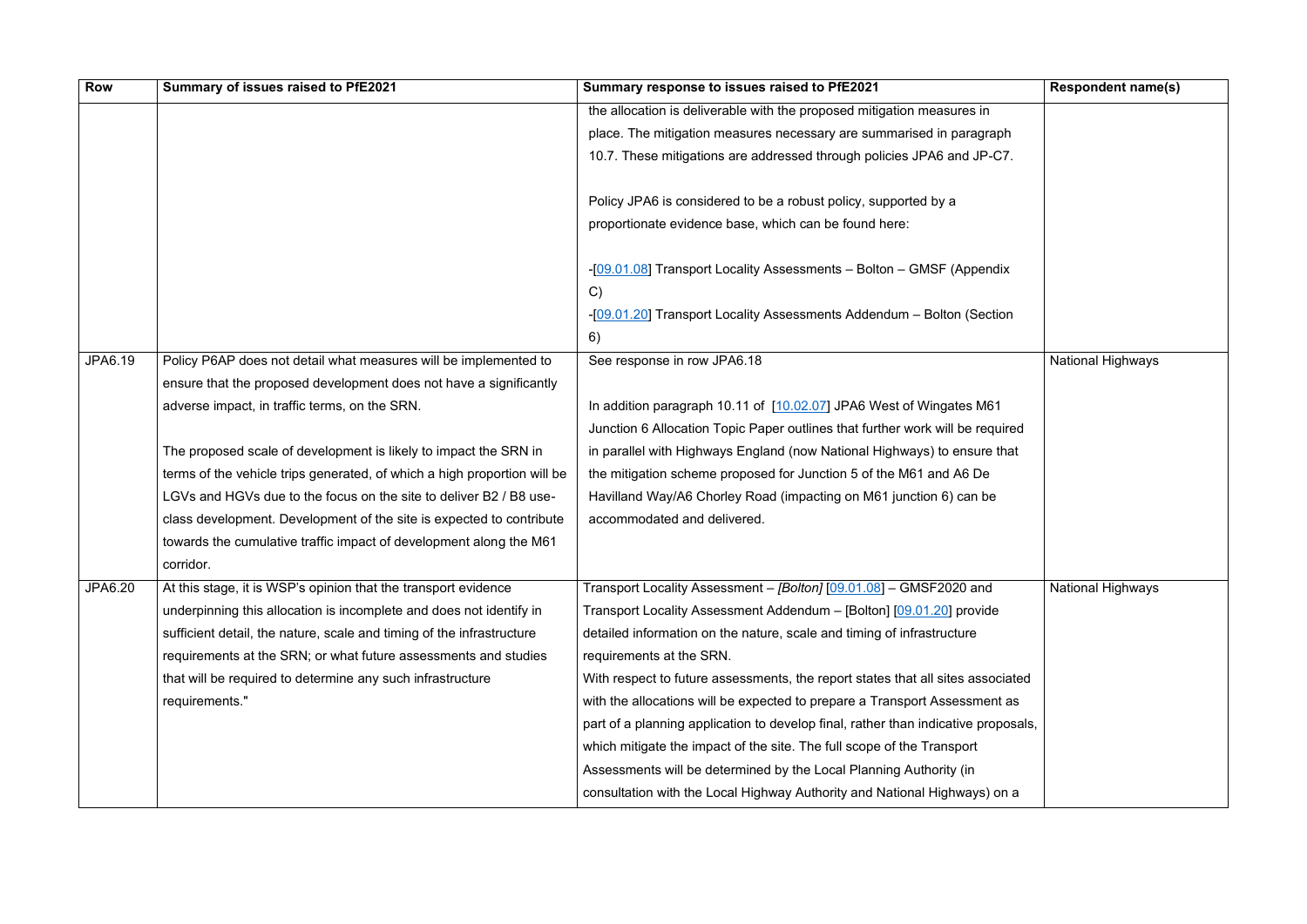| <b>Row</b>     | Summary of issues raised to PfE2021                                   | Summary response to issues raised to PfE2021                                   | <b>Respondent name(s)</b>       |
|----------------|-----------------------------------------------------------------------|--------------------------------------------------------------------------------|---------------------------------|
|                |                                                                       | site-by-site basis, depending on the nature, scale and timing of the           |                                 |
|                |                                                                       | application, in accordance with the NPPF.                                      |                                 |
|                |                                                                       |                                                                                |                                 |
|                |                                                                       | In addition, the Local Authorities and TfGM have a clear policy direction      |                                 |
|                |                                                                       | and major programme of investment in sustainable transport which is            |                                 |
|                |                                                                       | expected to transform travel patterns in GM and help achieve our "Right"       |                                 |
|                |                                                                       | Mix" vision of no net increase in motor-vehicle traffic by 2040. Our transport |                                 |
|                |                                                                       | strategy is set out in [09.1.01] GM Transport Strategy 2040 and 09.01.02       |                                 |
|                |                                                                       | GM Transport Strategy Our Five Year Delivery Plan 2021-2026. We are            |                                 |
|                |                                                                       | also working alongside National Highways to prepare a further piece of         |                                 |
|                |                                                                       | work examining a "policy-off/worst-case" impact on the SRN to help             |                                 |
|                |                                                                       | address National Highways remaining concerns.                                  |                                 |
|                |                                                                       |                                                                                |                                 |
|                |                                                                       | No change is considered necessary.                                             |                                 |
| <b>JPA6.21</b> | Transport - concerns over increased traffic congestion due to         | See response in row JPA6.18                                                    | <b>Graham Kelly</b>             |
|                | increased workforce and HGV's                                         |                                                                                | Jean Kelly                      |
|                |                                                                       |                                                                                | Dorothy Heavy Colin             |
|                |                                                                       |                                                                                | <b>Heyworth Sylvia Fewtrell</b> |
|                |                                                                       |                                                                                | Phil Wood                       |
|                |                                                                       |                                                                                | Mrs D Roscoe                    |
| JPA6.22        | The developers for Phase 1 have put forward mitigation works for the  | See response in row JPA6.18. In addition this relates to the approved          | Dorothy Heavey                  |
|                | junctions along the A6 but for the junction of Church Street (B5236)  | planning application 04766/18, rather than proposed allocation JPA6.           | Mrs D Roscoe                    |
|                | with the A6 at Manchester Road they have admitted that no mitigation  |                                                                                |                                 |
|                | at all is possible. Traffic which is already backing up right the way | No change is considered necessary.                                             |                                 |
|                | down Church Street and also along the A6 would be far worse.          |                                                                                |                                 |
| JPA6.23        | Job vacancies have been difficult to fill on the Wingates Industrial  | It is considered that transport issues are sufficiently addressed in           | Dorothy Heavey                  |
|                | Estate because of the problems travelling there.                      | criterions 3, 4 and 5 of Policy JPA6 and in Policy JP-C7. These are            | Mrs D Roscoe                    |
|                |                                                                       | considered to be robust policies supported by a proportionate evidence         |                                 |
|                |                                                                       | base. The evidence base relevant to this allocation can be found here:         |                                 |
|                |                                                                       |                                                                                |                                 |
|                |                                                                       | - [09.01.08] Transport Locality Assessments - Bolton - GMSF                    |                                 |
|                |                                                                       | (Appendix C)                                                                   |                                 |
|                |                                                                       |                                                                                |                                 |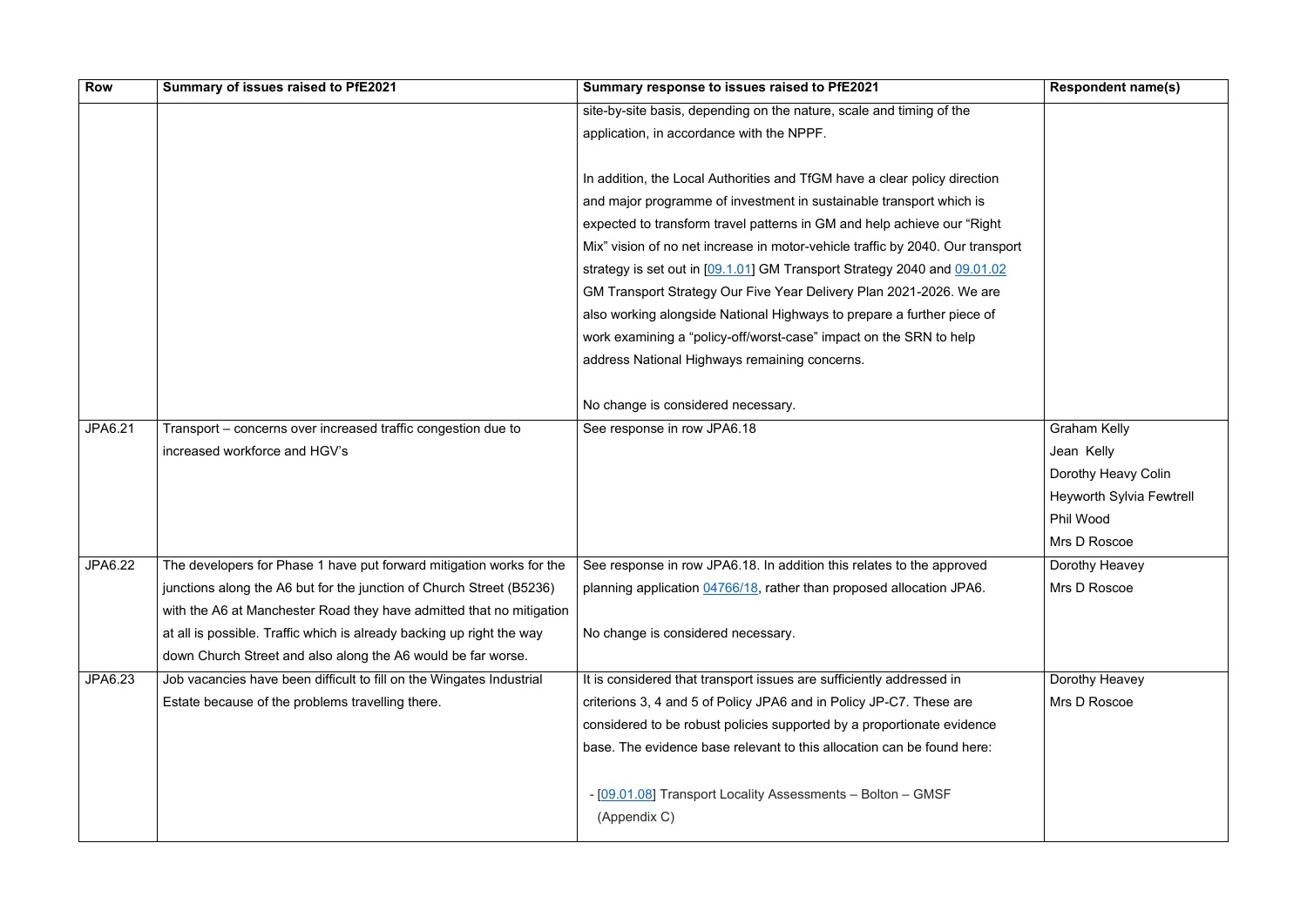| <b>Row</b>     | Summary of issues raised to PfE2021                                  | Summary response to issues raised to PfE2021                                   | <b>Respondent name(s)</b> |
|----------------|----------------------------------------------------------------------|--------------------------------------------------------------------------------|---------------------------|
|                |                                                                      | - [09.01.20] Transport Locality Assessments Addendum - Bolton                  |                           |
|                |                                                                      | (Section 6)                                                                    |                           |
|                |                                                                      | - [10.02.04] JPA6 - Supporting Information (page 34)                           |                           |
|                |                                                                      |                                                                                |                           |
|                |                                                                      |                                                                                |                           |
|                |                                                                      | No change is considered necessary.                                             |                           |
| JPA6.24        | This development seeks to draw in workers from all over the borough  | The 2020 Integrated Appraisal found that Allocation JPA6 would make            | Dorothy Heavey            |
|                | as well as Wigan and Salford. So, unless jobs are filled locally, it | a very positive contribution to several Plan objectives including              | Mrs D Roscoe              |
|                | entails the use of many more cars which runs contrary to sustainable | 'promoting sustainable modes of transport'.                                    |                           |
|                | development.                                                         |                                                                                |                           |
|                |                                                                      | Provision for public transport, demand responsive services, walking and        |                           |
|                |                                                                      | cycling are addressed through Policy JPA6 (criterion 5) and Policy JP-         |                           |
|                |                                                                      | C7. These are considered to be robust policies, supported by a                 |                           |
|                |                                                                      | proportionate evidence base. The evidence specific to this allocation is:      |                           |
|                |                                                                      |                                                                                |                           |
|                |                                                                      | - [09.01.08] Transport Locality Assessments - Bolton - GMSF                    |                           |
|                |                                                                      | (Appendix C)                                                                   |                           |
|                |                                                                      |                                                                                |                           |
|                |                                                                      | - [09.01.20] Transport Locality Assessments Addendum - Bolton                  |                           |
|                |                                                                      | (Section 6)                                                                    |                           |
|                |                                                                      | - [10.02.04] JPA6 - Supporting Information (page 34)                           |                           |
|                |                                                                      |                                                                                |                           |
|                |                                                                      |                                                                                |                           |
|                |                                                                      | No change is considered necessary.                                             |                           |
| JPA6.25        | It is envisaged that there will be no material impact on the highway | <b>Noted</b>                                                                   | <b>Chorley Council</b>    |
|                | network within Chorley. Chorley Council have no objection to the     |                                                                                |                           |
|                | allocation of the site as proposed.                                  |                                                                                |                           |
| <b>JPA6.26</b> | Impacts the use of the area for walking, running, cycling and horse  | Use of the site for walking, running, cycling and horse riding is addressed by | Dorothy Heavey            |
|                | riding.                                                              | criterions 5 and 10 of Policy JPA6 and Policy JP-C7. Evidence specific to this | Mrs D Roscoe              |
|                |                                                                      | Allocation JPA6 includes:                                                      |                           |
|                |                                                                      |                                                                                |                           |
|                |                                                                      | -[09.01.08] Transport Locality Assessments - Bolton - GMSF (Appendix           |                           |
|                |                                                                      | C)                                                                             |                           |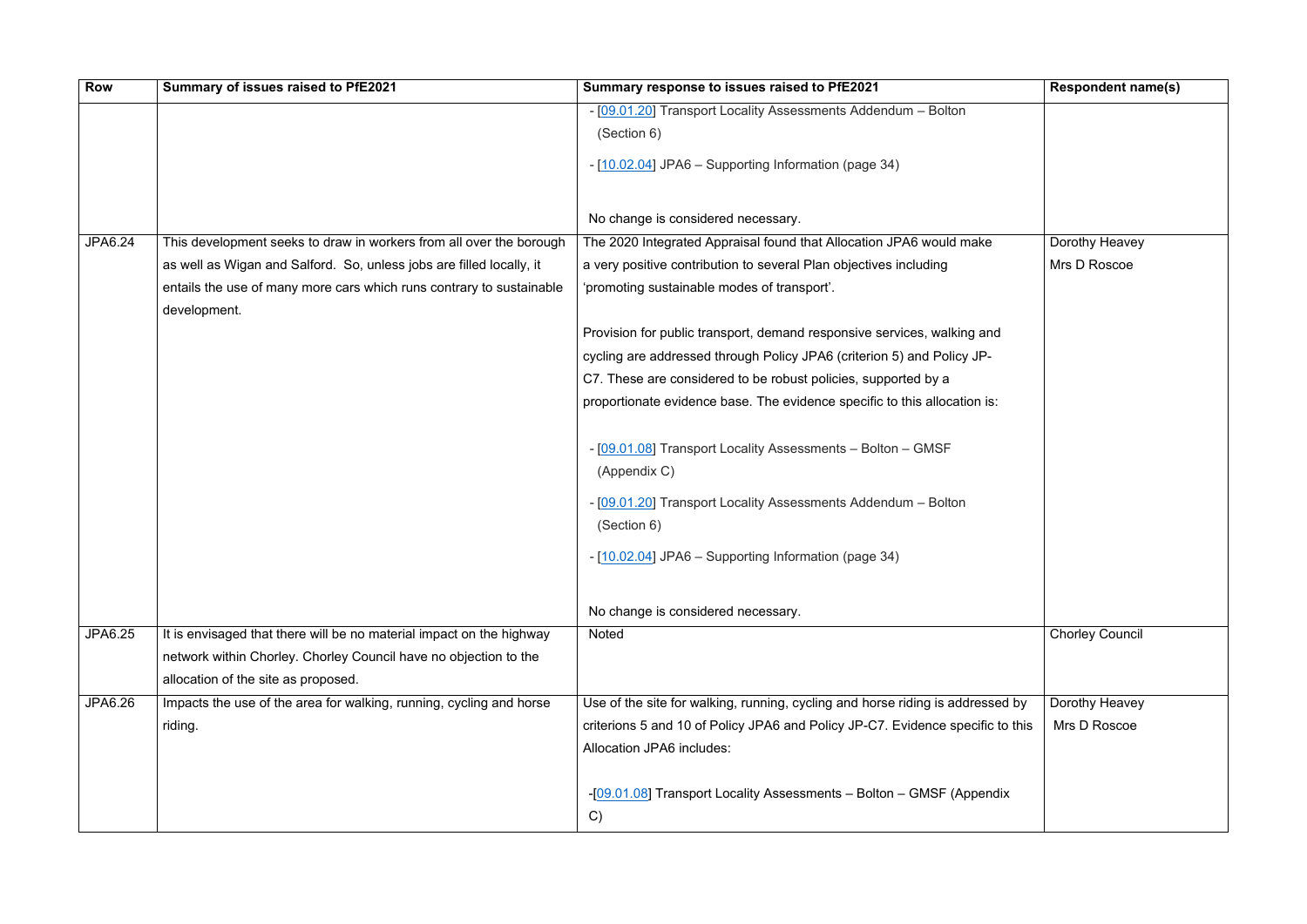| Row            | Summary of issues raised to PfE2021                                    | Summary response to issues raised to PfE2021                                    | <b>Respondent name(s)</b> |
|----------------|------------------------------------------------------------------------|---------------------------------------------------------------------------------|---------------------------|
|                |                                                                        | -[09.01.20] Transport Locality Assessments Addendum - Bolton (Section           |                           |
|                |                                                                        | 6)                                                                              |                           |
|                |                                                                        | -[10.02.04] JPA6 - Supporting Information (from page 34)                        |                           |
|                |                                                                        |                                                                                 |                           |
|                |                                                                        | Of particular note [10.02.04] JPA6 - Supporting Information states that:        |                           |
|                |                                                                        | - any development will be expected to enhance walking and cycling               |                           |
|                |                                                                        | accessibility with the provision of new and upgraded footpaths and              |                           |
|                |                                                                        | cycle paths within the site and surrounding area.                               |                           |
|                |                                                                        | - The prospective upgrading of routes from footpaths to bridleways              |                           |
|                |                                                                        | (where appropriate) will facilitate access by a greater range of users          |                           |
|                |                                                                        | with different travel and mobility requirements.                                |                           |
|                |                                                                        |                                                                                 |                           |
|                |                                                                        | No change is considered necessary.                                              |                           |
| JPA6.27        | The site is close to local nature reserve Borsdane Wood and a site     | See response in row JPA6.26. In addition criterion 2 of Policy JPA6 requires    | <b>Chris Green</b>        |
|                | masterplan needs to take into consideration local walkers, cyclist and | the site to be developed in accordance with an agreed comprehensive             | David Clough              |
|                | horse riding in the area to improve connections.                       | masterplan.                                                                     |                           |
| <b>JPA6.28</b> | Allocations Plan Policy P8AP states that the Council will permit       | The PfE Plan sets out a very clear preference of using previously developed     | Dorothy Heavey            |
|                | development proposals "provided the integrity of the rights of way is  | (brownfield) land and vacant buildings to meet development needs in line with   | Mrs D Roscoe              |
|                | retained" and that "the provision of an equally convenient and         | NPPF. However, given the scale of development required to meet the              |                           |
|                | pleasant route will usually be required". Compared to what we have     | objectives of the Plan, a limited amount of development is identified on land   |                           |
|                | now a pleasant route between massive industrial units is a huge leap   | outside of the urban area on greenfield and/or Green Belt land.                 |                           |
|                | of the imagination.                                                    |                                                                                 |                           |
|                |                                                                        | Criterion 10 of Policy JPA6 ensures the integrity of the existing rights of way |                           |
|                |                                                                        | network is protected and criterion 2 requires an agreed comprehensive           |                           |
|                |                                                                        | masterplan for the site. Policy JPA6 is considered to be a robust policy,       |                           |
|                |                                                                        | supported by a proportionate evidence base.                                     |                           |
|                |                                                                        | Retaining the integrity of the rights of way network and maximising its         |                           |
|                |                                                                        | convenience and pleasantness will be a matter for the masterplan and            |                           |
|                |                                                                        | planning application. Planning applications will need to be accordance with     |                           |
|                |                                                                        | the Local Plan as well as Places for Everyone.                                  |                           |
|                |                                                                        |                                                                                 |                           |
|                |                                                                        |                                                                                 |                           |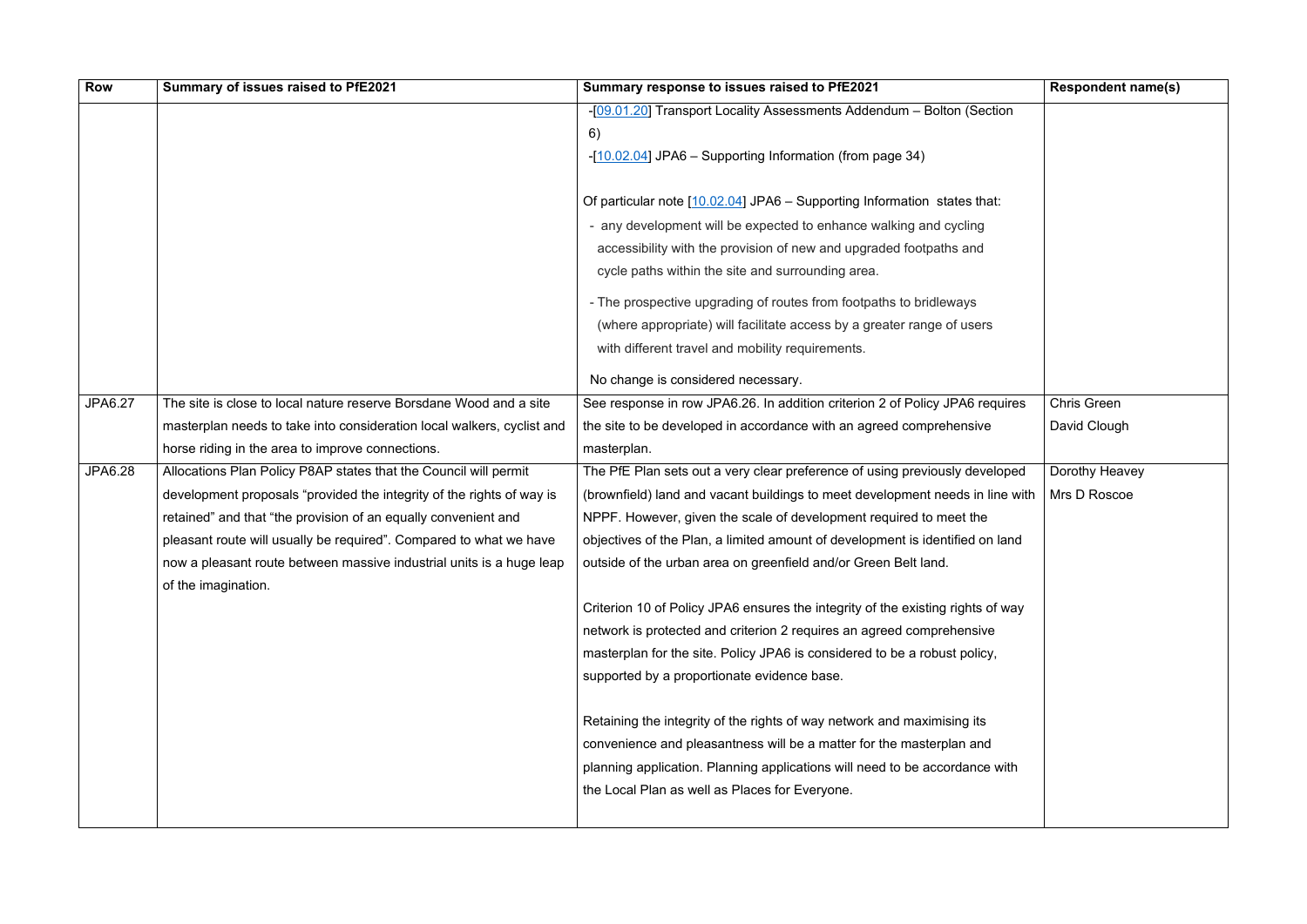| <b>Row</b>     | Summary of issues raised to PfE2021                                     | Summary response to issues raised to PfE2021                                | <b>Respondent name(s)</b> |
|----------------|-------------------------------------------------------------------------|-----------------------------------------------------------------------------|---------------------------|
|                |                                                                         | No change is considered necessary.                                          |                           |
| <b>JPA6.29</b> | The B5239 (Dicconson Lane) provides a green route from Aspull           | Dicconson Lane is not designated a green route.                             | <b>Faith Crompton</b>     |
|                | towards Bolton and Westhoughton.                                        |                                                                             |                           |
|                | <b>Impact on Neighbouring Properties</b>                                |                                                                             |                           |
| JPA6.30        | Negative impact on neighbouring properties, including the valuation of  | The impact of the development on neighbours will be mitigated by criterions | Colin Heyworth            |
|                | homes.                                                                  | 6, 7, 8 and 9 of Policy JPA6.                                               |                           |
|                |                                                                         |                                                                             |                           |
|                |                                                                         | In addition, criterion 2 requires an agreed comprehensive masterplan        |                           |
|                |                                                                         | for the site. [10.02.04] JPA6 - Supporting Information (paragraph 5.41)     |                           |
|                |                                                                         | outlines that means of mitigating and softening impact on the landscape     |                           |
|                |                                                                         | are to be incorporated in the masterplanning process, including the         |                           |
|                |                                                                         | retention and creation of buffer strips, amenity areas and screen           |                           |
|                |                                                                         | planting.                                                                   |                           |
|                |                                                                         |                                                                             |                           |
|                |                                                                         | Further information can be found in [12.02.07] JPA6 West of Wingates        |                           |
|                |                                                                         | M61 Junction 6 Allocation Topic Paper (paragraph's 17.1-17.2, pages         |                           |
|                |                                                                         | 32-33). No change is considered necessary.                                  |                           |
| JPA6.31        | As the area is on a slope the warehouses will be visible from a great   | See response on row JPA6.7                                                  | Carole Dawson             |
|                | distance. It should be ensured that the siting and scale of buildings   |                                                                             | Dorothy Heavey            |
|                | minimises the impact on long range views.                               |                                                                             | Mrs D Roscoe              |
|                | Environment                                                             |                                                                             |                           |
| JPA6.32        | Loss of biodiversity. The proposed development would have a             | No change is considered necessary. Criterion 7 of Policy JPA6 protects      | <b>Graham Kelly</b>       |
|                | negative effect on wildlife, including some rare wildlife, in the area. | the Site of Biological Importance at Four Gates and includes the retention  | Jean Kelly                |
|                | Cumulative impacts on ecology must be fully considered.                 | of existing woodland, hedgerows and ponds where practicable. Policy         | Dorothy Heavy             |
|                |                                                                         | JPA6 is considered to be a robust policy, supported by a proportionate      | Colin Heyworth            |
|                | The land is important for biological connectivity between species       | evidence base. The evidence base specific to Allocation JPA6 can be         | David Clough              |
|                | groups and there are many quiet ponds supporting newts, toads and       | found here:                                                                 | Rebecca Clough            |
|                | other wildlife. It connects up directly to the fields around the nearby |                                                                             | Chris Green               |
|                | Borsdane Wood - semi natural ancient woodland (1600AD) and LNR.         | - [10.02.07] JPA6 West of Wingates M61 Junction 6 Allocation Topic          | <b>Vicky Harper</b>       |
|                |                                                                         | paper (paragraph's 18.1-18.8)                                               | Mrs D Roscoe              |
|                |                                                                         | - [10.02.04] JPA6 - Supporting Information                                  | <b>CPRE</b>               |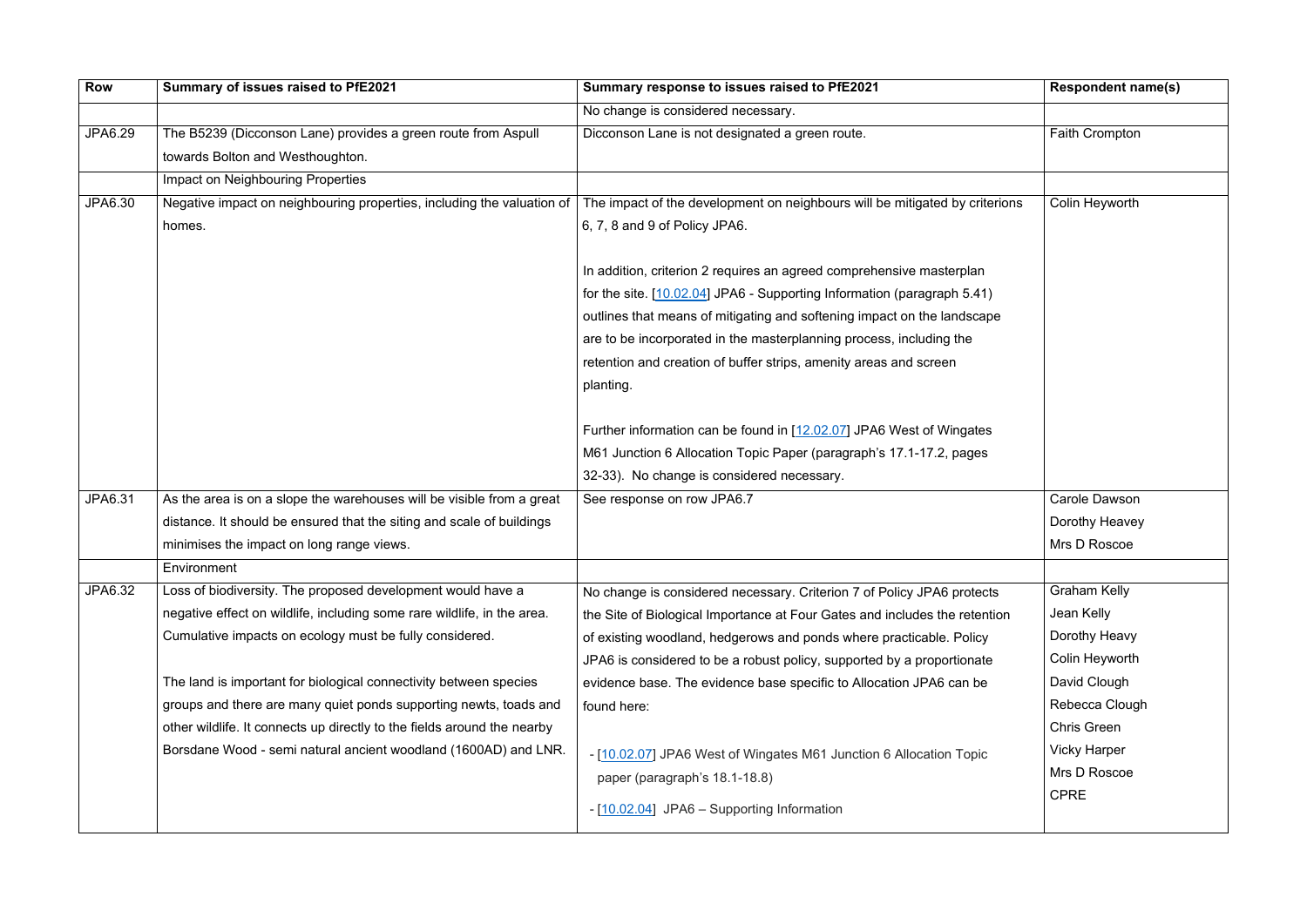| <b>Row</b> | Summary of issues raised to PfE2021                                                                                                                                                                                                                       | Summary response to issues raised to PfE2021                                                                                                                                                                                                                                                                                                                    | <b>Respondent name(s)</b>      |
|------------|-----------------------------------------------------------------------------------------------------------------------------------------------------------------------------------------------------------------------------------------------------------|-----------------------------------------------------------------------------------------------------------------------------------------------------------------------------------------------------------------------------------------------------------------------------------------------------------------------------------------------------------------|--------------------------------|
|            |                                                                                                                                                                                                                                                           | [10.02.04] JPA6 - Supporting Information states that:                                                                                                                                                                                                                                                                                                           |                                |
|            |                                                                                                                                                                                                                                                           | - Areas of the prospective allocation site are proposed not to be<br>developed in order to retain important features and connectivity for<br>wildlife (paragraph 7.10).                                                                                                                                                                                         |                                |
|            |                                                                                                                                                                                                                                                           | - Full habitat and (as appropriate) protected species surveys will be<br>undertaken at an appropriate time to inform the development and<br>assessments (paragraph 18.6).                                                                                                                                                                                       |                                |
|            |                                                                                                                                                                                                                                                           | - The key potential effects of the proposed development on ecological<br>features will be fully assessed to inform design of the development to<br>avoid or minimise impact and identify opportunities for enhancement,<br>mitigation or compensation associated with any proposed<br>development (paragraph 18.7).                                             |                                |
|            |                                                                                                                                                                                                                                                           | Criterion 2 of Policy JPA6 requires development to be in accordance with an<br>agreed comprehensive masterplan.                                                                                                                                                                                                                                                 |                                |
|            |                                                                                                                                                                                                                                                           | In addition a number of policies in the Plan address this matter, such as<br>policy JP-G9 and JP-G7. The Plan needs to be read as a whole.                                                                                                                                                                                                                      |                                |
| JPA6.33    | At the phase 1 application the TEP ecologists for the developers said<br>that in the case of brown hares the development would cause<br>displacement due to loss of foraging, breeding and refuge habitats<br>and no additional mitigation was available. | See response on row JPA6.32. In addition, this comment relates to the<br>approved planning application 04766/18, rather than proposed allocation<br>JPA6.                                                                                                                                                                                                       | Dorothy Heavey<br>Mrs D Roscoe |
| JPA6.34    | Natural England's Magic Map identifies the area as significant for S41<br>species which are birds of open grasslands that require undisturbed<br>access.                                                                                                  | Biodiversity is addressed through Policy JPA6. In addition a number of<br>policies in the Plan address this matter, such as policy JP-G9 and JP-<br>G7. The Plan needs to be read as a whole. These policies are<br>considered to be robust and supported by a proportionate evidence<br>base. The evidence base specific to this allocation can be found here: | <b>Wildlife Trusts</b>         |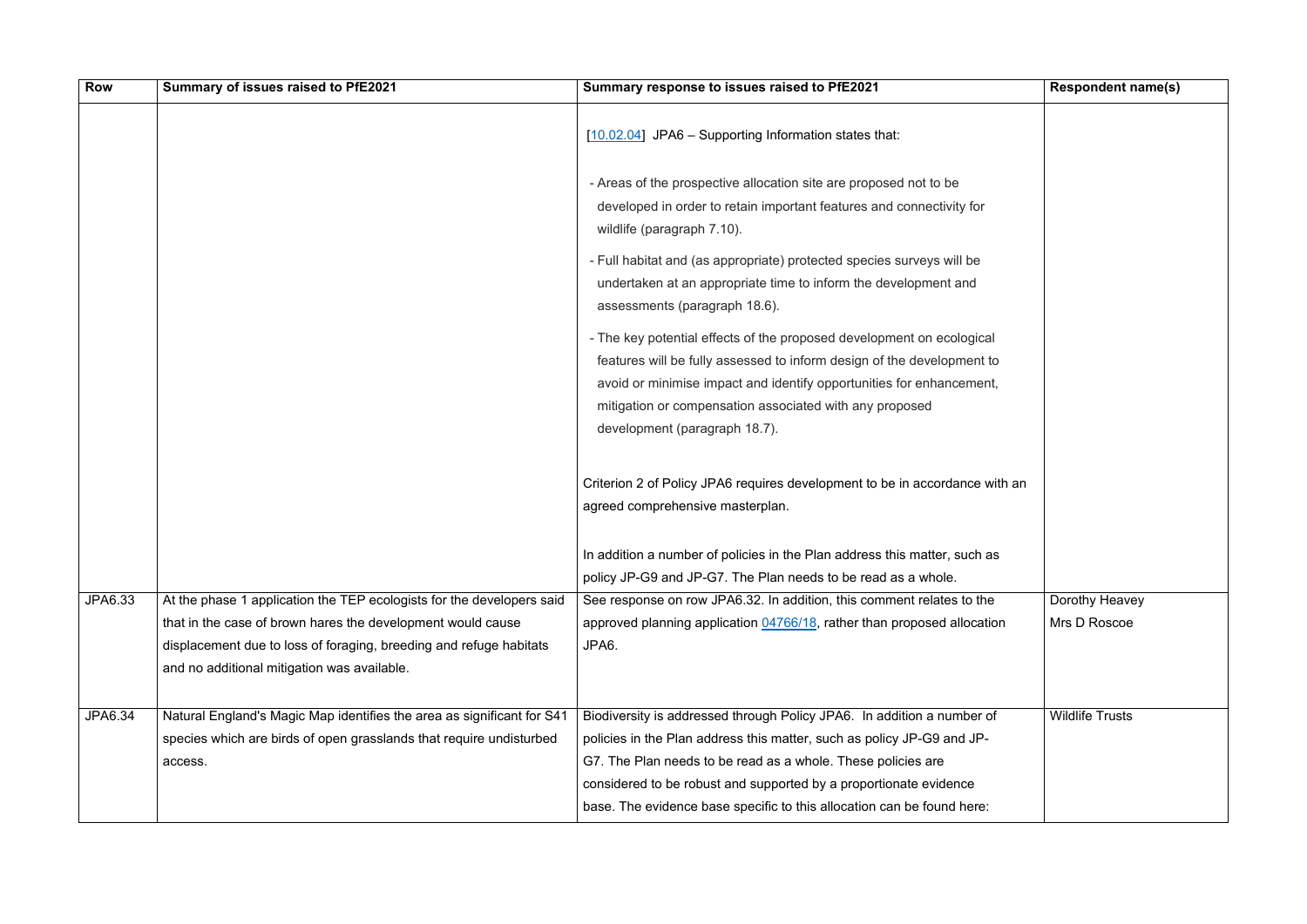| <b>Row</b> | Summary of issues raised to PfE2021                                    | Summary response to issues raised to PfE2021                                  | <b>Respondent name(s)</b> |
|------------|------------------------------------------------------------------------|-------------------------------------------------------------------------------|---------------------------|
|            | If these species cannot be adequately mitigated on site, then off-site | - [10.02.07] JPA6 West of Wingates M61 Junction 6 Allocation Topic            |                           |
|            | mitigation must be provided. Suitable compensation areas need to be    | paper (paragraph's 18.1-18.8)                                                 |                           |
|            | identified and managed to enhance the populations of the identified    | - [10.02.04] JPA6 - Supporting Information                                    |                           |
|            | S41 bird species. This compensation must be in addition to the         |                                                                               |                           |
|            | biodiversity net gain provided as part of the development.             |                                                                               |                           |
|            |                                                                        | $[10.02.04]$ JPA6 – Supporting Information states that:                       |                           |
|            |                                                                        |                                                                               |                           |
|            |                                                                        | - Full habitat and (as appropriate) protected species surveys will be         |                           |
|            |                                                                        | undertaken at an appropriate time to inform the development and               |                           |
|            |                                                                        | assessments (paragraph 18.6).                                                 |                           |
|            |                                                                        | - The key potential effects of the proposed development on ecological         |                           |
|            |                                                                        | features will be fully assessed to inform design of the development to        |                           |
|            |                                                                        | avoid or minimise impact and identify opportunities for enhancement,          |                           |
|            |                                                                        | mitigation or compensation associated with any proposed                       |                           |
|            |                                                                        | development (paragraph 18.7).                                                 |                           |
|            |                                                                        |                                                                               |                           |
|            |                                                                        | Criterion 2 of Policy JPA6 requires development to be in accordance with an   |                           |
|            |                                                                        | agreed comprehensive masterplan. No change is considered necessary.           |                           |
| JPA6.35    | The report concludes that the modified neutral grasslands have         | It is considered that a proportionate evidence base has been provided, it can | <b>Wildlife Trusts</b>    |
|            | limited potential for wildlife without actually having provided any    | be found here:                                                                |                           |
|            | survey information.                                                    |                                                                               |                           |
|            |                                                                        | - [10.02.07] JPA6 West of Wingates M61 Junction 6 Allocation Topic            |                           |
|            |                                                                        | paper (paragraph's 18.1-18.8)                                                 |                           |
|            |                                                                        | $-$ [10.02.04] JPA6 – Supporting Information (paragraph's 5.26 – 5.27).       |                           |
|            |                                                                        |                                                                               |                           |
|            |                                                                        |                                                                               |                           |
|            |                                                                        | [10.02.04] JPA6 - Supporting Information states that:                         |                           |
|            |                                                                        |                                                                               |                           |
|            |                                                                        | - Full habitat and (as appropriate) protected species surveys will be         |                           |
|            |                                                                        | undertaken at an appropriate time to inform the development and               |                           |
|            |                                                                        | assessments (paragraph 18.6).                                                 |                           |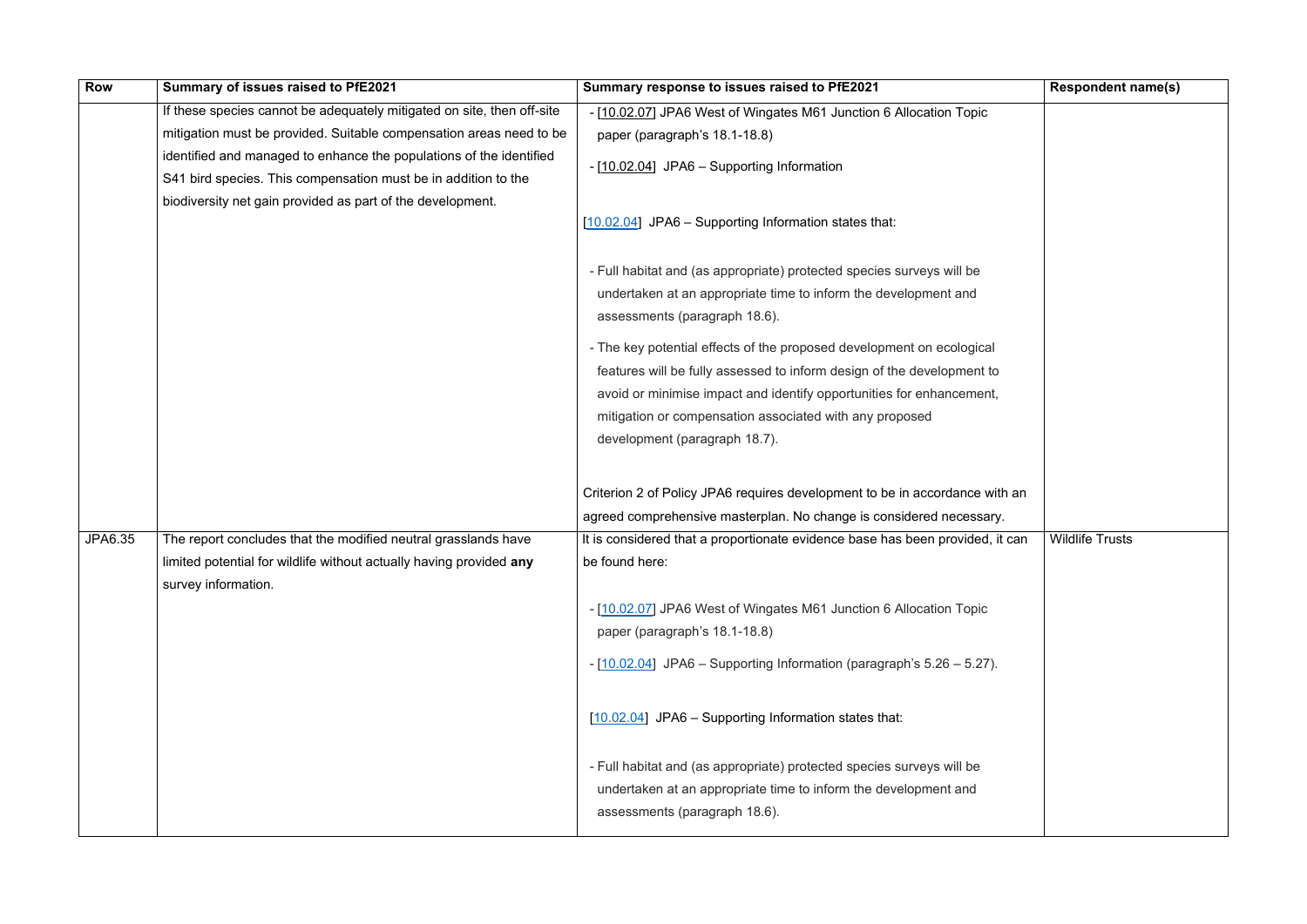| <b>Row</b>     | Summary of issues raised to PfE2021                                    | Summary response to issues raised to PfE2021                                | <b>Respondent name(s)</b> |
|----------------|------------------------------------------------------------------------|-----------------------------------------------------------------------------|---------------------------|
|                |                                                                        | - The key potential effects of the proposed development on ecological       |                           |
|                |                                                                        | features will be fully assessed to inform design of the development to      |                           |
|                |                                                                        | avoid or minimise impact and identify opportunities for enhancement,        |                           |
|                |                                                                        | mitigation or compensation associated with any proposed                     |                           |
|                |                                                                        | development (paragraph 18.7).                                               |                           |
|                |                                                                        | Criterion 2 of Policy JPA6 requires development to be in accordance with an |                           |
|                |                                                                        | agreed comprehensive masterplan. No change is considered necessary.         |                           |
| JPA6.36        | The key potential effects of the proposed development on local         | See response in row JPA6.35.                                                | <b>Wildlife Trusts</b>    |
|                | ecological features will need to be fully assessed to inform design of |                                                                             |                           |
|                | the development and to avoid or minimise impact and identify           |                                                                             |                           |
|                | opportunities for enhancement, mitigation or compensation              |                                                                             |                           |
|                | associated with any proposed development. Appropriate habitat and      |                                                                             |                           |
|                | species surveys must be conducted, and the findings used to steer      |                                                                             |                           |
|                | the mitigation/compensation plan. Mitigation and enhancement plans     |                                                                             |                           |
|                | must show how these species are to benefit from the development of     |                                                                             |                           |
|                | the site.                                                              |                                                                             |                           |
| <b>JPA6.37</b> | There are ecological considerations at Four Gates SBI that must be     | Criterion 7 of Policy JPA6 addresses protecting the Four Gates SBI. No      | <b>CPRE</b>               |
|                | protected and enhanced in the future. The employment floorspace will   | change is considered necessary.                                             |                           |
|                | fail to do this.                                                       |                                                                             |                           |
| <b>JPA6.38</b> | The policy statement that development will be required to protect the  | It is considered that it is practicable to protect the SBI at Four Gates    | <b>Wildlife Trusts</b>    |
|                | Site of Biological Importance at Four Gates from development and       | from development, as stated in criterion 7 of Policy JPA6. Policy JPA6      |                           |
|                | incorporate very high levels of landscaping is welcomed. However,      | is considered to be a sound policy, supported by a proportionate            |                           |
|                | where this is not practicable, adequate mitigation habitat must be     | evidence base.                                                              |                           |
|                | provided.                                                              |                                                                             |                           |
|                |                                                                        | However, if it is not practicable to protect the SBI at Four Gates from     |                           |
|                |                                                                        | development there are sufficient safeguards in the Plan to ensure           |                           |
|                |                                                                        | mitigation takes place, for example, in Policy JP-G9.                       |                           |
| JPA6.39        | The development would put significant access and disturbance           | Borsdane Wood is located outside the boundary of Allocation JPA6.           | <b>Wildlife Trusts</b>    |
|                | pressures onto the Borsdane Wood SBI. To mitigate this, it will be     | Criterion 2 of Policy requires development at the site to be in             | Dorothy Heavey            |
|                | necessary to protect the important features of the SBI by building in  | accordance with an agreed comprehensive masterplan that shows               |                           |

|                         | <b>Respondent name(s)</b> |
|-------------------------|---------------------------|
| $\overline{\mathbf{a}}$ |                           |
| to                      |                           |
| ıt,                     |                           |
|                         |                           |
|                         |                           |
|                         |                           |
| with an                 |                           |
|                         |                           |
| ıry.                    | <b>Wildlife Trusts</b>    |
|                         |                           |
|                         |                           |
|                         |                           |
|                         |                           |
|                         |                           |
|                         |                           |
|                         |                           |
|                         |                           |
| lo                      | <b>CPRE</b>               |
|                         |                           |
|                         |                           |
|                         | <b>Wildlife Trusts</b>    |
| ì                       |                           |
|                         |                           |
|                         |                           |
|                         |                           |
|                         |                           |
|                         |                           |
|                         |                           |
|                         | <b>Wildlife Trusts</b>    |
|                         | Dorothy Heavey            |
|                         |                           |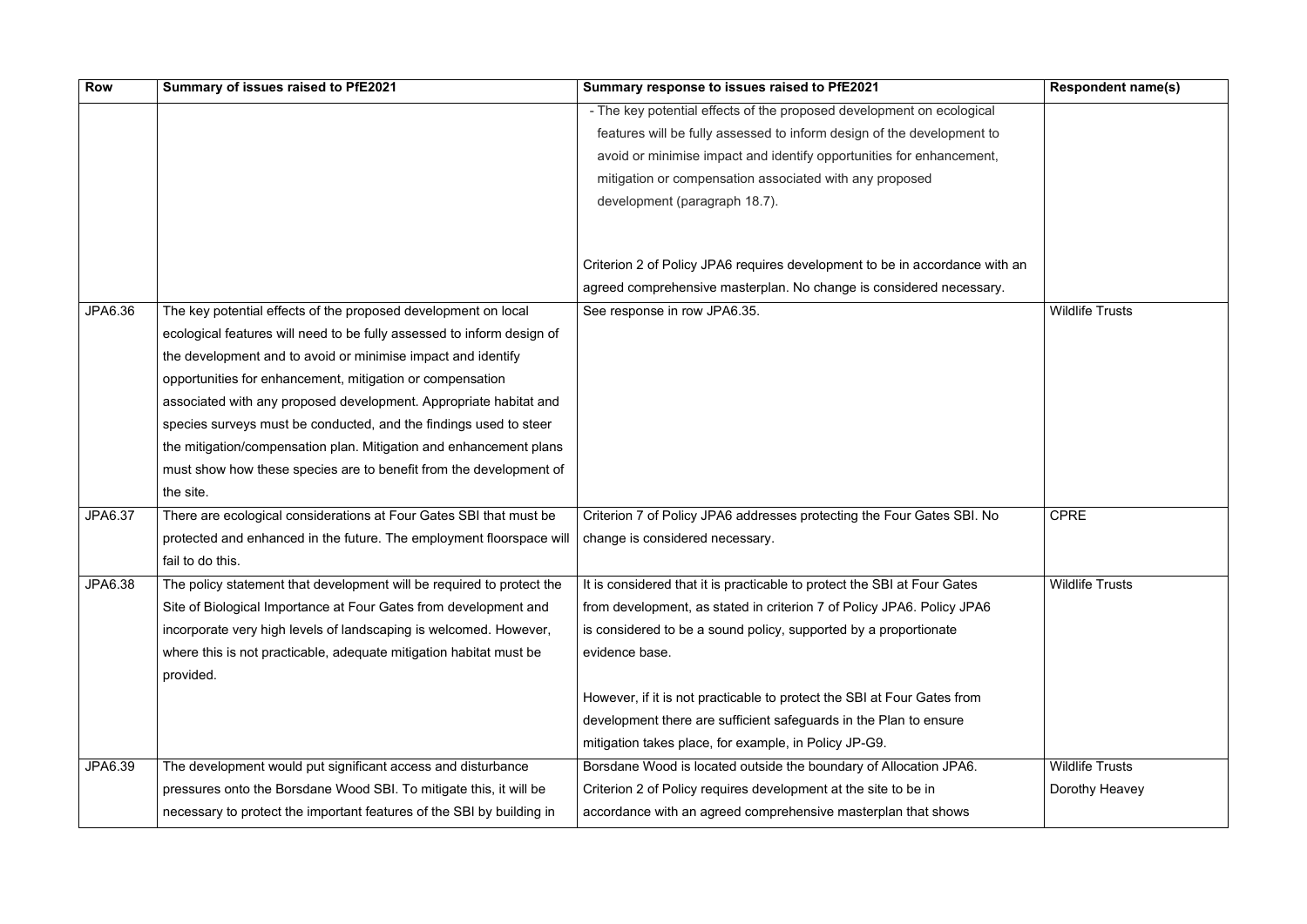| <b>Row</b>     | Summary of issues raised to PfE2021                                  | Summary response to issues raised to PfE2021                                | <b>Respondent name(s)</b> |
|----------------|----------------------------------------------------------------------|-----------------------------------------------------------------------------|---------------------------|
|                | urban greenspace into the development to reduce public access        | which areas should and should not be developed. In addition there are       |                           |
|                | pressure on its characteristic woodland flora and fauna.             | other policies in the Plan which ensure sufficient safeguards such as       |                           |
|                |                                                                      | Policy JP-G9. No change is considered necessary.                            |                           |
|                |                                                                      |                                                                             |                           |
| <b>JPA6.40</b> | The development would affect historic hedgerows and many mature      | Criterion 7 of Policy JPA6 addresses the retention of existing trees and    | Dorothy Heavey David      |
|                | trees.                                                               | hedgerows and criterion 2 requires development to be in accordance with     | Clough Rebecca Green      |
|                |                                                                      | an agreed comprehensive masterplan which shows which areas should           | <b>Chris Green</b>        |
|                |                                                                      | and should not be developed. Policy JPA6 is considered to be a robust       |                           |
|                |                                                                      | policy, supported by a proportionate evidence base.                         |                           |
|                |                                                                      | Paragraph 5.46 of [10.02.04] JPA6 - Supporting Information states that      |                           |
|                |                                                                      | further work will be undertaken to assess historic hedgerows and whether    |                           |
|                |                                                                      | Holden Wood can be designated as an ancient woodland.                       |                           |
|                |                                                                      | Policy JP-G7 also provides safeguards in relation to this matter. The Plan  |                           |
|                |                                                                      | needs to be read as a whole. No change is considered necessary.             |                           |
| JPA6.41        | There is currently a well-defined boundary of mature trees along the | See response in row JPA6.40. In addition criterion 6 of Policy JPA6 ensures | Dorothy Heavey            |
|                | length of the western edge of the present industrial estate and this | that a high quality scheme of landscaping is implemented to minimise the    | Mrs D Roscoe              |
|                | really should not be breached.                                       | prominence of the development and its impact on the surrounding landscape.  |                           |
| JPA6.42        | Object to the loss of recreational space.                            | No change is considered necessary. The PfE Plan sets out a very clear       | <b>Graham Kelly</b>       |
|                |                                                                      | preference of using previously developed (brownfield) land and vacant       | Jean Kelly                |
|                |                                                                      | buildings to meet development needs in line with NPPF. However, given the   | Dorothy Heavey            |
|                |                                                                      | scale of development required to meet the objectives of the Plan, a limited |                           |
|                |                                                                      | amount of development is identified on land outside of the urban area on    |                           |
|                |                                                                      | greenfield and/or Green Belt land.                                          |                           |
|                |                                                                      | There are a number of mitigations in place including criterion 10 of Policy |                           |
|                |                                                                      | JPA6 which protects the existing rights of way network and policy JP-P7.    |                           |
|                |                                                                      | The Plan needs to be read as a whole.                                       |                           |
|                |                                                                      | Further information can be found in:                                        |                           |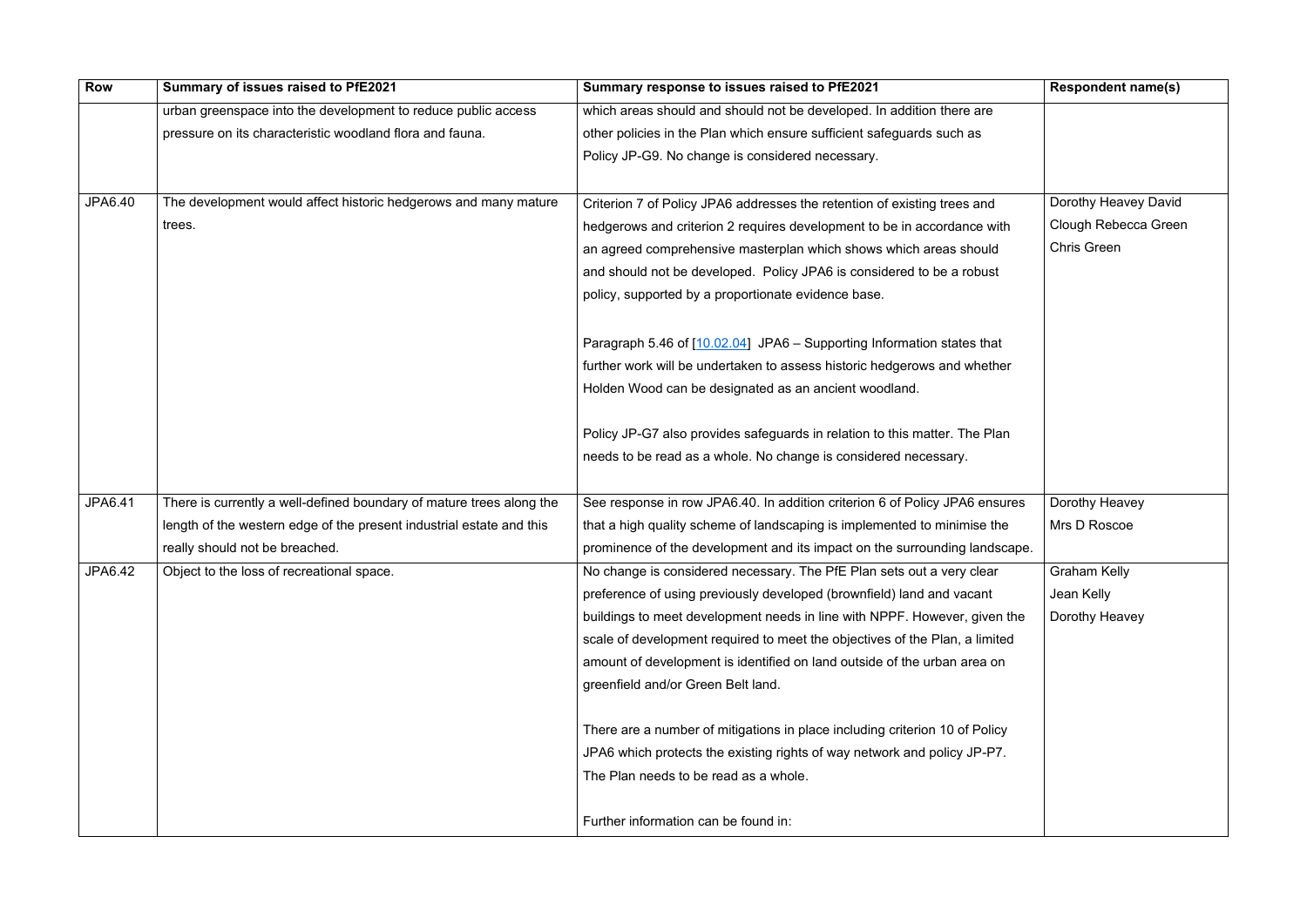| <b>Row</b> | Summary of issues raised to PfE2021                                    | Summary response to issues raised to PfE2021                                                                                                                                                                   | <b>Respondent name(s)</b> |
|------------|------------------------------------------------------------------------|----------------------------------------------------------------------------------------------------------------------------------------------------------------------------------------------------------------|---------------------------|
|            |                                                                        | - 10.02.07 JPA6 West of Wingates M61 Junction 6 Allocation Topic<br>Paper (paragraph 16.1).<br>- [12.02.04] JPA6 - Supporting Information (paragraph's 5.74-5.75)                                              |                           |
| JPA6.43    | Object to the loss of green space. Removal of green spaces will affect | No change is considered necessary. The PfE Plan sets out a very clear                                                                                                                                          | <b>Graham Kelly</b>       |
|            | mental and physical health of local residents.                         | preference of using previously developed (brownfield) land and vacant                                                                                                                                          | <b>Vicky Harper</b>       |
|            |                                                                        | buildings to meet development needs in line with NPPF. However, given the                                                                                                                                      | Dorothy Heavey Rebecca    |
|            |                                                                        | scale of development required to meet the objectives of the Plan, a limited                                                                                                                                    | <b>Green Chris Green</b>  |
|            |                                                                        | amount of development is identified on land outside of the urban area on<br>greenfield and/or Green Belt land.                                                                                                 | Mrs D Roscoe              |
|            |                                                                        | There are a number of mitigations in place including criterions 6,7,8,9 and 10<br>of Policy JPA6 and policy JP-G2 and JP-Strat 13. The Plan needs to be read<br>as a whole. No change is considered necessary. |                           |
| JPA6.44    | The proposal contravenes NPPF Paragraph 94b - existing open            | In line with NPPF, the Plan seeks to promote the development of brownfield                                                                                                                                     | Dorothy Heavey            |
|            | space should not be built on unless the loss would be replaced by      | land within the urban area and to use land efficiently. By working together                                                                                                                                    | Mrs D Roscoe              |
|            | equivalent or better provision in terms of quantity and quality in a   | the nine districts have been able to maximise the supply of the brownfield                                                                                                                                     |                           |
|            | suitable location.                                                     | land at the core of the conurbation and limit the extent of Green Belt release.                                                                                                                                |                           |
|            |                                                                        | Chapter 4 (4.1 - 4.23) summarises the PfE Spatial Strategy which seeks to                                                                                                                                      |                           |
|            |                                                                        | deliver significant development in the core growth area, boost the                                                                                                                                             |                           |
|            |                                                                        | competitiveness of the Northern Areas and sustain the competitiveness of                                                                                                                                       |                           |
|            |                                                                        | the Southern Areas. The approach to growth and spatial distribution is set                                                                                                                                     |                           |
|            |                                                                        | out in the Growth and Spatial Options Paper [02.01.10]                                                                                                                                                         |                           |
|            |                                                                        | No change is considered necessary. Policy JPA6 is considered to be<br>consistent with the NPPF and provides an appropriate location to implement<br>Policy JP-J4.                                              |                           |
| JPA6.45    | The plan is not consistent with achieving sustainable development as   | In line with NPPF, the Plan seeks to promote the development of brownfield                                                                                                                                     | <b>Graham Kelly</b>       |
|            | far as the Westhoughton area is concerned (NPPF 15 and 16c).           | land within the urban area and to use land efficiently. By working together                                                                                                                                    | <b>Vicky Harper</b>       |
|            |                                                                        | the nine districts have been able to maximise the supply of the brownfield                                                                                                                                     | Mrs D Roscoe              |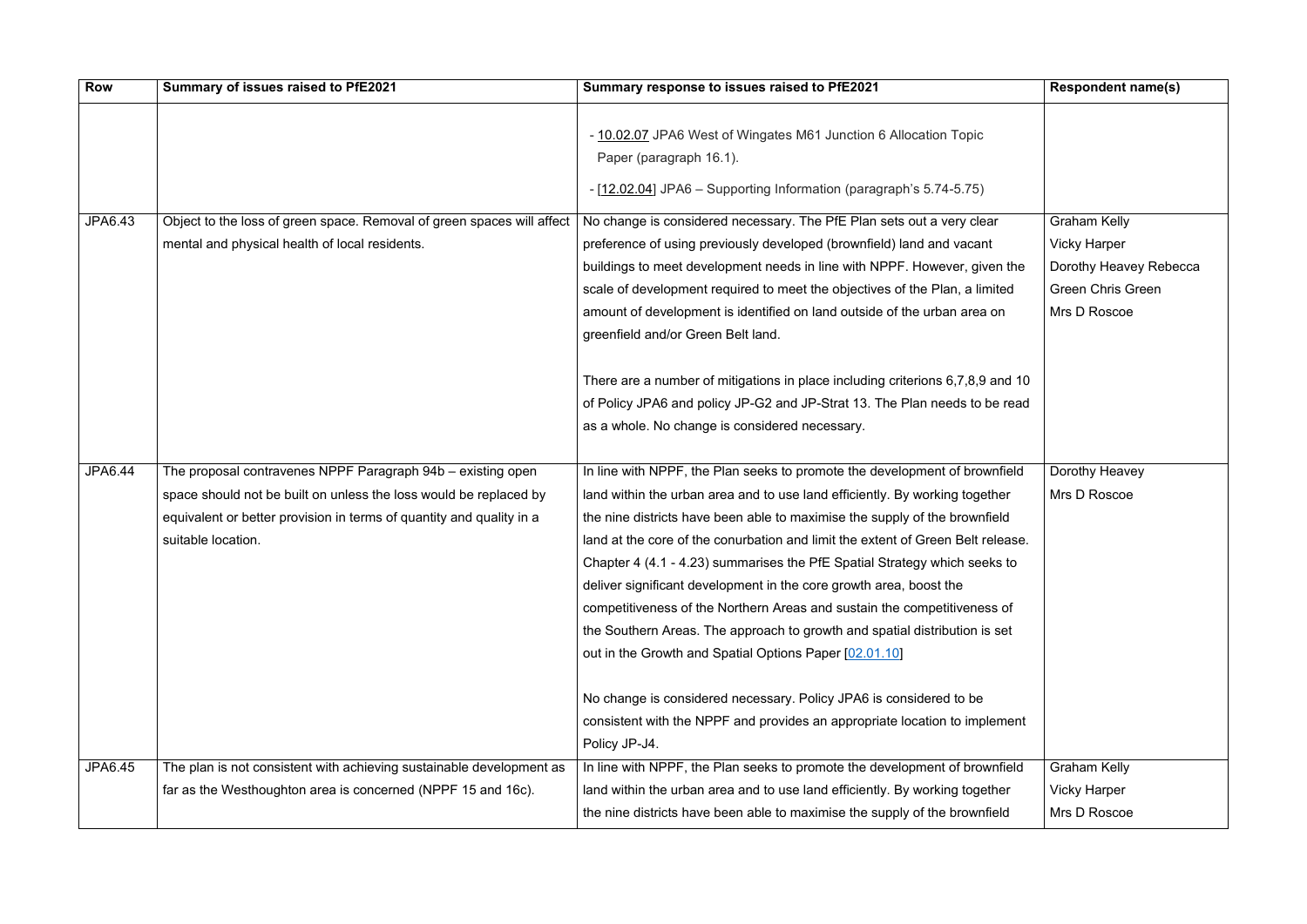| <b>Row</b>     | Summary of issues raised to PfE2021                                    | Summary response to issues raised to PfE2021                                     | <b>Respondent name(s)</b>         |
|----------------|------------------------------------------------------------------------|----------------------------------------------------------------------------------|-----------------------------------|
|                |                                                                        | land at the core of the conurbation and limit the extent of Green Belt release.  |                                   |
|                |                                                                        | Chapter 4 (4.1 - 4.23) summarises the PfE Spatial Strategy which seeks to        |                                   |
|                |                                                                        | deliver significant development in the core growth area, boost the               |                                   |
|                |                                                                        | competitiveness of the Northern Areas and sustain the competitiveness of         |                                   |
|                |                                                                        | the Southern Areas. The approach to growth and spatial distribution is set       |                                   |
|                |                                                                        | out in the Growth and Spatial Options Paper [02.01.10]                           |                                   |
|                |                                                                        |                                                                                  |                                   |
|                |                                                                        | The site has been subject to Integrated Assessment. As outlined in section 9     |                                   |
|                |                                                                        | of [10.02.07] JPA6 West of Wingates M61 Junction 6 Allocation Topic Paper        |                                   |
|                |                                                                        | the Integrated Assessment concluded that Allocation JPA6 makes a very            |                                   |
|                |                                                                        | positive or positive contribution to many plan objectives.                       |                                   |
| JPA6.46        | Within Bolton Allocations Plan Policy CG6AP - Other Protected Open     | Policy CG6AP relates to Other Protected Open Land. The proposed                  | Dorothy Heavey                    |
|                | Land – it states that "development should generally be small scale to  | allocation J6AP is Green Belt land.                                              | Mrs D Roscoe                      |
|                | maintain the open character of these areas. Category 3 development     |                                                                                  |                                   |
|                | would include commercial developments which requires a non-urban       | The PfE Plan sets out a very clear preference of using previously developed      |                                   |
|                | location but where the scale of buildings would make it unacceptable   | (brownfield) land and vacant buildings to meet development needs in line         |                                   |
|                | in Green Belt". And yet this is the very thing that we are being asked | with NPPF. However, given the scale of development required to meet the          |                                   |
|                | to accept, that somehow it is acceptable in this area of Green Belt.   | objectives of the Plan, a limited amount of development is identified on land    |                                   |
|                |                                                                        | outside of the urban area on greenfield and/or Green Belt land. The details      |                                   |
|                |                                                                        | of the employment land needs and supply can be found in the Employment           |                                   |
|                |                                                                        | Topic Paper [05.01.04]. Further details in relation to the strategic case for    |                                   |
|                |                                                                        | releasing Green Belt can be found in the Green Belt Topic Paper [07.01.25]       |                                   |
|                |                                                                        |                                                                                  |                                   |
|                |                                                                        | Details in relation to the site specific case for releasing Green Belt can be    |                                   |
|                |                                                                        | found in the [12.02.07] JPA6 West of Wingates M61 Junction 6 Allocation          |                                   |
|                |                                                                        | Topic Paper (paragraph14.13).                                                    |                                   |
|                |                                                                        |                                                                                  |                                   |
|                |                                                                        | No change is considered necessary.                                               |                                   |
| <b>JPA6.47</b> | The following additional criteria should be added to Policy JPA6:      | No change is considered necessary. A Strategic Flood Risk Assessment has         | <b>United Utilities Group PLC</b> |
|                | 'Ensure that sustainable drainage systems are fully incorporated into  | been undertaken $[04.02.01]$ across the plan, identifying the allocation as less |                                   |
|                | the development to manage and control surface water run-off,           | vulnerable to flood risk and the need for a site specific Flood Risk Assessment  |                                   |
|                | discharging in accordance with the hierarchy of drainage options.      | [04.02.12] at the planning application stage in accordance with national policy  |                                   |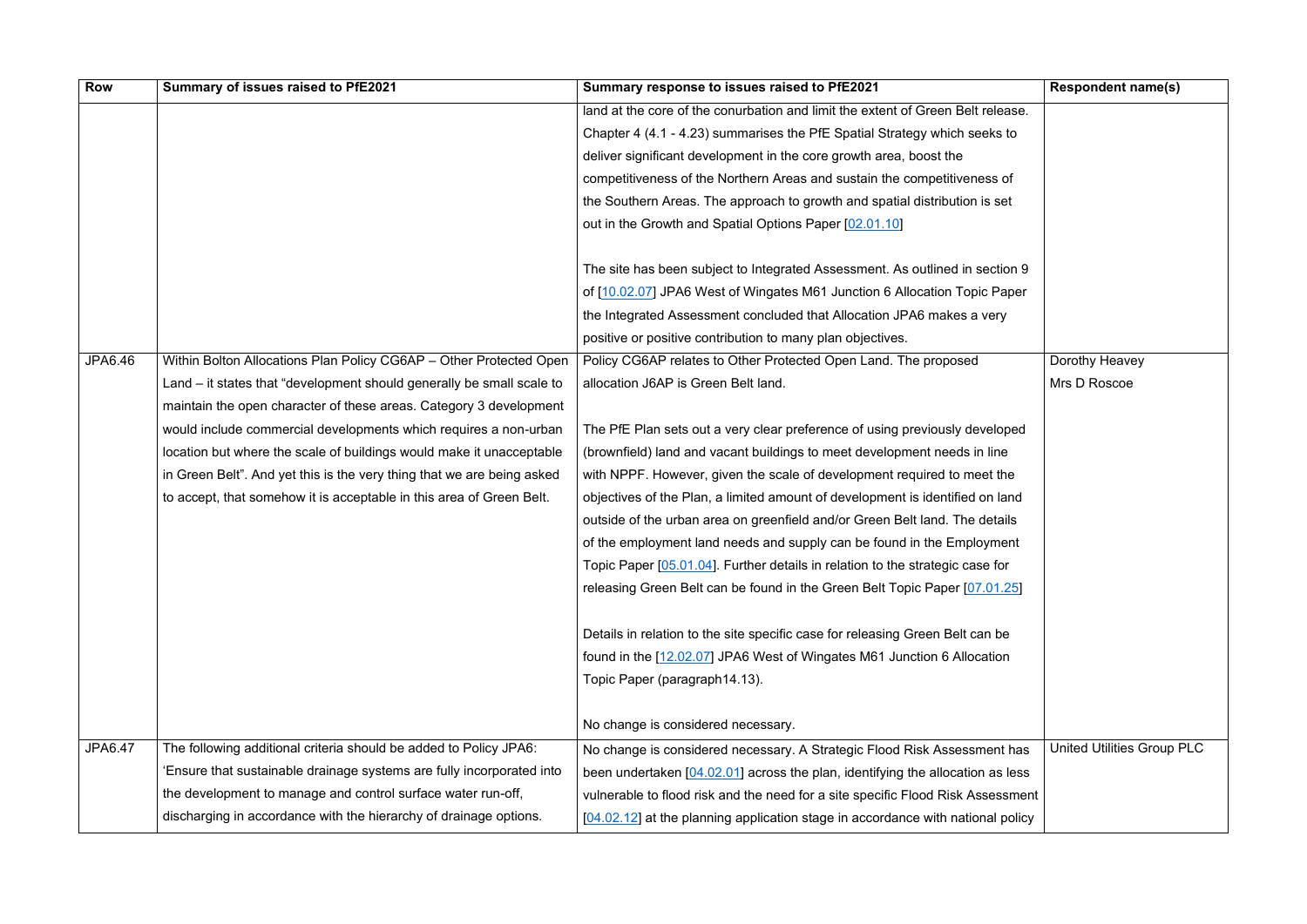| <b>Row</b>     | Summary of issues raised to PfE2021                                    | Summary response to issues raised to PfE2021                                     | <b>Respondent name(s)</b>         |
|----------------|------------------------------------------------------------------------|----------------------------------------------------------------------------------|-----------------------------------|
|                | Applicants should consider site topography, any naturally occurring    | and guidance. Policy JP-S5 provides further detailed policy in relation to Flood |                                   |
|                | flow paths and any low lying areas where water will naturally          | Risk. Therefore, the Plan as a whole, is considered to provide an appropriate    |                                   |
|                | accumulate. Resultant layouts should take account of such existing     | policy framework to deal with this matter                                        |                                   |
|                | circumstances to ensure the most sustainable and flood resilient       |                                                                                  |                                   |
|                | solution is achieved. Landscaping proposals will be expected to be     |                                                                                  |                                   |
|                | integrated with the strategy for surface water management. Natural     |                                                                                  |                                   |
|                | and multi-functional SuDS should be utilised (in preference to         |                                                                                  |                                   |
|                | traditional piped and tanked storage systems), prioritising the use of |                                                                                  |                                   |
|                | ponds, swales and other infrastructure which mimic natural drainage    |                                                                                  |                                   |
|                | and connect to the wider green and blue infrastructure network. They   |                                                                                  |                                   |
|                | will be designed in accordance with nationally recognised SuDS         |                                                                                  |                                   |
|                | design standards. There should be a clear allocation-wide strategy for |                                                                                  |                                   |
|                | foul and surface water management which demonstrates a holistic        |                                                                                  |                                   |
|                | approach with co-ordination between phases of development and no       |                                                                                  |                                   |
|                | surface water discharging to public sewer. A proliferation of pumping  |                                                                                  |                                   |
|                | stations should be avoided'.                                           |                                                                                  |                                   |
| <b>JPA6.48</b> | The following criterion should be added to Policy JPA6:                | Water efficiency measures in new developments will be a matter for district      | <b>United Utilities Group PLC</b> |
|                | 'The proposed development will be expected to incorporate water        | local plans to determine. This approach is considered consistent with the        |                                   |
|                | saving measures and equipment in accordance with the requirements      | NPPF, particularly paragraph 28 which confirms that it is for local planning     |                                   |
|                | of BREEAM or any other best practice targets as appropriate'.          | authorities 'to set out more detailed policies for specific areas,               |                                   |
|                |                                                                        | neighbourhoods or types of development'. Therefore, no change to the plan is     |                                   |
|                |                                                                        | considered as necessary.                                                         |                                   |
| <b>JPA6.49</b> | The development will increase carbon emissions, damaging the           | No change is considered necessary. Criterion 5 of policy JPA6                    | Lliam Heavy                       |
|                | environment and contributing to climate change. There is also no       | addresses the enhancement of public transport, demand responsive                 | <b>Graham Kelly</b>               |
|                | summary on how much carbon plans at this allocation will produce       | transport and walking and cycling facilities. This issue is also addressed       | Jean Kelly                        |
|                | both during the development stage and operational stage. This          | through Policy JP-S2. The Plan needs to be read as a whole.                      | Dorothy Heavey                    |
|                | information should be provided.                                        | In advance of detailed masterplanning for this site it is not possible to        | Mrs D Roscoe                      |
|                |                                                                        | quantity carbon emissions. Carbon emissions are addressed in the                 |                                   |
|                |                                                                        | Sustainable and Resilient Places chapter of PfE particularly JP-S2               |                                   |
|                |                                                                        | which supports the use of carbon assessment tools to assess long term            |                                   |
|                |                                                                        | carbon impact.                                                                   |                                   |
|                | <b>Air Quality</b>                                                     |                                                                                  |                                   |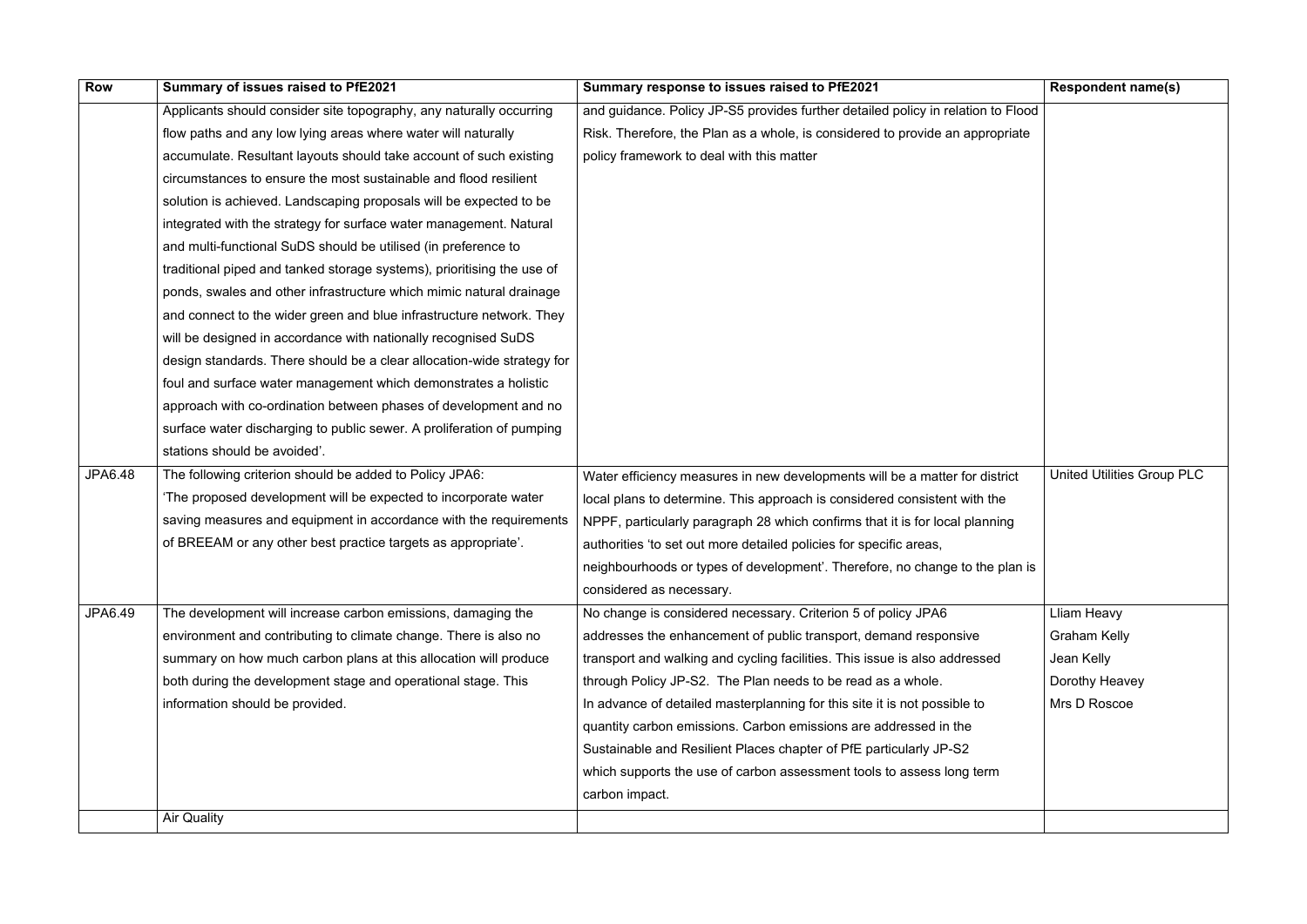| <b>Row</b>     | Summary of issues raised to PfE2021                                      | Summary response to issues raised to PfE2021                                    | <b>Respondent name(s)</b>    |
|----------------|--------------------------------------------------------------------------|---------------------------------------------------------------------------------|------------------------------|
| JPA6.50        | Noise, air, light and visual pollution have all been raised as concerns, | Criterions 8 and 9 of Policy JPA6 address air, noise and light pollution.       | <b>Carole Dawson Graham</b>  |
|                | including the impact of traffic related pollution on physical and mental | Policy JPA6 is considered to be a robust policy, supported by a                 | Kelly                        |
|                | health.                                                                  | proportionate evidence base. In addition Policy JP-S6 addresses this issue.     | Jean Kelly                   |
|                |                                                                          | The plan needs to be read as a whole. No change is considered necessary.        | Dorothy Heavey Colin         |
|                |                                                                          |                                                                                 | <b>Heyworth Vicky Harper</b> |
|                |                                                                          |                                                                                 | <b>Slyvia Fewtrell</b>       |
|                |                                                                          |                                                                                 | Phil Wood                    |
|                |                                                                          |                                                                                 | Mrs D Roscoe                 |
|                | <b>Flood Risk</b>                                                        |                                                                                 |                              |
| <b>JPA6.51</b> | Increased flood risk as open grassland, which will be developed, has     | As outlined in paragraph 11.1 of [10.02.07] of JPA6 West of Wingates M61        | Dorothy Heavey Vicky         |
|                | the benefit of natural drainage. Also being on a slope there is more     | Junction 6 Allocation Topic paper, the SFRA identified Allocation JPA6 as       | Harper                       |
|                | risk of flooding further down especially on the Aspull boundary which    | a 'less vulnerable' site to flood risk and concludes that a site specific flood | Mrs D Roscoe                 |
|                | floods frequently                                                        | risk assessment is required at planning application stage.                      |                              |
|                |                                                                          |                                                                                 |                              |
|                |                                                                          | Pars 5.19 of [10.02.04] JPA6 Supporting Information states that a Flood         |                              |
|                |                                                                          | Risk Assessment and Drainage Strategy will assess the flood risk to the         |                              |
|                |                                                                          | site and ensure that development does not increase the level of flood risk      |                              |
|                |                                                                          | locally and to neighbouring properties. Further information can be found        |                              |
|                |                                                                          | from paragraph 5.13 of [10.02.04] JPA6 Supporting Information.                  |                              |
|                |                                                                          | Flood risk at this site is considered to be addressed by policy JP-S5. The      |                              |
|                |                                                                          | plan needs to be read as a whole, therefore no change is considered             |                              |
|                |                                                                          | necessary.                                                                      |                              |
|                | Infrastructure                                                           |                                                                                 |                              |
| JPA6.52        | Lack of consideration for infrastructure. There are no plans to address  | A number of policies in the Plan provide a sufficient policy framework to       | Peter Carr                   |
|                | the education, health and social issues Westhoughton is facing.          | address this matter, such as Policies JP-P1 and JP- D2 which states that new    | M Durbar                     |
|                | There is no dedicated leisure centre, just the school out of school      | development must be supported by the necessary infrastructure. The Plan         | Dorothy Heavey               |
|                | hours.                                                                   | needs to be read as a whole.                                                    | <b>Chris Green</b>           |
|                |                                                                          |                                                                                 | David Clough                 |
|                |                                                                          | As outlined in [12.02.07] JPA6 West of Wingates M61 Junction 6                  | <b>Vicky Harper</b>          |
|                |                                                                          | Allocation Topic Paper health and education infrastructure is not               | Mrs D Roscoe                 |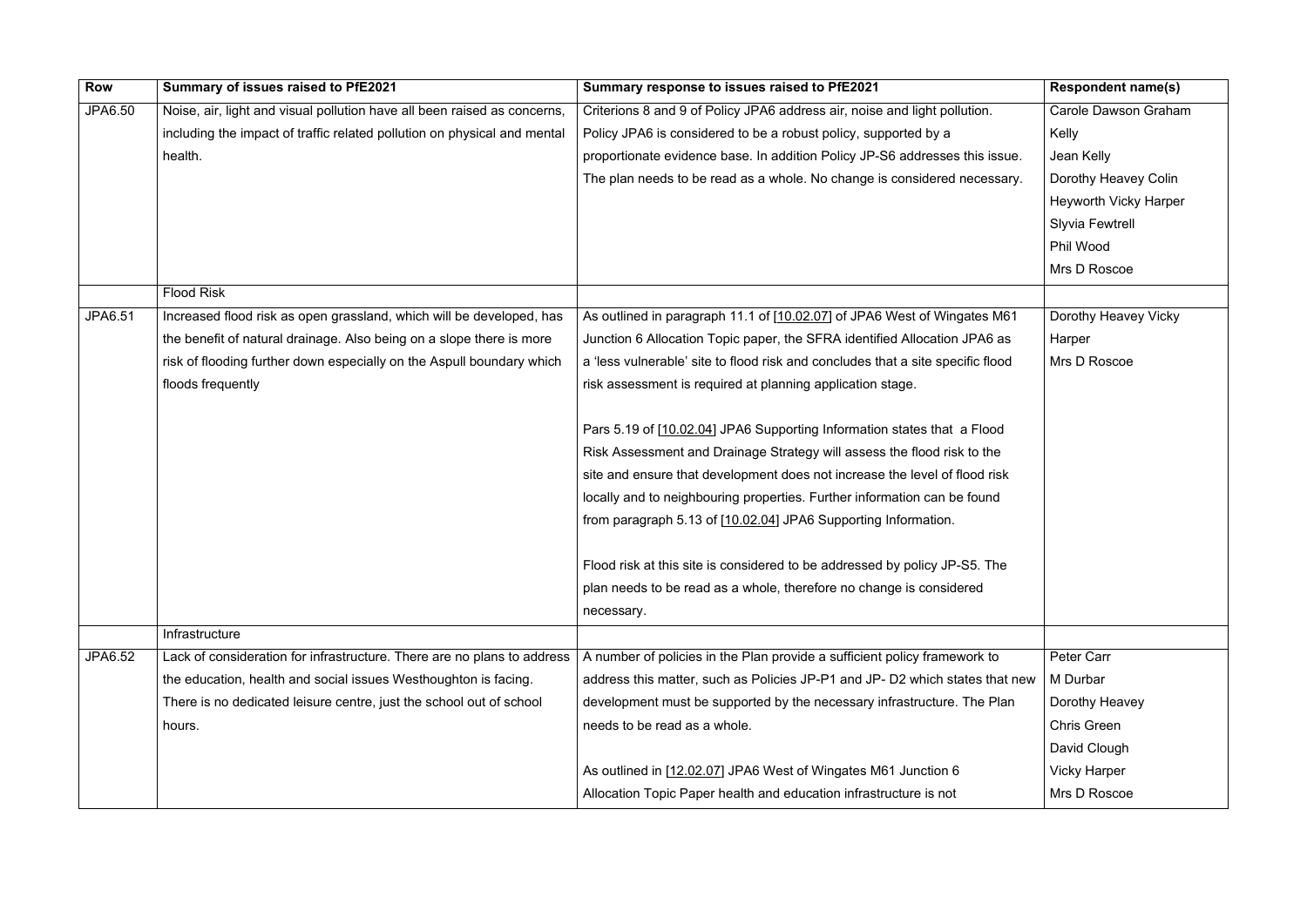| <b>Row</b> | Summary of issues raised to PfE2021                                  | Summary response to issues raised to PfE2021                              | <b>Respondent name(s)</b> |
|------------|----------------------------------------------------------------------|---------------------------------------------------------------------------|---------------------------|
|            |                                                                      | required because the allocation doesn't include any housing               |                           |
|            |                                                                      | (paragraph's 23.1 and 24.1)                                               |                           |
|            |                                                                      |                                                                           |                           |
|            |                                                                      | No change is considered necessary.                                        |                           |
|            | <b>Buildings Already Erected</b>                                     |                                                                           |                           |
| JPA6.53    | Demolition of buildings already erected that have not adhered to     | No employment buildings related to Allocation JPA6 or the planning        | <b>Carole Dawson</b>      |
|            | 'spirit' of the proposal                                             | permission on the land [04766/18] have been constructed, and neither      |                           |
|            |                                                                      | has construction started. If employment buildings are constructed, they   |                           |
|            |                                                                      | will need to be in compliance with the Plan and planning permission.      |                           |
|            | Consultation                                                         |                                                                           |                           |
| JPA6.54    | I am sure you make these documents deliberately long to stop people  | Comment not relevant to the content of Policy JPA6. Matter addressed      | Paul Roebuck              |
|            | responding                                                           | elsewhere.                                                                |                           |
| JPA6.55    | We own part of the land within the allocation and have not been      | See response in row JPA6.54.                                              | <b>Shirley Jennings</b>   |
|            | consulted and strenuously object until we can have those discussions |                                                                           |                           |
| JPA6.56    | Insufficient consultation and engagement with local community. Press | See response in row JPA6.54                                               | M Durbar                  |
|            | releases were made available but many people don't buy the paper.    |                                                                           | Dorothy Heavey            |
|            | There should have been local public meetings, notices on             |                                                                           | <b>Chris Green</b>        |
|            | Westhoughton Town Hall notice board, notices on lamp posts or a      |                                                                           | Rebecca Green             |
|            | postal notification. A questionnaire should be submitted to every    |                                                                           | Mrs D Roscoe              |
|            | member of the community and household in the area.                   |                                                                           |                           |
| JPA6.57    | According to the Dept. of Communities and Local Government "only     | See response in row JPA6.54.                                              | Dorothy Heavey            |
|            | in exceptional circumstances may councils alter greenbelt            |                                                                           | Mrs D Roscoe              |
|            | boundaries, after consulting local people and submitting the revised |                                                                           |                           |
|            | local plan for examination". Local people were never consulted about |                                                                           |                           |
|            | the green belt change and there was no revised plan until this one.  |                                                                           |                           |
| JPA6.58    | Too much engagement with greedy developers                           | See response in row JPA6.54.                                              | M Durbar                  |
|            |                                                                      |                                                                           | <b>Vicky Harper</b>       |
|            | <b>Proposed Allocation Boundary</b>                                  |                                                                           |                           |
| JPA6.59    | The plan shows that the land I rent is incorporated in the plans for | The allocation has been sufficiently justified in [10.02.07] JPA6 West of | Sarah Seddon              |
|            | development and this is not the case. Amend the plan to show my      | Wingates M61 Junction 6 Allocation Topic Paper and complies with NPPF.    |                           |
|            | land is not included                                                 | Criterion 2 of Policy JPA6 requires development at the site to be in      |                           |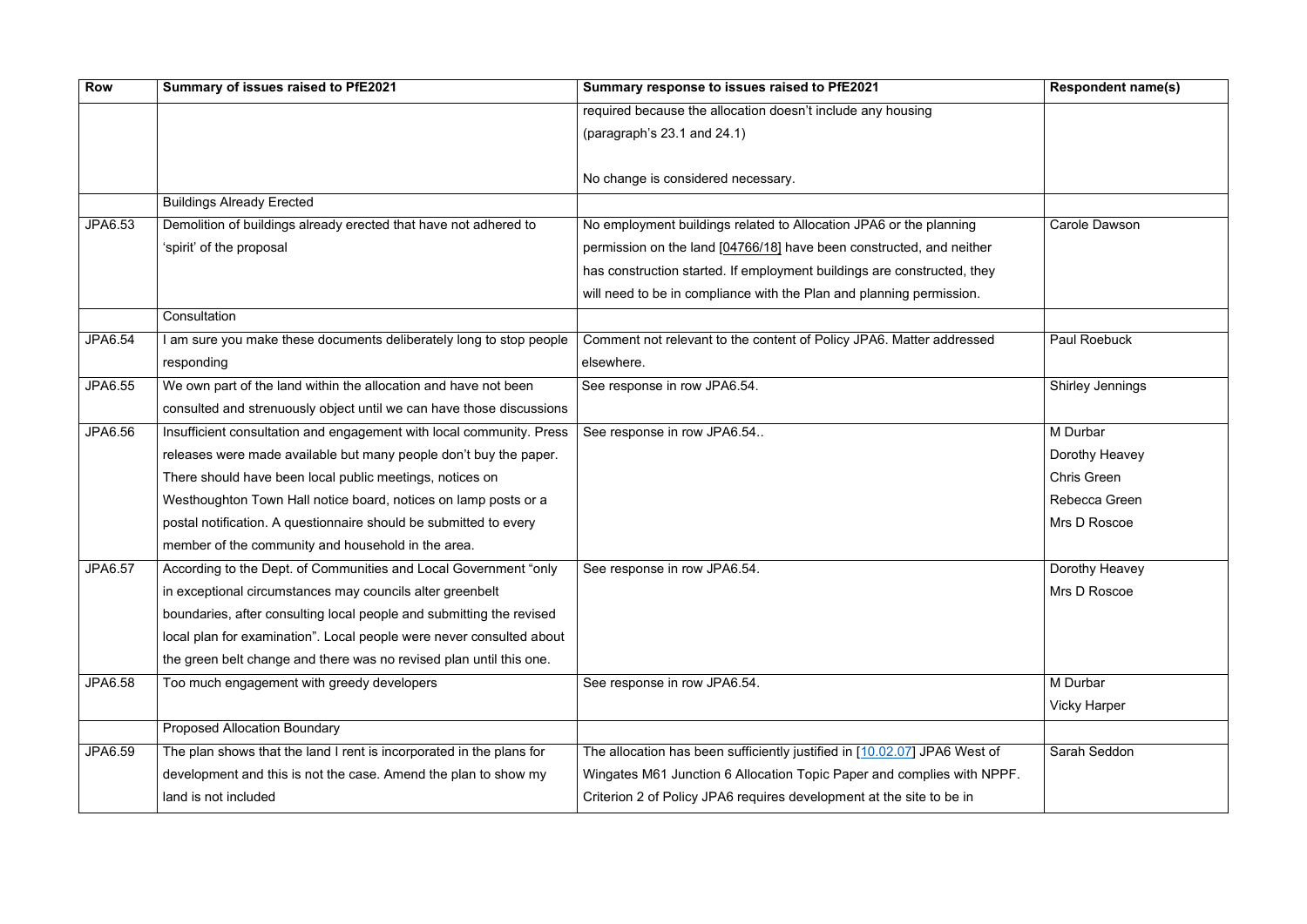| <b>Row</b> | Summary of issues raised to PfE2021                                        | Summary response to issues raised to PfE2021                                | <b>Respondent name(s)</b> |
|------------|----------------------------------------------------------------------------|-----------------------------------------------------------------------------|---------------------------|
|            |                                                                            | accordance with an agreed comprehensive masterplan that shows which         |                           |
|            |                                                                            | areas should or should not be developed.                                    |                           |
| JPA6.60    | The site should be reduced in size, or limited to the boundary of the      | The allocation has been sufficiently justified in [10.02.07] JPA6 West of   | <b>Chris Green</b>        |
|            | current planning permission. There is an opportunity on this site for      | Wingates M61 Junction 6 Allocation Topic Paper and complies with NPPF.      | David Clough Rebecca      |
|            | planning, developers, councilor's and residents to come together to        |                                                                             | <b>Green Chris Green</b>  |
|            | deliver some development but also to retain the character of the area      |                                                                             |                           |
|            | which is rural and farming focused.                                        |                                                                             |                           |
| JPA6.61    | Allocation JPA6 should be reduced in size to provide a broad visual        | [07.01.09] Stage 2 GM Green Belt Study - Assessment of Proposed             | Faith Crompton            |
|            | and physical landscape buffer between the B5239 and the edge of            | 2019 Allocations Appendix B splits Allocation JPA6 into two parcels -       |                           |
|            | the employment site. It is suggested Dodd Lane is adopted as the           | GM6-1 and GM6-2. Parcel GM6-1 is most relevant to this comment.             |                           |
|            | boundary of JPA6, to provide a broad landscape buffer and potential        | With regard to Green Belt purpose 2 (preventing neighbouring towns          |                           |
|            | for habitat connectivity. Without this buffer, there will be no noticeable | merging into one another) parcel GM6-1 has a rating of relatively           |                           |
|            | separation of Aspull from Westhoughton as experienced by people            | significant with the study recognising that releasing this land would       |                           |
|            | travelling through the area. i.e. it would remove the function of the      | reduce existing separation from Aspull with slightly more impact than       |                           |
|            | greenbelt.                                                                 | for Horwich and Wigan.                                                      |                           |
|            |                                                                            |                                                                             |                           |
|            |                                                                            | The PfE Plan sets out a very clear preference of using previously           |                           |
|            |                                                                            | developed (brownfield) land and vacant buildings to meet development        |                           |
|            |                                                                            | needs in line with NPPF. However, given the scale of development            |                           |
|            |                                                                            | required to meet the objectives of the Plan, a limited amount of            |                           |
|            |                                                                            | development is identified on land outside of the urban area on              |                           |
|            |                                                                            | greenfield and/or Green Belt land.                                          |                           |
|            |                                                                            | The allocation has been sufficiently justified in [10.02.07] JPA6 West of   |                           |
|            |                                                                            | Wingates M61 Junction 6 Allocation Topic Paper and complies with NPPF.      |                           |
|            |                                                                            | Criterion 2 of Policy JPA6 states that development will be in accordance    |                           |
|            |                                                                            | with an agreed comprehensive masterplan showing which areas should          |                           |
|            |                                                                            | and should not be developed.                                                |                           |
| JPA6.62    | Harworth considers that a revised allocation boundary will result in a     | Harworth's suggested boundary is not supported for the reasons set out in   | Harworth Group            |
|            | better layout of development and undeveloped areas, enhanced               | paragraph 5.4 of [12.02.07] JPA6 West of Wingates M61 junction 6 Allocation |                           |
|            | deliverability of development and road infrastructure, improved            | Topic Paper.                                                                |                           |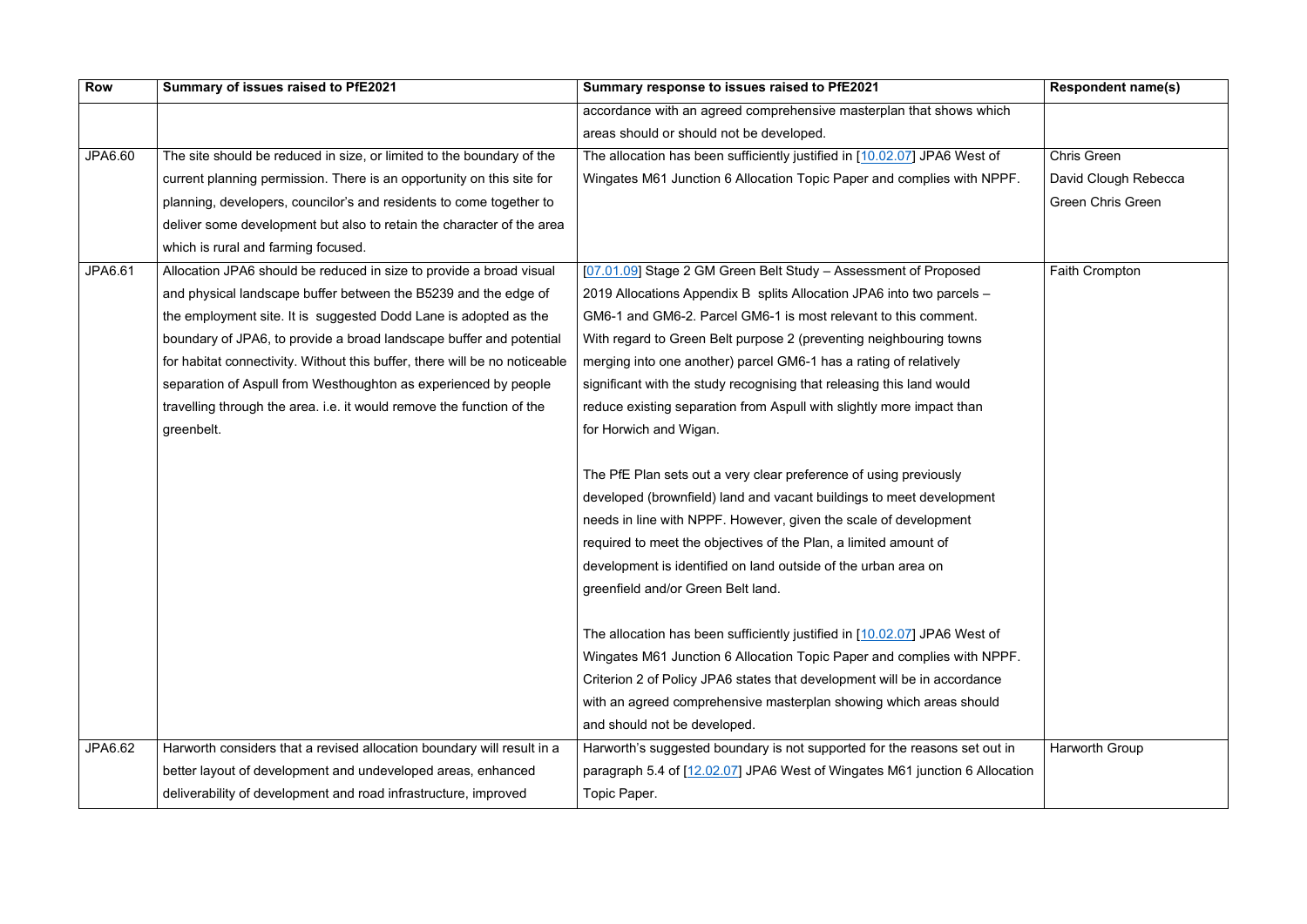| Respondent name(s) |
|--------------------|
|                    |
|                    |
|                    |
|                    |
|                    |
|                    |
|                    |
|                    |
|                    |
|                    |
|                    |
|                    |
|                    |
|                    |
|                    |
|                    |
|                    |
|                    |
|                    |
|                    |
|                    |
|                    |
|                    |
|                    |
|                    |
|                    |
|                    |
|                    |
|                    |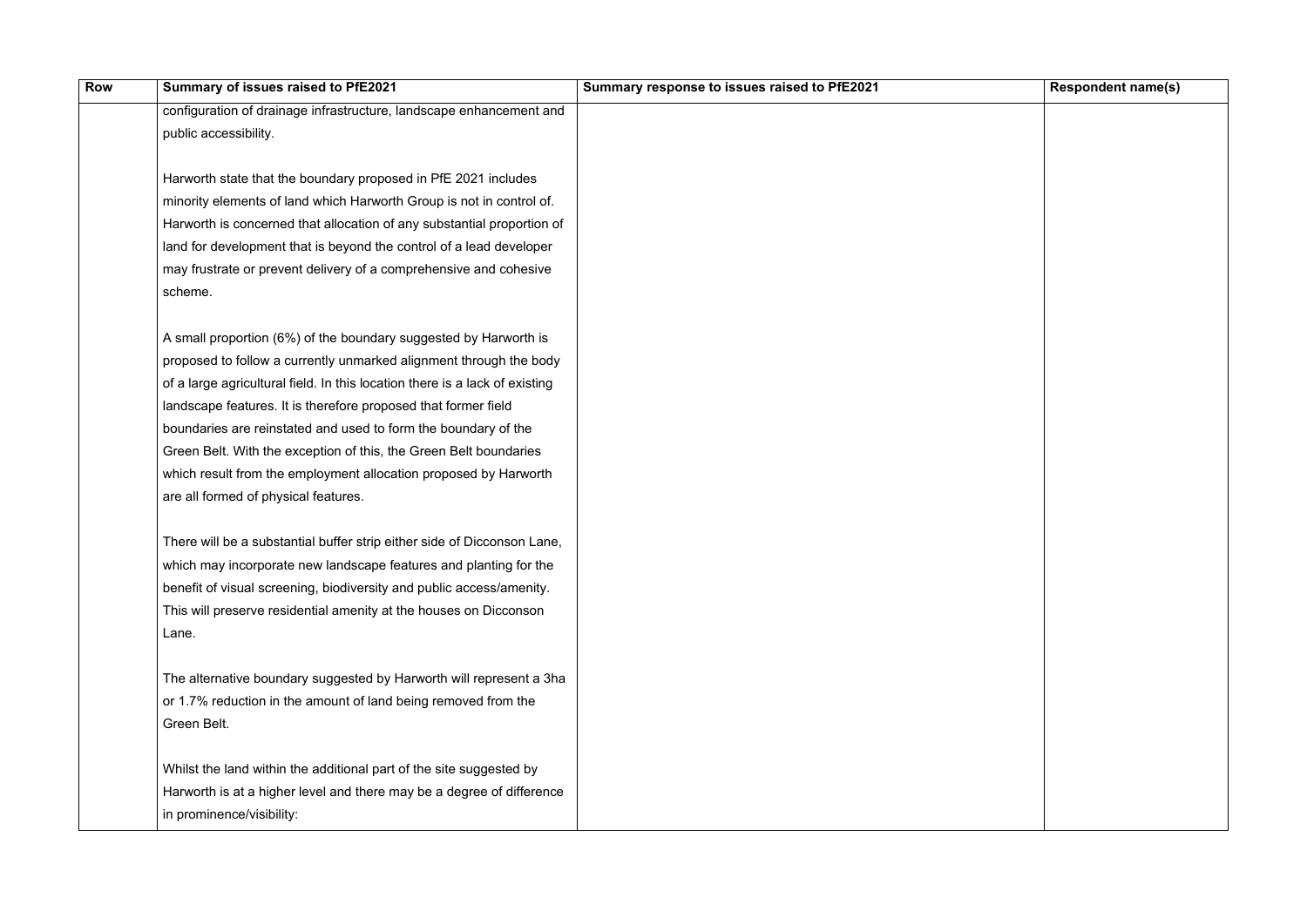| <b>Row</b>     | Summary of issues raised to PfE2021                                      | Summary response to issues raised to PfE2021                                  | <b>Respondent name(s)</b>           |
|----------------|--------------------------------------------------------------------------|-------------------------------------------------------------------------------|-------------------------------------|
|                | -it is at a similar or lower level than that within the central and east |                                                                               |                                     |
|                | part of the proposed allocation site;                                    |                                                                               |                                     |
|                | -this is not considered to be sufficient to justify the omission of the  |                                                                               |                                     |
|                | land in light of the other relevant considerations.                      |                                                                               |                                     |
|                |                                                                          |                                                                               |                                     |
|                | Harworth provided an assessment of the alternative Green Belt            |                                                                               |                                     |
|                | boundaries corresponding to its suggested revised allocation             |                                                                               |                                     |
|                | boundary. This concludes that the alteration to the Green Belt           |                                                                               |                                     |
|                | boundaries results in the surrounding Green Belt being able to serve     |                                                                               |                                     |
|                | all relevant purposes of Green Belt.                                     |                                                                               |                                     |
|                | <b>Minerals</b>                                                          |                                                                               |                                     |
| JPA6.63        | It is disappointing that Minerals Safeguarding Areas and Minerals        | The Greater Manchester Joint Minerals Development Plan (GMJMDP) is not        | <b>Mineral Products Association</b> |
|                | Infrastructure Safeguarding are not shown on the plan.                   | being amended as part of PfE. Mineral Safeguarding Areas, and the policies    |                                     |
|                |                                                                          | which cover them, are identified within the GMJMDP and will remain            |                                     |
|                |                                                                          | unchanged and applicable once PfE is adopted. Therefore it is not necessary   |                                     |
|                |                                                                          | to identify them on the PfE policies map and no change is necessary.          |                                     |
|                | Landscape Character                                                      |                                                                               |                                     |
| <b>JPA6.64</b> | Cumulative impacts on landscape character must be fully considered.      | No change is considered necessary. Policies JP-G1 and JP-P1 provide an        | <b>CPRE</b>                         |
|                |                                                                          | adequate policy framework. This issue is addressed in [07.01.06] GMSF         |                                     |
|                |                                                                          | Landscape Assessment (2018).                                                  |                                     |
| JPA6.65        | This is an area of natural beauty and is very tranguil                   | The PfE Plan sets out a very clear preference of using previously developed   | <b>Graham Kelly Dorothy</b>         |
|                |                                                                          | (brownfield) land and vacant buildings to meet development needs in line      | Heavey                              |
|                |                                                                          | with NPPF. However, given the scale of development required to meet the       | Mrs D Roscoe                        |
|                |                                                                          | objectives of the Plan, a limited amount of development is identified on land |                                     |
|                |                                                                          | outside of the urban area on greenfield and/or Green Belt land.               |                                     |
|                |                                                                          | Site selection is addressed in section 5 of 10.02.07 JPA6 West of Wingates    |                                     |
|                |                                                                          | M61 Junction 6 Allocation Topic Paper. Development of Allocation JPA6 as      |                                     |
|                |                                                                          | proposed will help boost the competitiveness of the northern areas of         |                                     |
|                |                                                                          | Greater Manchester in line with the Spatial Strategy of the Plan. No change   |                                     |
|                |                                                                          | is considered necessary.                                                      |                                     |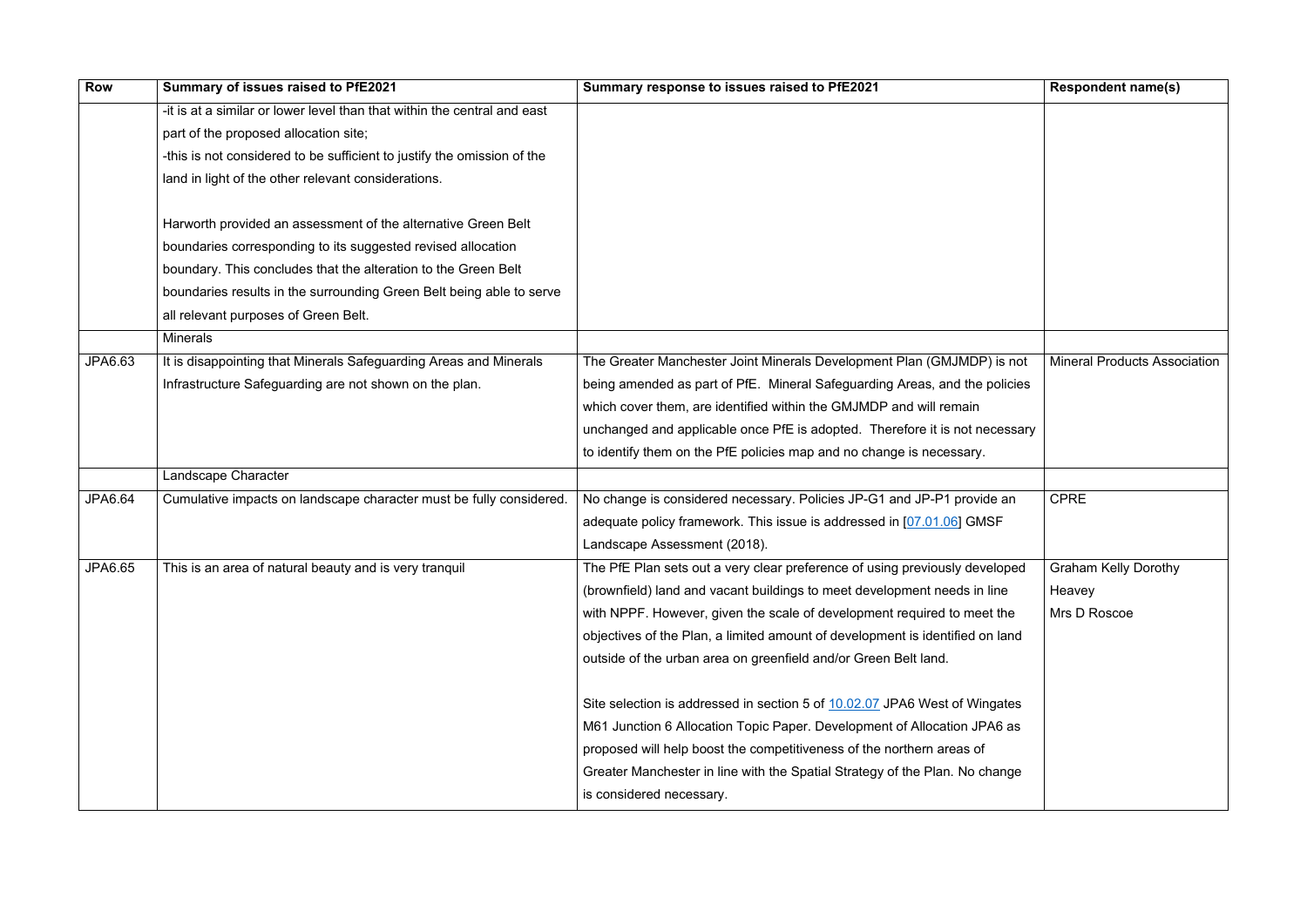| <b>Row</b>     | Summary of issues raised to PfE2021                                    | Summary response to issues raised to PfE2021                                  | <b>Respondent name(s)</b>   |
|----------------|------------------------------------------------------------------------|-------------------------------------------------------------------------------|-----------------------------|
| JPA6.66        | The site is one of the last remaining large scale rural areas in       | See response in row JPA6.65. In addition Policy JP-G9 includes a              | Dorothy Heavey Chris Green  |
|                | Westhoughton as development continues to destroy its farming           | requirement to safeguard the 'best and most versatile' agricultural land.     | David Clough Rebecca        |
|                | background.                                                            |                                                                               | <b>Green Chris Green</b>    |
|                |                                                                        | No change is considered necessary.                                            |                             |
|                | <b>Other Opportunities including Agriculture</b>                       |                                                                               |                             |
| <b>JPA6.67</b> | Farmland should be protected for future generations' food security.    | There is a sufficient policy framework to address this issue, for example,    | <b>Graham Kelly Dorothy</b> |
|                |                                                                        | Policy JP-G9 includes a requirement to safeguard the 'best and most           | <b>Heavey Chris Green</b>   |
|                |                                                                        | versatile' agricultural land. No change is considered necessary.              | David Clough Rebecca        |
|                |                                                                        |                                                                               | <b>Green Chris Green</b>    |
| <b>JPA6.68</b> | A large percentage of the allocation should be given over to a country | The PfE Plan sets out a very clear preference of using previously developed   | <b>Chris Green</b>          |
|                | park and/or the continuity of farming.                                 | (brownfield) land and vacant buildings to meet development needs in line      | David Clough Rebecca        |
|                |                                                                        | with NPPF. However, given the scale of development required to meet the       | <b>Green Chris Green</b>    |
|                |                                                                        | objectives of the Plan, a limited amount of development is identified on land |                             |
|                |                                                                        | outside of the urban area on greenfield and/or Green Belt land. This          |                             |
|                |                                                                        | allocation is required for employment development and to implement the        |                             |
|                |                                                                        | spatial strategy particularly boosting the competitiveness of the northern    |                             |
|                |                                                                        | areas of Greater Manchester.                                                  |                             |
|                |                                                                        |                                                                               |                             |
|                |                                                                        | In addition Policy JP-G9 includes a requirement to safeguard the 'best        |                             |
|                |                                                                        | and most versatile' agricultural land. No change is considered                |                             |
|                |                                                                        | necessary.                                                                    |                             |
| JPA6.69        | There is an opportunity to do more with this site and give more back   | The PfE Plan sets out a very clear preference of using previously developed   | Rebecca Green Chris Green   |
|                | in the form of local amenity such as a farmers market, community       | (brownfield) land and vacant buildings to meet development needs in line      |                             |
|                | allotments, improved cycle, bridle and walking paths.                  | with NPPF. However, given the scale of development required to meet the       |                             |
|                |                                                                        | objectives of the Plan, a limited amount of development is identified on land |                             |
|                |                                                                        | outside of the urban area on greenfield and/or Green Belt land. This          |                             |
|                |                                                                        | allocation is required for employment development and to implement the        |                             |
|                |                                                                        | spatial strategy particularly boosting the competitiveness of the northern    |                             |
|                |                                                                        | areas of Greater Manchester.                                                  |                             |
|                |                                                                        |                                                                               |                             |